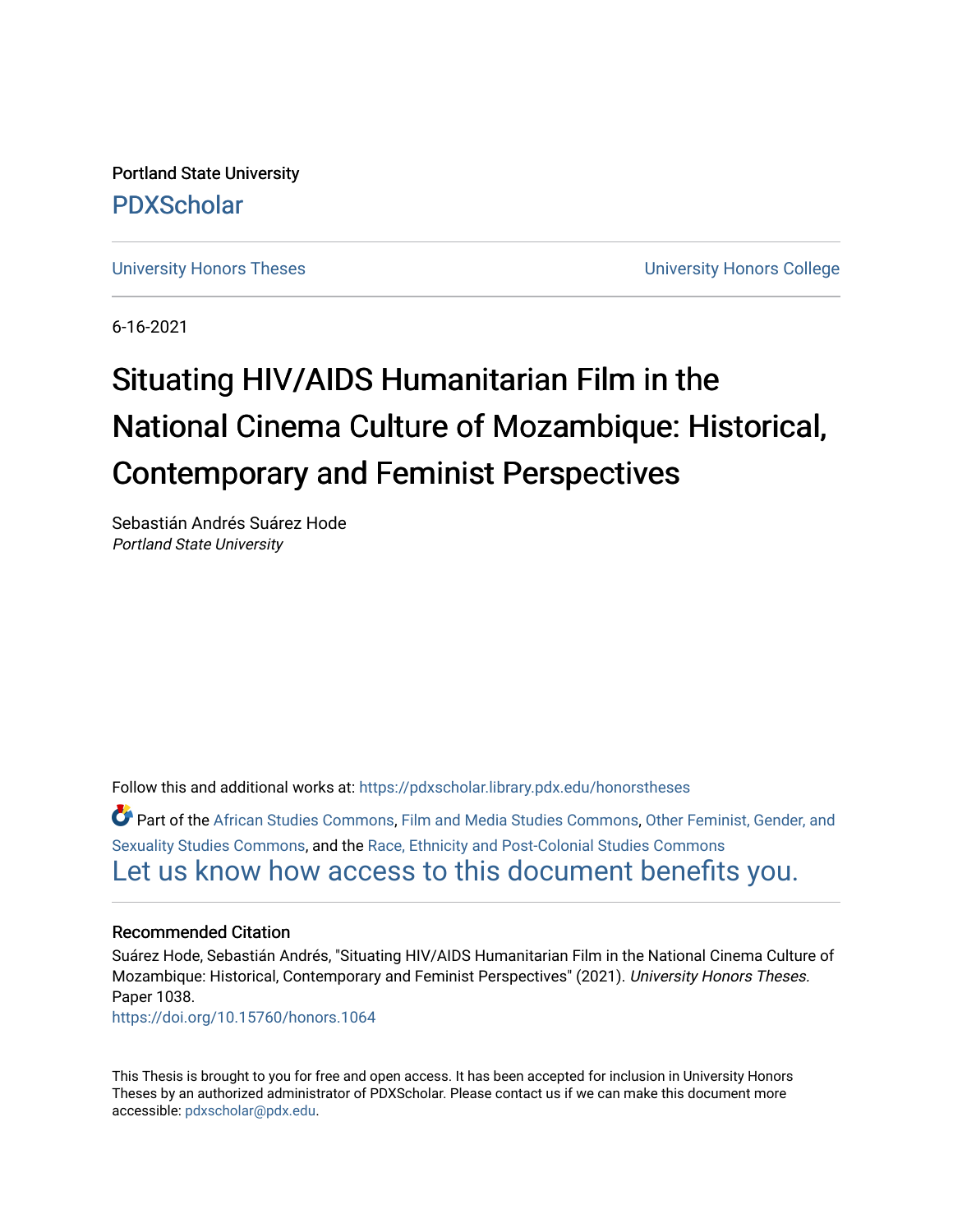Situating HIV/AIDS Humanitarian Film in the National Cinema Culture of Mozambique: Historical, Contemporary and Feminist Perspectives

by

### Sebastián Andrés Suárez Hode

An undergraduate honors thesis submitted in partial fulfillment of the

requirements for the degree of

Bachelor of Arts in

University Honors

and

Film

Thesis Adviser

Mark Berrettini

Portland State University

2021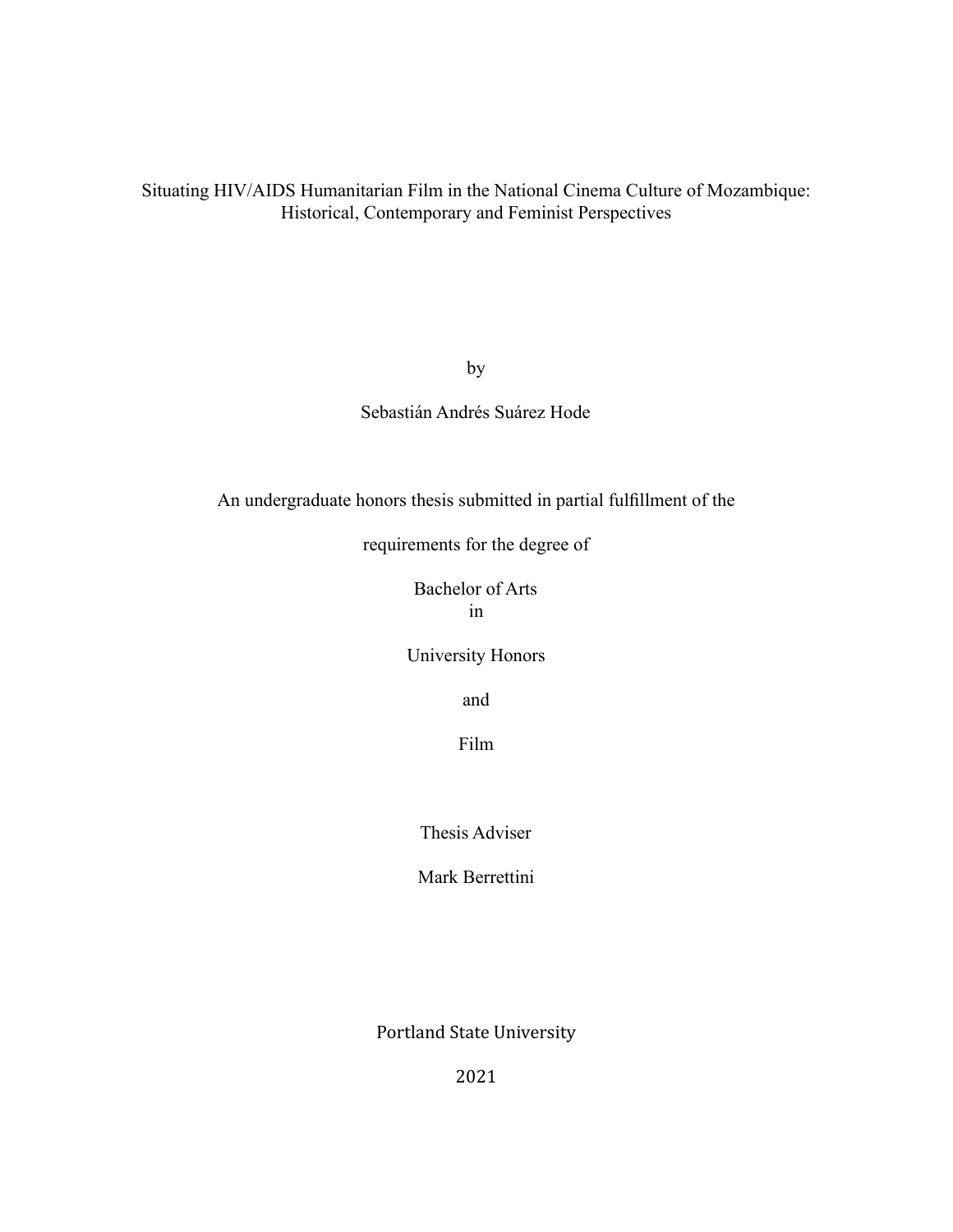#### ABSTRACT

The HIV/AIDS epidemic in Mozambique has enabled a new wave of humanitarian cinema that seeks to educate and empower a population that has been adversely affected by it. Moreover, a legacy of colonial-era patriarchal systems has resulted in contemporary Mozambican women being disproportionately impacted by the virus. Cognisant of this disparity and intersected social issues, humanitarian projects have incorporated film production and distribution as a vehicle for cinematic explorations of Mozambican women's subjectivities, making way for an especially feminist reconditioning of national cinema culture. This essay will explain how HIV/AIDS cinema finds its place within the larger discourse of national Mozambican cinema by demonstrating how the body of films that comprise it are successful in their nuanced depictions of Mozambican subjectivities. Besides offering epidemiological pedagogy, the films address the Mozambican spectator with an almost explicit feminist message and are simultaneously concious of domestic social issues such as disparities in levels of poverty and education, entrenched gender norms, sex work, migration and cross-generational hierarchies. Furthermore, this essay will theorize a nascent Mozambican women's cinema first by illustrating the way images of women were used historically to foster a flawed homogenous, postgender and postcolonial national identity during the development of Mozambican national cinema. Understanding this historical context, in turn, will facilitate my argument that the new landscape of HIV/AIDS humanitarian cinema has contributed to the freedom for Mozambican women and feminist filmmakers to produce refined representations of Mozambican women's subjectivities that explicitly tackle patriarchal society.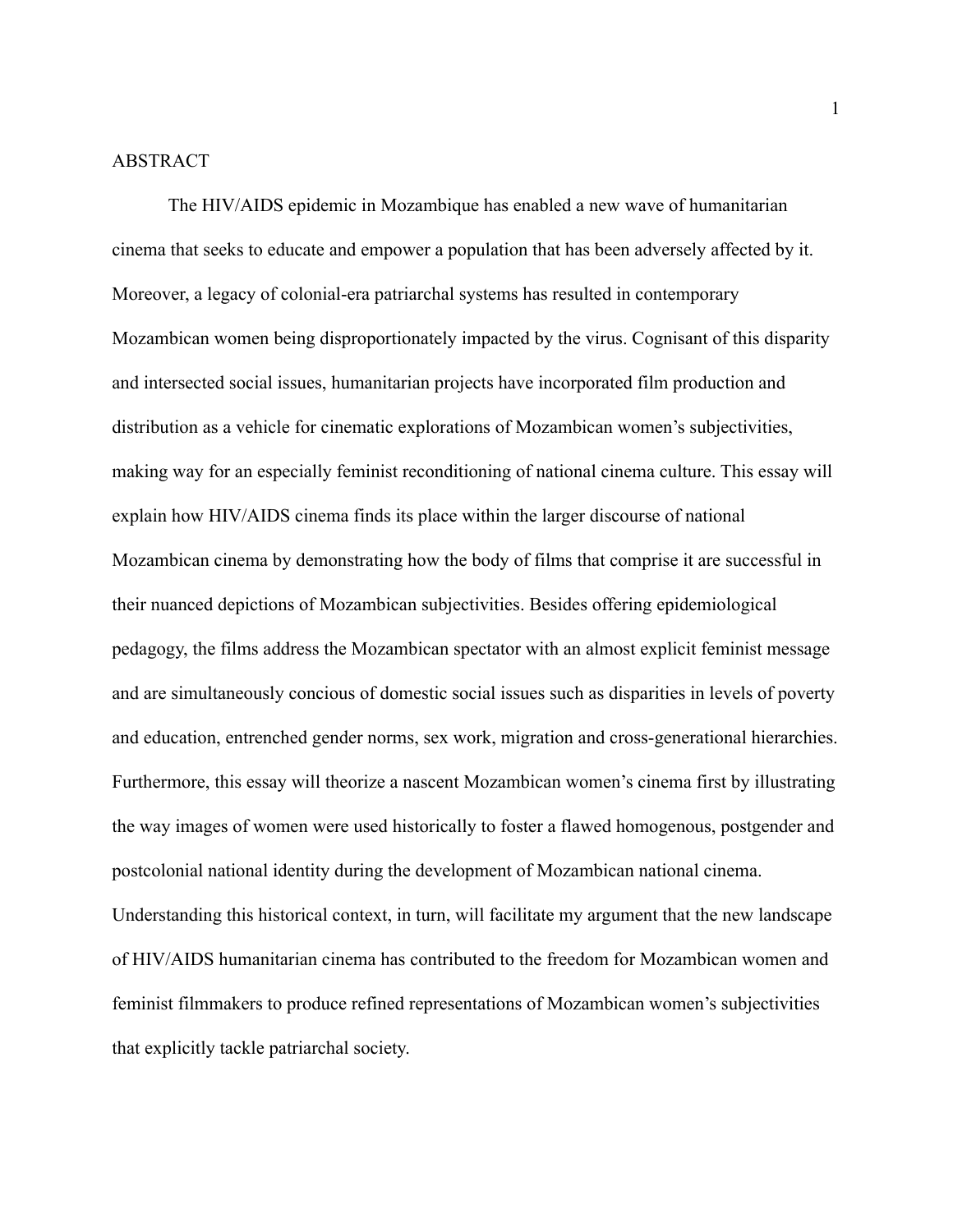## Situating HIV/AIDS Humanitarian Film in the National Cinema Culture of Mozambique: Historical, Contemporary and Feminist Perspectives

### INTRODUCTION

Mozambique has a unique relationship with film that has remained mostly unexplored in larger inquiries of African cinema. After gaining independence from Portugal in 1975, film production immediately became important for the newfound country's liberation movement and its attempts to foster a homogenised national Mozambican identity thereafter. The cinema traditions of Mozambique's liberation struggle and independence movement present several unique aspects of moving image production that continue to inform contemporary mechanisms of Mozambican cinema production, distribution, writing and spectatorship. Additionally, present day factors related to socioeconomic conditions, public health crises, gender disparity and technological development have introduced new and rapidly evolving processes, priorities and limitations for national Mozambican cinema production and distribution. One of the more significant ongoing crises that have profoundly influenced the country's national cinema is the advent of HIV/AIDS.

Sub Saharan Africa, which has been dubbed the "AIDS belt," is the global region most affected by the epidemiological crisis. Although the viral infection touches virtually every corner of the globe, the World Health Organization categorizes its spread not as a global pandemic, but rather, and seemingly paradoxical, as a global epidemic. The term "pandemic" refers to a disease that spreads over multiple countries and continents, while an "epidemic" is a disease that affects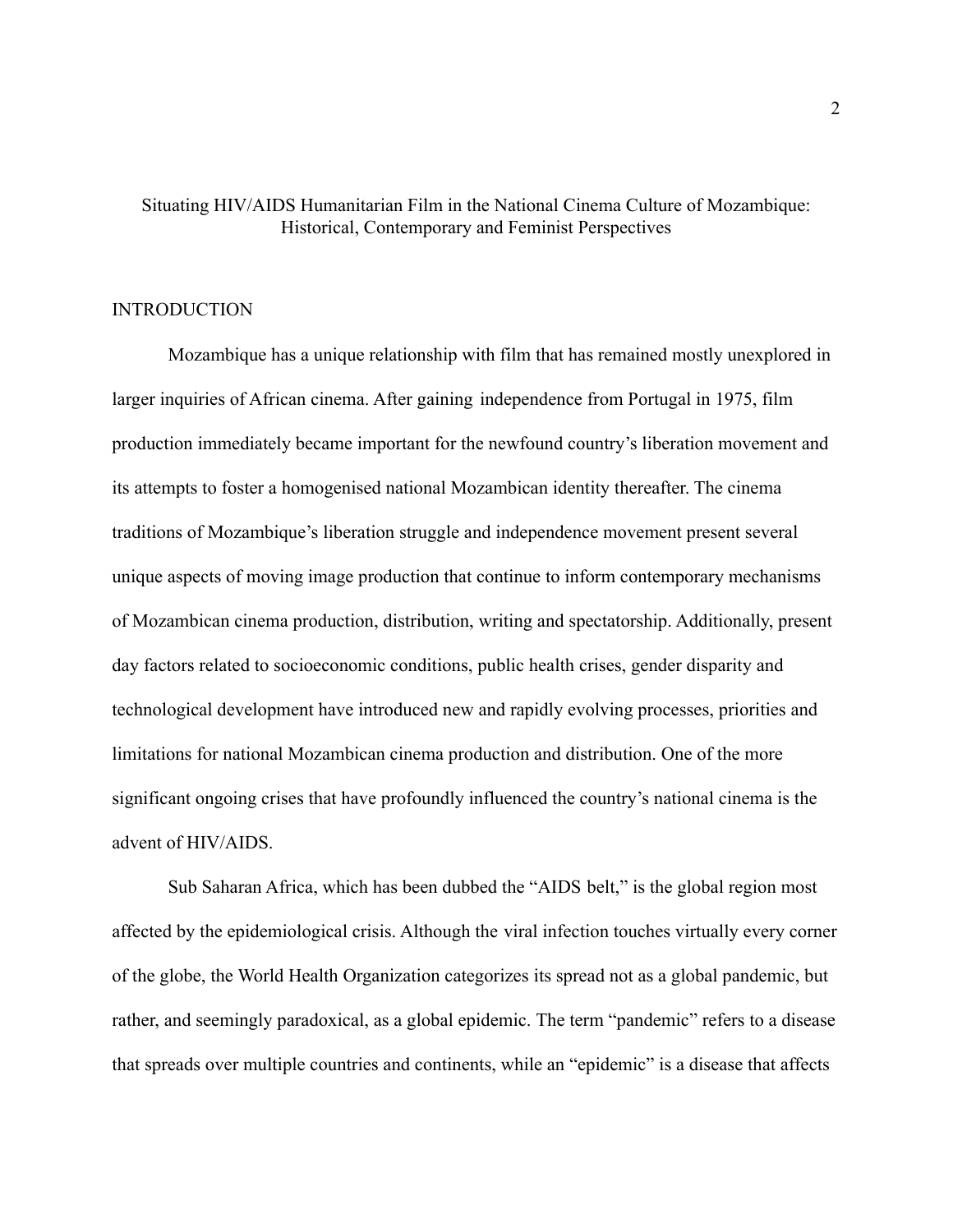individuals within a community, country or region [\(WHO | Definitions: emergencies 2014\).](https://paperpile.com/c/16W0KQ/uC9K) The World Health Organization's dubbing of the HIV/AIDS crisis as a global epidemic does not disavow its worldwide spread. Instead, this terminology accounts for the contemporary disparities amongst populations across the globe such as sustainable access to antiretroviral medication, gender inequality, public health education, local stigmas and sexual practices. This categorization speaks not only to the disparity of how some regions are affected more than others, but also to the need to approach prevention and mitigation with a consideration of regional, cultural and national specificity. Even within national and regional borders, there exist vast differences in how the disease spreads and the tactics needed to curb it. Marco Antonio Vieria explains this in his inquiry into distinct responses implemented for HIV/AIDS across three Southern African nations (Botswana, South Africa and Mozambique), where, despite the "intrinsic universal value of certain types of international norms (such as international human rights norms)... [HIV/AIDS mitigation and prevention] depend on variations in the domestic structure of states, [therefore], securitisation attempts can be integrally accepted (Botswana), instrumentally used (Mozambique), or totally rejected (South Africa)" [\(Vieira 2011, page 28\).](https://paperpile.com/c/16W0KQ/0bHv/?locator=28) Mozambican governmental institutions, NGO's and religious organizations working across the country to tackle the epidemiological crisis have progressively adopted a uniquely Mozambican approach, and this nationalized approach has yielded a wave of film productions reminiscent of the country's national cinema origins: moving images produced for Mozambican audiences with a purpose of social action and mobilization, funded and aided by international players that are ultimately attentive to the national context.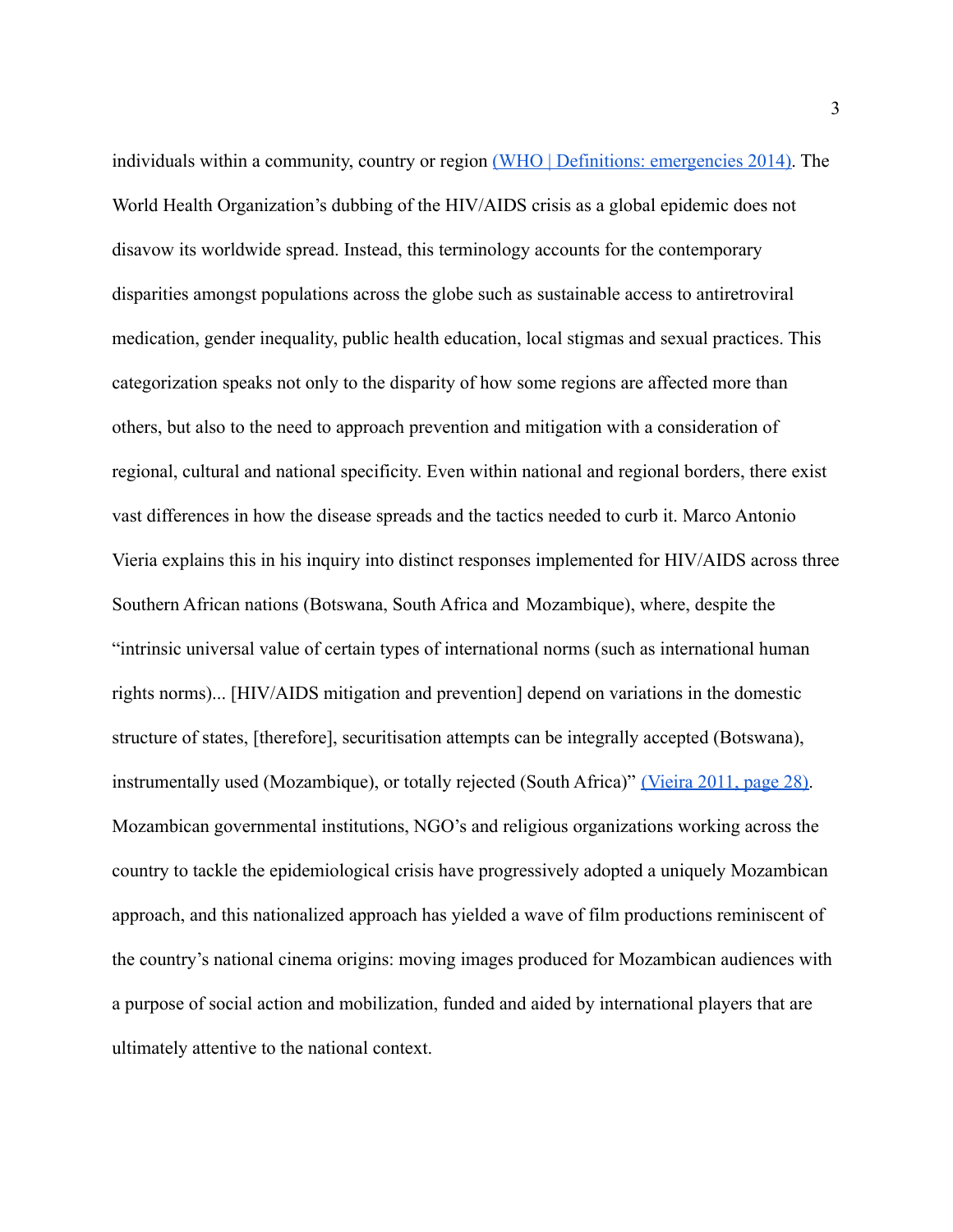This thesis will attempt to situate the wave of contemporary HIV/AIDS films into the discourse of national Mozambican cinema by drawing parallels to preceding revolutionary cinema traditions, including Mozambique's transnational approach to film production, its model of film distribution within urban and rural settings, and the uniquely-Mozambican spectatorial objectives. Moreover, with an understanding of the gendered disparities in HIV/AIDS prevalence rates in the country, this thesis will also attempt to spotlight the emergence of a new Mozambican feminist cinema supported by new roles played by women filmmakers and the production of cinematic narratives that attempt to construct or represent nuanced subjectivities of Mozambican women.

#### LITERATURE REVIEW

*The global discourse community & framing a feminist study of Mozambican HIV/AIDS cinema research.*

When Mozambique gained its independence from Portugal in 1975, the Marxist-Leninist aligned political party of FRELIMO (Front for Liberation of Mozambique) had already paid close attention and began harnessing the power of cinema. Following FRELIMO's triumph against the Portuguese, its newfound government led by figurehead Samora Machel, continued mobilizing cinema's postcolonial nationalization possibilities. The revolutionary movement turned government progressively developed a nationalized system of cinema production that has interested many African cinema academics. FRELIMO's unique approach of recruiting, commissioning and mobilizing filmmakers from clashing communist and anti-communist world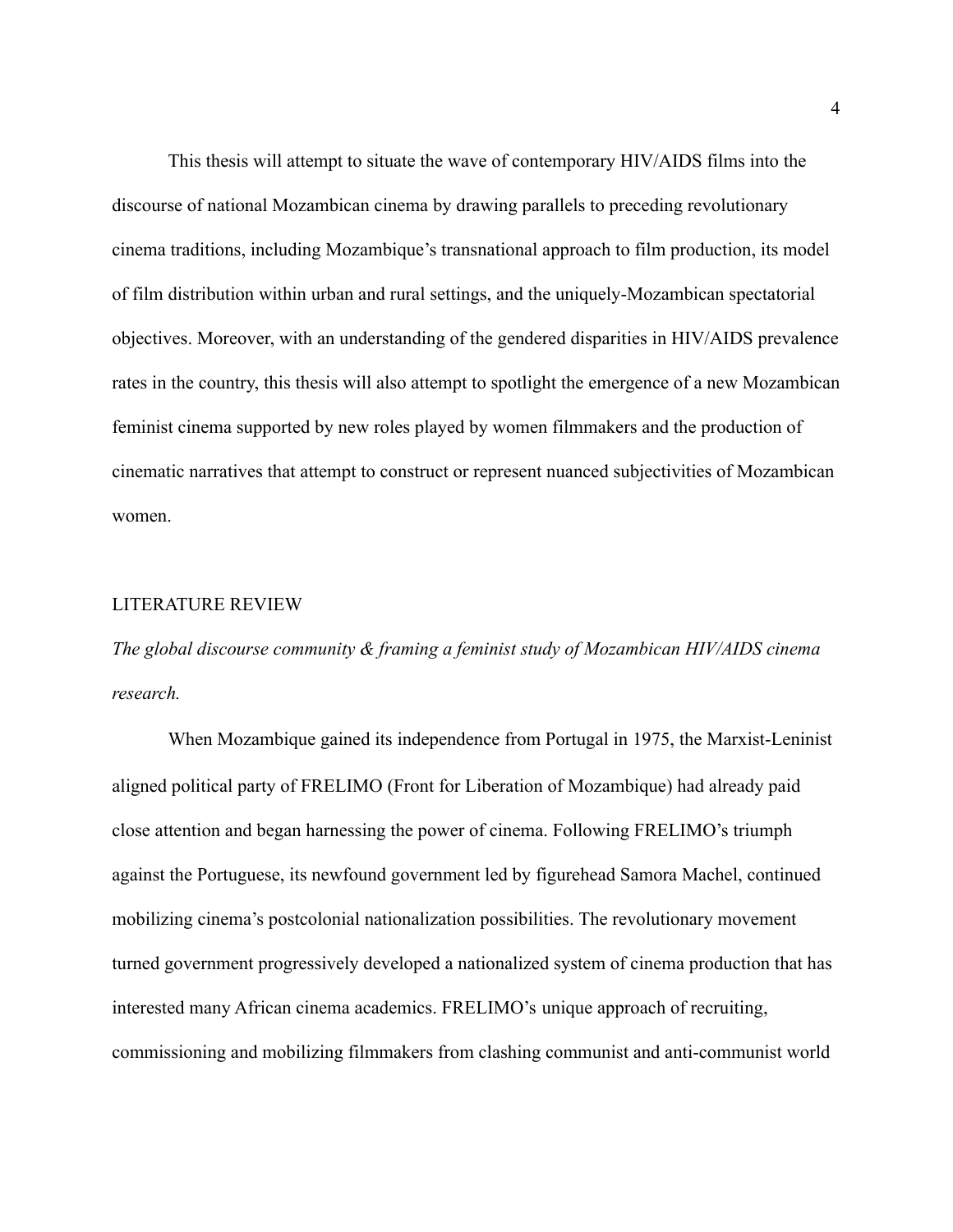powers during heightened Cold War and civil rights tensions, its attempts to nationalize cinematic production by training Mozambican visual storytellers during their independence and postcolonial era, the pedagogic, nationalist, political and futurist images produced and the subsequent effects this has had on contemporary national cinema encompasses the focuses of the Mozambican cinema studies discourse community. Moreover, the transforming focuses of this discourse community are inclusive of the current humanitarian crises that face the country and the rapidly globalizing state of film production and consumption in the country.

Even though my focus is on the contemporary wave of HIV/AIDS humanitarian film that emerged in the early 2000's and continues proliferating to this day, academic discourse on the history of national Mozambican cinema is relevant in understanding the canonization of the country's national cinema. Mozambique's anti and post colonial cinematic history begins late into the 1960's and remains a topic largely underexplored in academica. Its discourse community is still loosely defined and has yet to come to a consensus on what constitutes uniquely Mozambican cinematic processes, patterns and phenomena. I will therefore attempt to demonstrate how contemporary academic explorations amalgamate with historical ones as Mozambican national identity is continuously in flux. The process of defining a contemporary national Mozambican cinema is continual and simultaneously conscious of the country's present-day political, social, environmental, economic and pressing health crises, yet rarely separates from its historical systematic and aesthetic origins. I will draw upon academic literature that, while sometimes not specific to cinema, inform the ways humanitarian filmmaking attempts to foster and educate about safer sexual health practices within the national context(s) of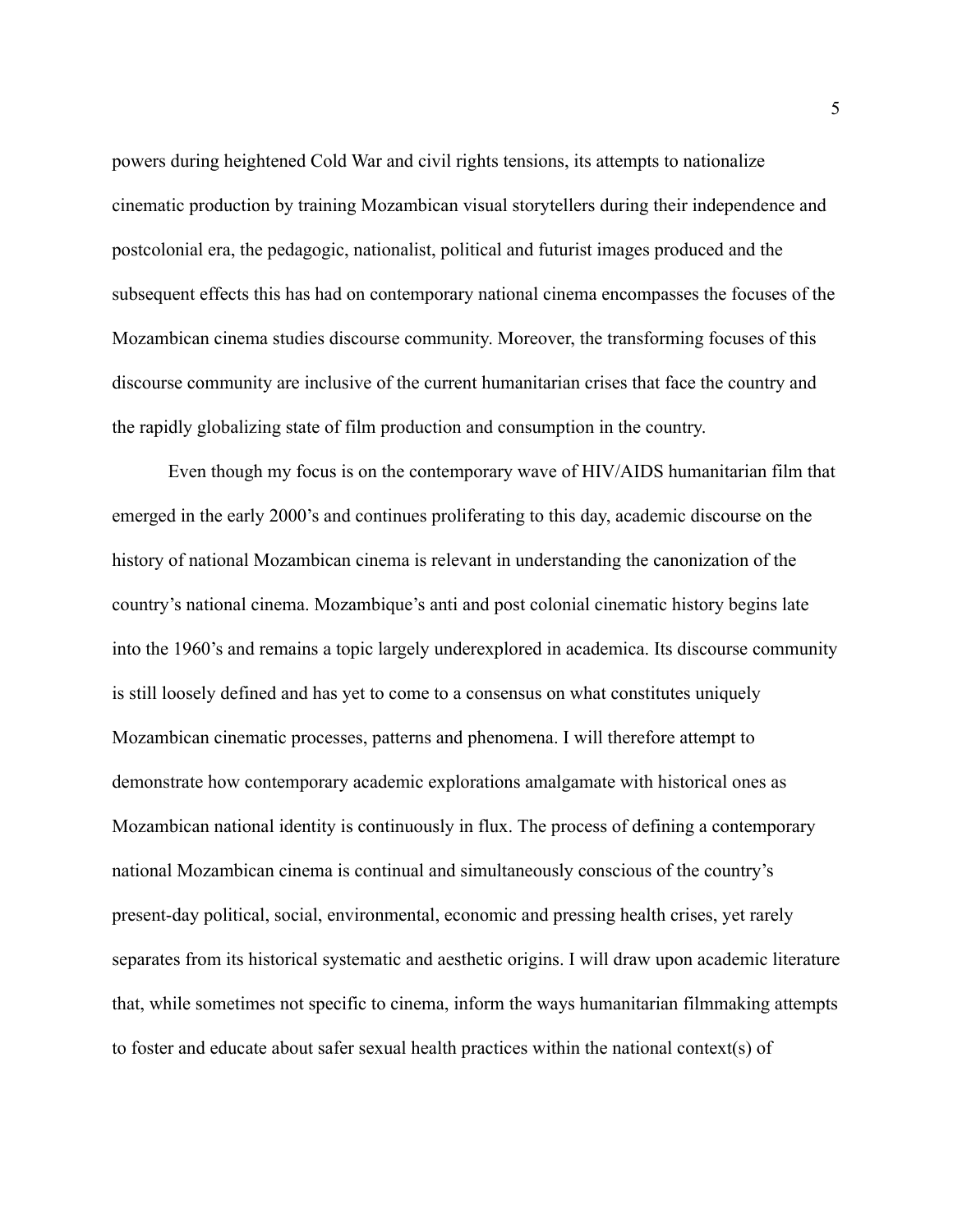Mozambique. Moreover, exploring literature that is cognisant of national and sub national specificities of HIV/AIDS epidemiology should reveal important intersections between public health film production/distribution and gender inclusivity, urbanity, rurality and community action. This literature review thus will situate Mozambique's new wave of HIV/AIDS cinemas as a valuable filmic constituent of Mozambican cinema studies through examinations of key multidisciplinary texts and their methodologies.

Perhaps the most notable recent publication on the subject is the all-encompassing book written by Dr. Ros Gray and published in 2020, *Cinemas of the Mozambican Revolution*. Her book chronologically encapsulates the development of a national Mozambican cinema, focusing especially on the revolutionary, collectivist, pedagogic and nation-building futurist images produced under FRELIMO's leadership. Her book draws on several existing literary works on Mozambican cinema including Mantia Diawara's "Sonimage in Mozambique" (2003), Marcus Power's "Post-colonial Cinema and the Reconfiguration of *Moçambiquinidade*" (2004), Guido Convents' "*Birth (of the Image) of a Nation*: Jean-Luc Godard in Mozambique" (2011) and Ute Fendler's "Cinema in Mozambique: New Tendencies in a Complex Media Landscape" (2014). Dr. Gray successfully compiles a well-researched bibliography with the purpose of presenting what she argues are uniquely Mozambican patterns and processes of production, distribution and spectatorship, ultimately prompting questions on what this national cinema tradition may offer to larger questions of national cinema canons.

Arguably the most important contribution to Mozambican cinema studies that Dr. Gray's book offers is the series of in-person interviews and personal accounts she collects and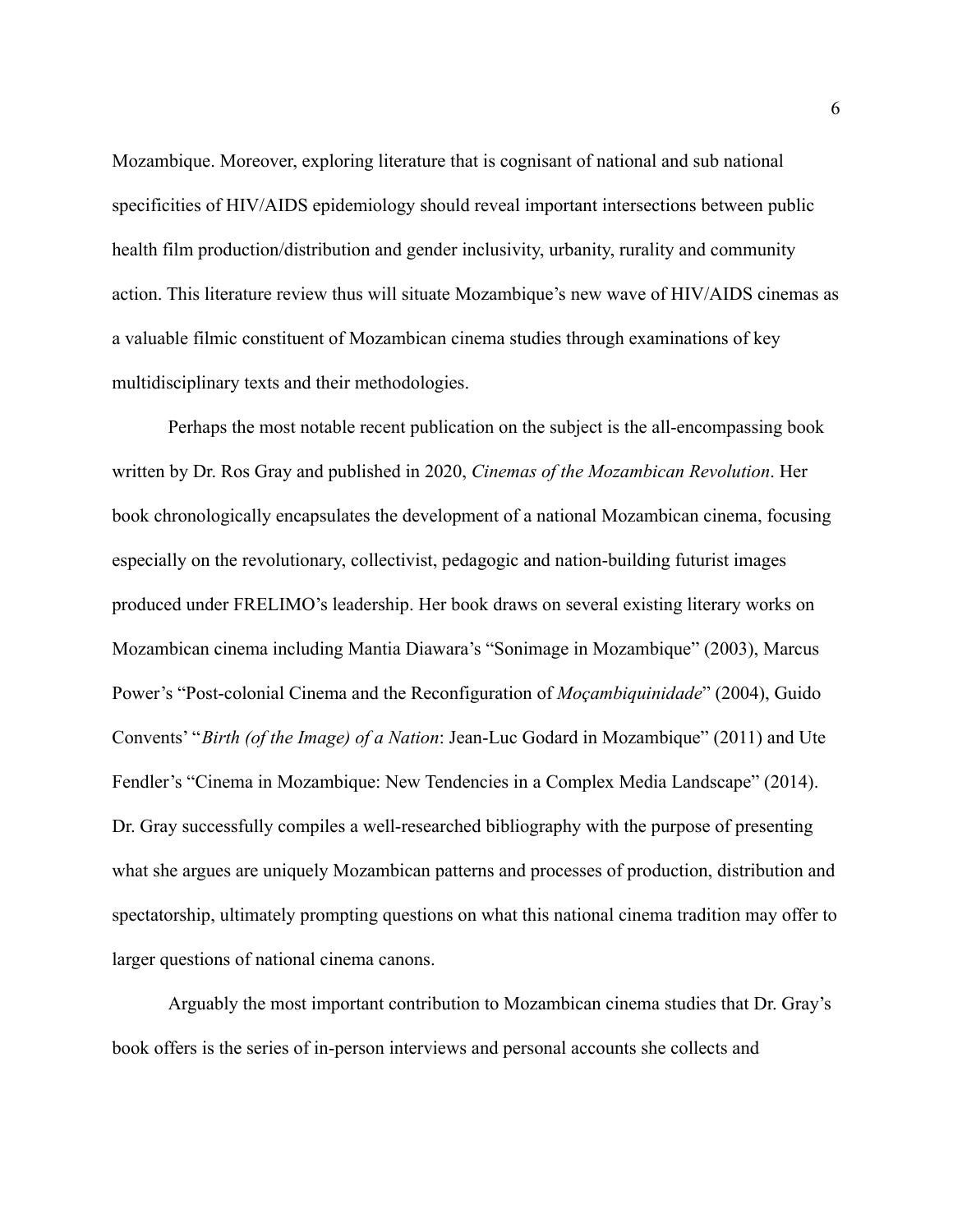transcribes from her fieldwork in Mozambique, especially those with filmmakers involved in the production of early Mozambican films such as Licinio Azevedo, Dučan Ninkov, Simon Bright, Camilo de Sousa, Chico Carneiro and Sol de Carvalho. Additionally, she offers an extensive filmography in the book, often making her own contextualized visual analyses to support her points. Through her fieldwork and connections to Mozambican filmmakers and producers, Dr. Gray also manages to resurface "lost" films and documentaries, for example, Moira Forjaz and Miguel Arreas' highly criticized *Televisão dos Bairros (Television of the Neighborhoods)* (1981) which she offers commentary on and deposits to the archive of Cinemateca Portuguesa [\(Gray](https://paperpile.com/c/16W0KQ/9rtR/?locator=203) [2020, page 203\).](https://paperpile.com/c/16W0KQ/9rtR/?locator=203) Besides being an extensive compilation of English, French and Portuguese-language academic sources that comprise the discourse community of Mozambican cinema studies, Dr. Gray manages to bring Mozambican filmmakers themselves into this discourse community by engaging them with academic questions, transcribing interviews and conversations with them as well as making significant contributions to the available filmography of Mozambican cinema.

Historically, the national cinema of Mozambique was developed for pedagogical, sociopolitical and nation-building purposes. Many scholars have been interested in the importance Mozambique placed on cinema production immediately after independence and questioning the influence it had on cultivating a national identity. Marcus Power's 2005 article "Post-colonial cinema and the reconfiguration of *Moçambiquinidade*" specifically addresses how Mozambican national cinema sought to promote *Moçambiquinidade*, a Portuguese-language term used to describe a homogenous Mozambican experience, as an identity factor for its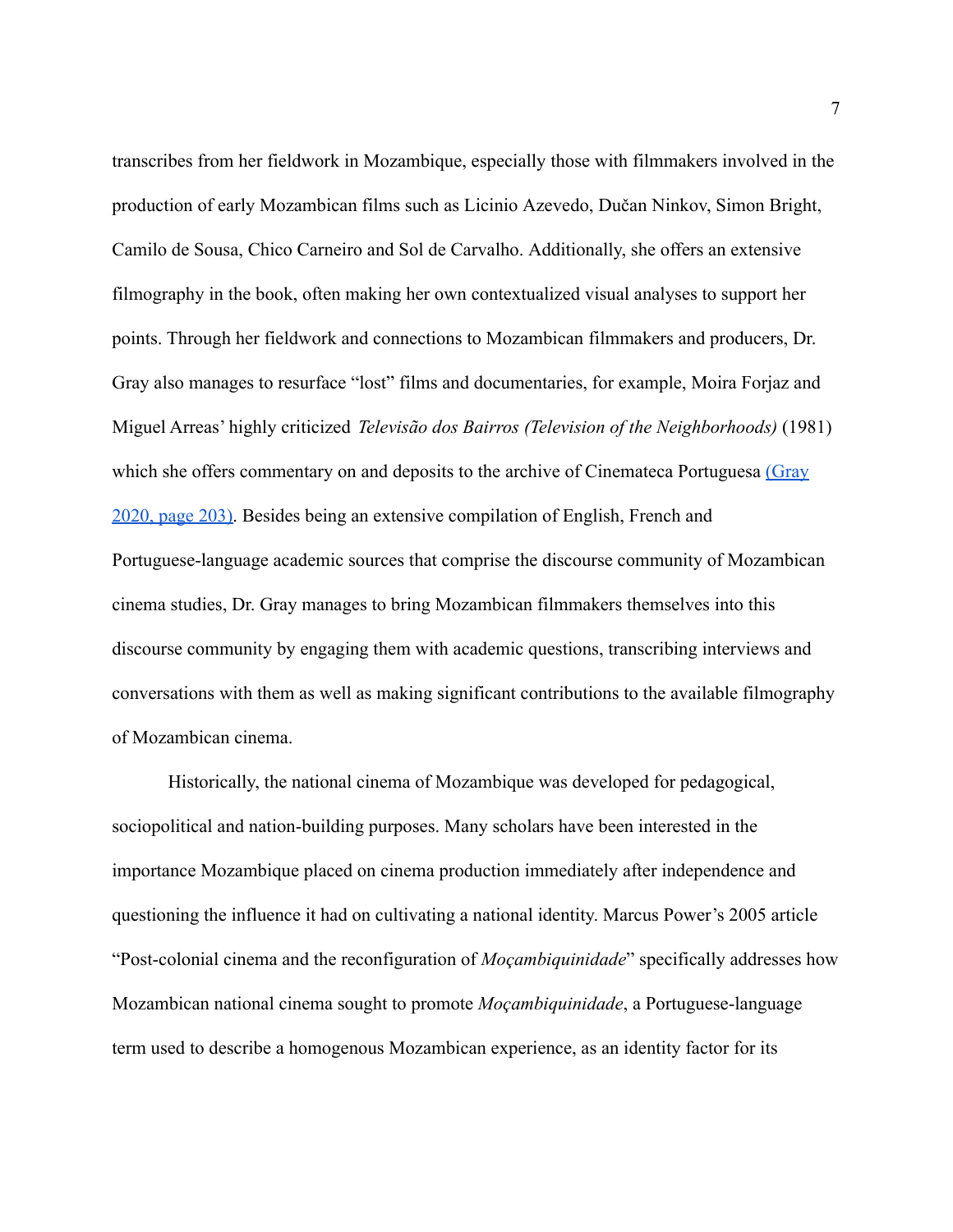spectators. Power's article demonstrates academic interest in the Mozambican case study as an example of a successful harnessing of moving image for the purpose of configuring a national identity to a predominantly rural and illiterate audience [\(Power 2005\).](https://paperpile.com/c/16W0KQ/jarr)

Andrea Meleiro's six-essay special issue "Luso-African cinema: nation and cinema" published in the 2012 volume of the *Journal of African Cinemas* compiles works exploring Luso-Afrocan cinema and similarly explores the idea of intertwining nation and cinema and how it has manifested in Lusophone African cinema traditions. Here, the work of Dr. Ros Gray, Maria Loftus and Mahomed Bamba reveal other focuses of the discourse community; international collaboration, militant cinema and development. They describe production patterns of a cinema that comes into fruition during heightened anti-colonial conflict, ambitious yet curbed by limited national funding and as a result, that turned towards international collaborators (*cooperantes*). Similar production budget hindarences remained following the War of Independence. The construction of a national collectivist, pedagogical and futurist cinema continued relying on international and transnational film collaborators, turning the Mozambican backdrop and its spectators as a sort of experimental ground for filmmakers from abroad to test theorized ideas of a cinema of action [\(Meleiro 2011; Gray 2012; Loftus](https://paperpile.com/c/16W0KQ/xPPL+SRCS+bgkr+Q90r) 2012; Bamba 2012).

In "Portuguese African Cinema: Historical and Contemporary Perspectives'', Claire Andrade-Watkins explores the idea that these patterns of internationally funded production and distribution remain influential in contemporary Mozambican filmmaking. Arguably, these observations can also be applied to the current state of HIV/AIDS cinemas, where international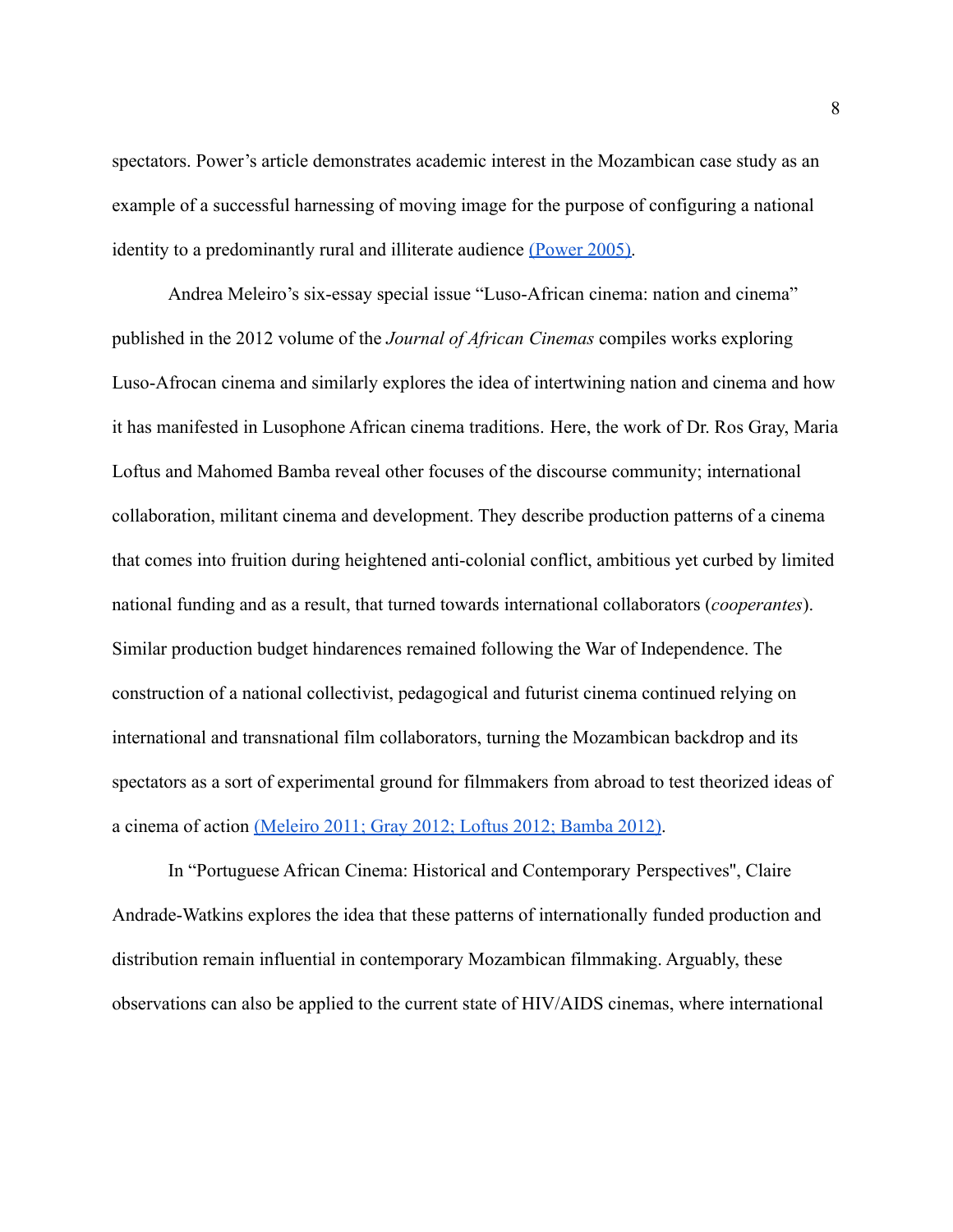and transnational organizations and governments have financial and moral stake in humanitarian film production [\(Andrade-Watkins 1995\)](https://paperpile.com/c/16W0KQ/TXzW).

Mozambique's current dealings with humanitarian crises such as HIV/AIDS has prompted shifts towards a national cinema that deals with these issues. For this reason, scholars engaged in academic fields besides film must be included in this discourse community, given that their work informs the production, distribution and the narrative content of humanitarian cinema. Moreover, epidemiological, sociological and anthropological studies of HIV/AIDS affected populations in Mozambique are similarly interested in understanding the underlying national specificities and applying them to directly affect Mozambican subjectivities. For the International Journal of Culture, Health and Sexuality, Sandra Manuel, a sociologist, describes her research-based findings on perceived obstacles of condom usage among Mozambican urban youth in her paper "Obstacles to condom usage among secondary school students in Maputo city, Mozambique". By investigating Mozambican manifestations of themes such as love, relationships, extramarital sex and trust, her work reveals discrepancies in public health information roll-out, lack of in-school comprehensive sex education and embeded societal gender disparities that she identifies as contributing factors to the spread of HIV/AIDS [\(Manuel](https://paperpile.com/c/16W0KQ/KaIK) [2005\).](https://paperpile.com/c/16W0KQ/KaIK)

In the published report "Now or Never: Perceived HIV Status and Fertility Intentions in Rural Mozambique." for the National Institute of Health, Arizona State University scholars of the Studies in Family Planning department Sara R. Hayford, Victor Agadjanian and Luciana Luz place their focus on rural populations. Utilizing population-based surveys from rural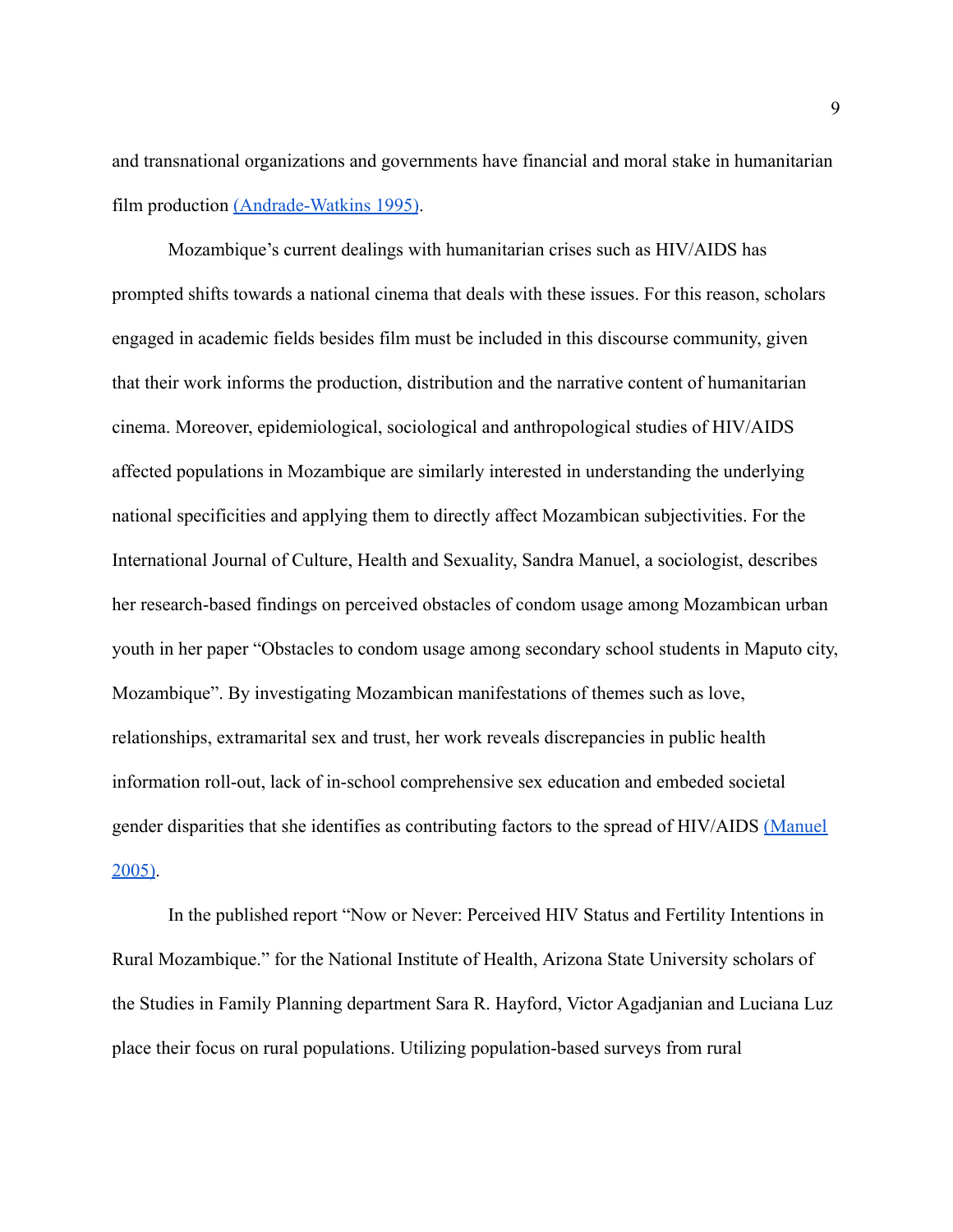Mozambique, they draw correlations between societally perceived risks of HIV/AIDS and childbearing potential. Taking a rural population demographic into consideration, their study draws important conclusions that further call for nationwide public health information initiatives and comprehensive sex education that is keenly aware of gender disparities, rurality and misinformation [\(Hayford et al. 2012\)](https://paperpile.com/c/010Cuj/06hO).

Victor Agadjanian delves deeper into the causation of social construction of HIV/AIDS risk in Mozambique, evaluating the role of religious organization communications and information campaigns in his two publications: "Talking about the 'Epidemic of the Millennium': Religion, Informal Communication, and HIV/AIDS in Sub-Saharan Africa." and "Religious Organizations and the Fight Against HIV/AIDS in Mozambique." [\(Agadjanian and](https://paperpile.com/c/NMF0vf/7Zeq+Ss87) [Menjívar 2008; Agadjanian 2012\).](https://paperpile.com/c/NMF0vf/7Zeq+Ss87) His writing reveals ways religious organizations introduce different, and often contrasting, narratives about HIV/AIDS and sexual relationships. Intersections of all the latter concepts brought forth through multidisciplinary research are evident in the way the non-profit organization Family Health International 360 tackles HIV/AIDS prevention and mitigation on the ground in Mozambique. Entitled "Intergrating Gender and GBV [Gender-Based-Violence] Into HIV Prevention Programming in Mozambique", FHI360's report demonstrates the successes of program implementation that prioritizes the participation of women in rural and urban communities through information seminars, fostering safe spaces, comprehensive sex education and informative film production and projection [\(Scranton 2016\).](https://paperpile.com/c/16W0KQ/xazs) By including scholars and professionals of other fields in the discourse community of humanitarian HIV/AIDS Mozambican cinema, it is evident that an intersectional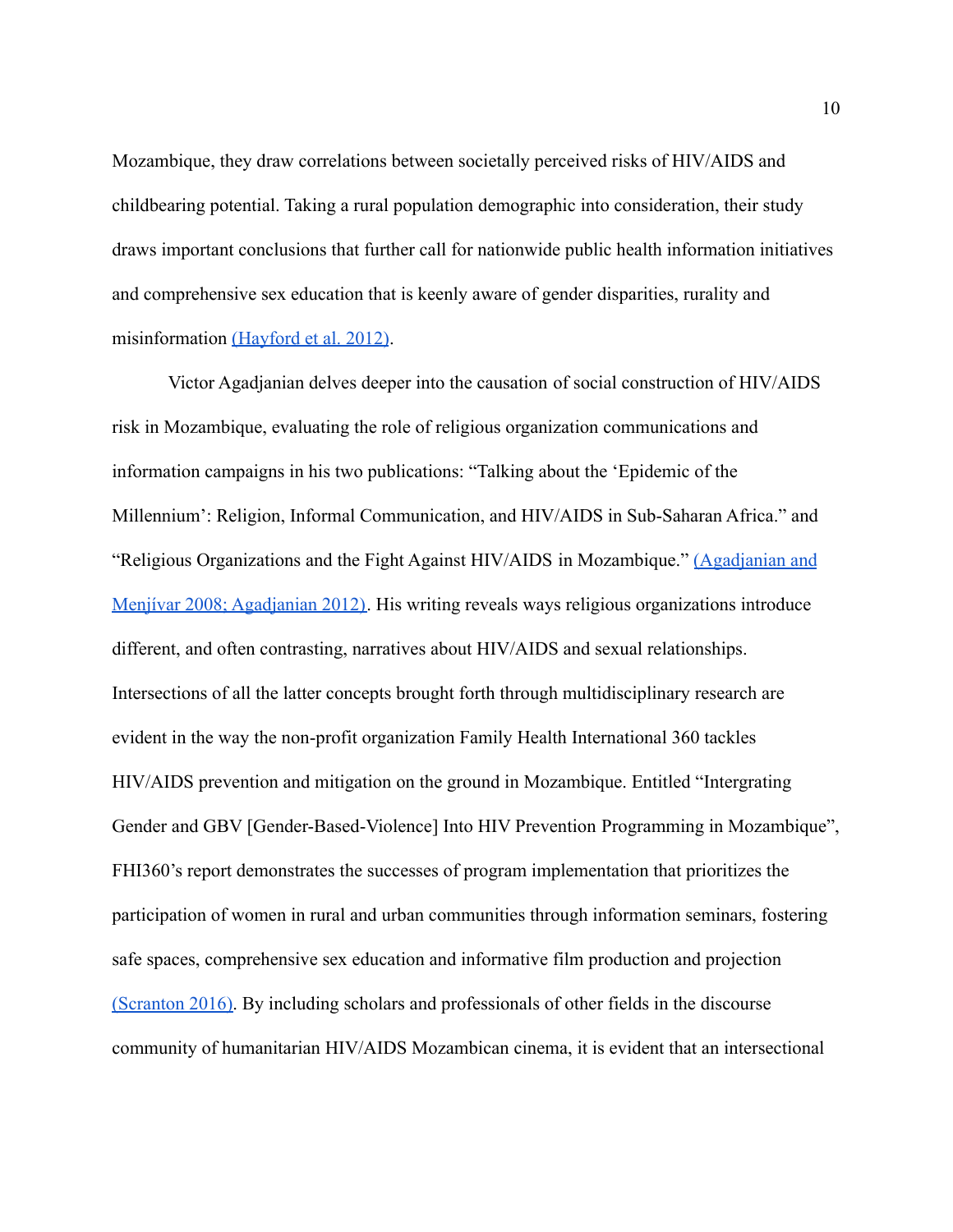and multidisciplinary approach can demonstrate how organizations, activists and governments find value in cinema as a viable tool for transferring beneficial information.

*Academic discourse in Portuguese-language scholarship.* Academic literature from institutions in Portugal and Brazil have produced scholars interested in Mozambican cinema that offer keen knowledge of postcolonial Lusophone Africa. Portuguese-language instruction prompts scholars in those institutions to turn towards the Lusophone world for research ventures across all disciplines. Mozambique remains intrinsically linked to Portugal because of a prevalent Portuguese diaspora in Mozambique and vice versa, as well as crucial international collaborations that include economic, academic and creative exchange, most notably the established Portuguese Language Countries Community (CPLP, Comunidade dos Países de Língua Portuguesa). The concept of "Lusophony'' therefore surpasses the baseline idea of language interchange, but rather represents "an imaginary space of imperial nostalgia so the Portuguese feel less isolated and more visible in the world" (Sousa 2005). Nonetheless, academics hailing from the Lusophone community and diaspora are capable of formulating arguments that prove especially useful for understanding Lusophone postcolonial identities, Mozambican ones in this case.

Portuguese-speaking scholars of Lusophone African cinema bring valuable contemporary perspectives into the discourse community of Mozambican cinema studies. Contemporarily, television and cinema are amongst the strongest bonding agents that foster Lusophony as an identity factor across Lusophone nations. Therefore, academic inquiries into Mozambican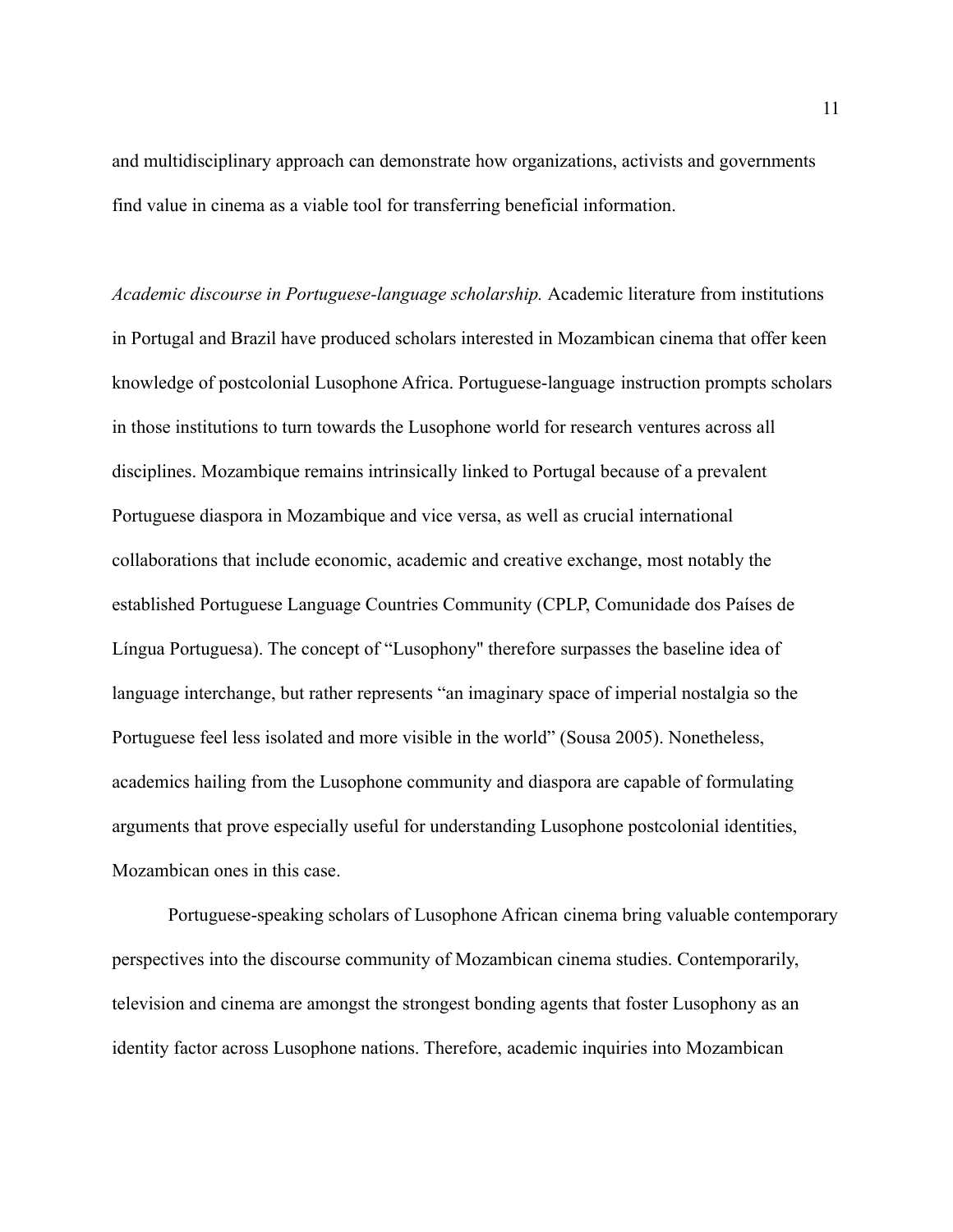cinema derived from Portuguese-speaking institutions often see a shift towards contemporary ones. In a paper entitled "The mobilization of the 'Lusophony' concept. The case of RTP International channels", Helena Sousa of the University of Minho in Portugal elucidates the transnational circulation of Portuguese television and movie channels RTP International and RTP Africa [\(Sousa 2005\)](https://paperpile.com/c/16W0KQ/p1ws). Her exploration into the subject demonstrates the contemporary every-day consumer media landscape across the Lusophone world that is still entrenched in Portuguese cinema and television. The RTP conglomeration and its penetrative marketing tactics present Mozambican cinema a challenge of once again reclaiming its national specificity and popularity. Several scholars of Portuguese-speaking countries have therefore found nuanced Mozambicanness in films about HIV/AIDS not only because they are made in the country and without the help of RTP but also because they reveal unique social patterns and norms of Mozambique that surround HIV/AIDS.

Brazilian scholar Esmael Alves de Oliveira has published several articles that focus on humanitarian cinema from Mozambique, specifically pedagogic HIV/AIDS films. His writing calls for a reimagining of "social images" that, despite having humanitarian and pedagogic aims, should be included in discourse of contemporary Mozambican cinema. Fusing cinematic analysis with humanitarianism and development, his writing places special emphasis on the use of the corporeal in representation (de Oliveira ; de Oliveira [Simone Becker 2018; de Oliveira et al.](https://paperpile.com/c/k1diXh/bg61+gkQl+6iHm+u58G) [2013; Oliveira 2014\).](https://paperpile.com/c/k1diXh/bg61+gkQl+6iHm+u58G) From these analyses and reflections, de Oliveira discovers how HIV/AIDS manifests itself in Mozambican society, whether amongst youth, within the family or for women. Amongst those specificites identified are the uptick in pre and extra-marital sex amongst youth,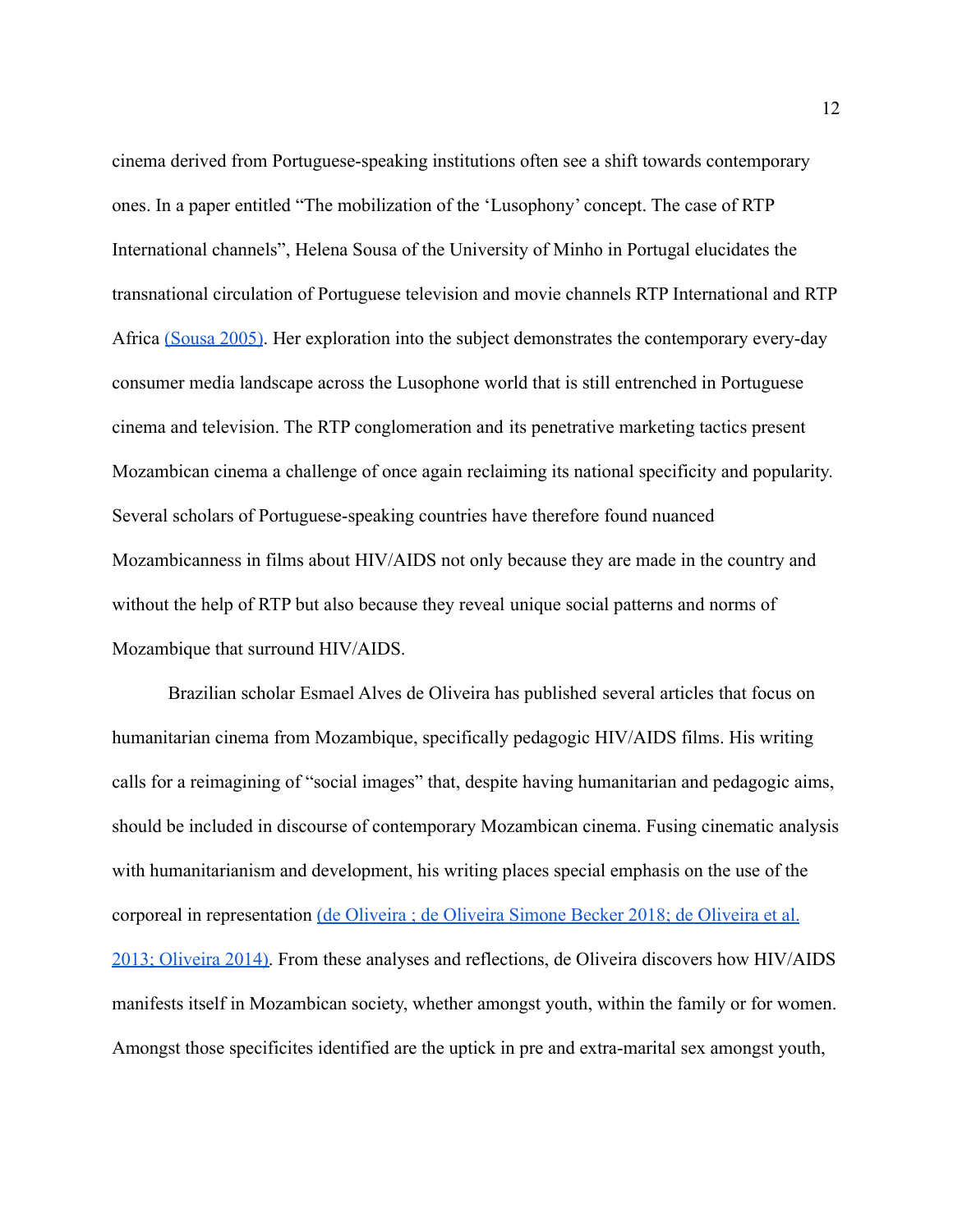prostituion in urban areas and work-related migration of patriarchs to South Africa and back. His methodology is especially relevant to this thesis, as it deconstructs films with uniquely-Mozambican spectatorial processes in mind to derive at ways images work for social action. He reveals how images produced intended to aid the mitigation and prevention of HIV/AIDS must be sensitive to national epidemiological specificities. The Mozambican spectator, according to de Oliveira, is important in all stages of production, from scriptwriting to subsequent distribution.

The methodologies utilized to approach films and documentaries will prove productive to this thesis' framing of HIV/AIDS humanitarian cinema as a valuable new wave of Mozambican cinema and leaves room for a particularly feminist inquiry into them. Identifying a discourse community of contemporary Mozambican cinema studies reveals the need to approach it with intersectional and multidisciplinary approaches. HIV/AIDS cinemas in particular are products of a nuanced pre-production epidemiological understanding of the virus and the nationally-specific societal norms that surround it such as differences in urbanity and rurality, cross-border migration, Portuguese neocolonial influence, comprehensive sex educuation roll-out and gender disparities. Despite its historical attempts to nationalize a film industry as an anti-colonial and independence project, modern Mozambican audiences are less familiar with politically-oriented pedagogic films. Film studies of Mozambican national cinema instead point towards its contemporary entrapment in foreign markets, especially that of Portugal and a decline of local productions. HIV/AIDS cinemas therefore appreciate the specific nature of the Mozambican spectator, crafting narratives familiar in form to the new generation of Mozambican audiences.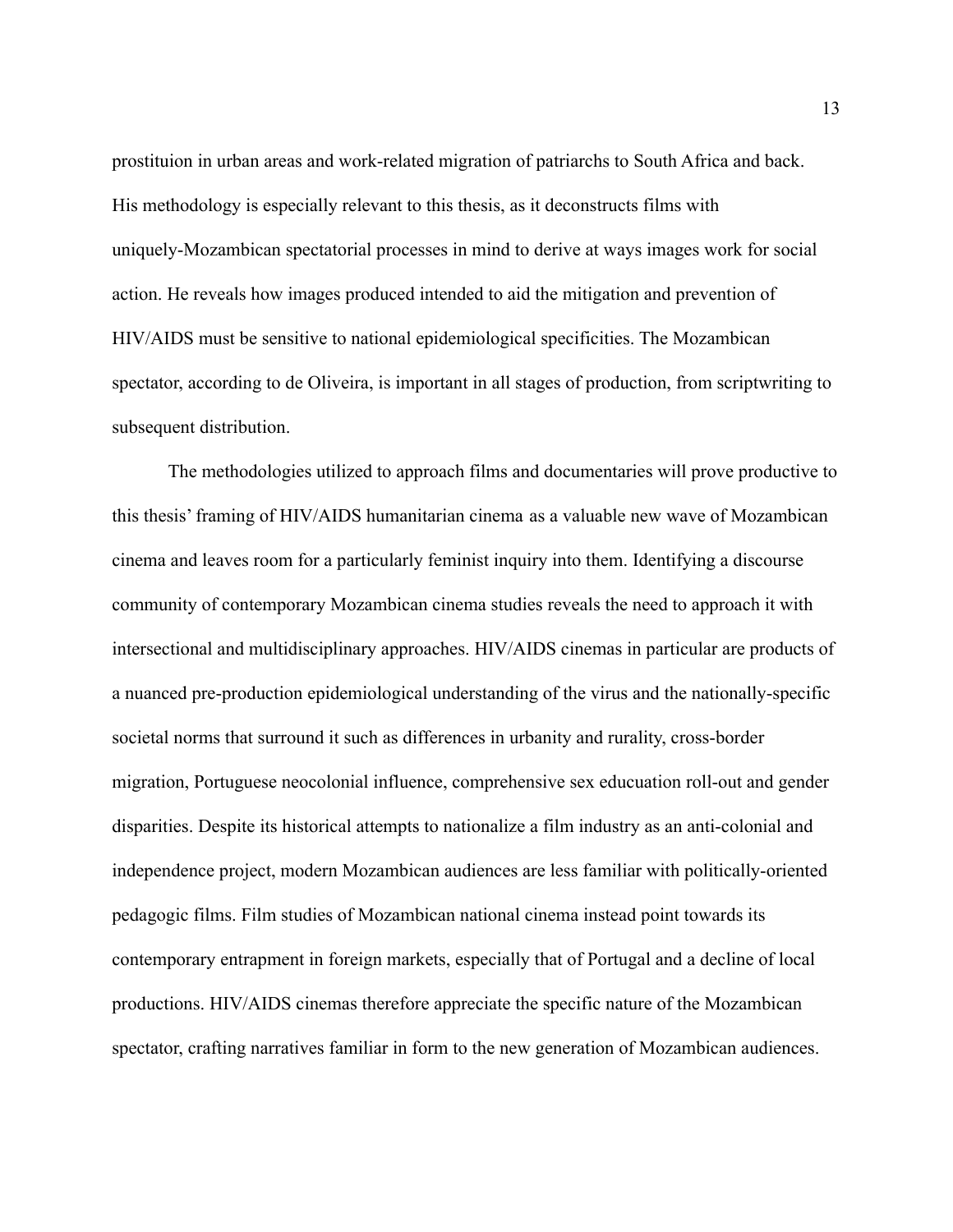The pedagogical purpose of HIV/AIDS cinema is not lost as humanitarian organizations and government-funded sex education initiatives have turned towards engaging narratives and film screenings as part of their HIV/AIDS mitigation and prevention strategies. These efforts point towards an especially important need to amplify Mozambican women's subjectivities in these films given that women are disproportionately affected by HIV/AIDS in negative economic, social, educational and epidemiological terms. Mozambican national cinema, in this wave of HIV/AIDS films, is therefore approaching a new intersection with feminist ideology that seeks to portray nuanced cinematic representations of Mozambican women like never before. Women play a significant role in these productions, whether it is in pre-production understanding of the gendered epidemiological HIV/AIDS crisis, the inclusion of women and feminist filmmakers and actors during production or in narratives that center on Mozambican women. Women play important roles during distribution endeavours as well, aim to reach, educate and inspire Mozambican women to make individualized empowered stances against gender based violence and HIV/AIDS. My inquiry into the current state of contemporary Mozambican cinema will propose an analysis of HIV/AIDS films that is intersectional, multidisciplinary and especially feminist in its approach.

# TOWARDS A THEORETICAL FRAMEWORK OF AUTHENTIC MOZAMBICAN CINEMA INCLUSIVE OF HIV/AIDS HUMANITARIAN CINEMAS

Out of all global cinema traditions, the question of authenticity seems to be especially tied to inquiries into postcolonial African film. Sub Saharan African nations in particular were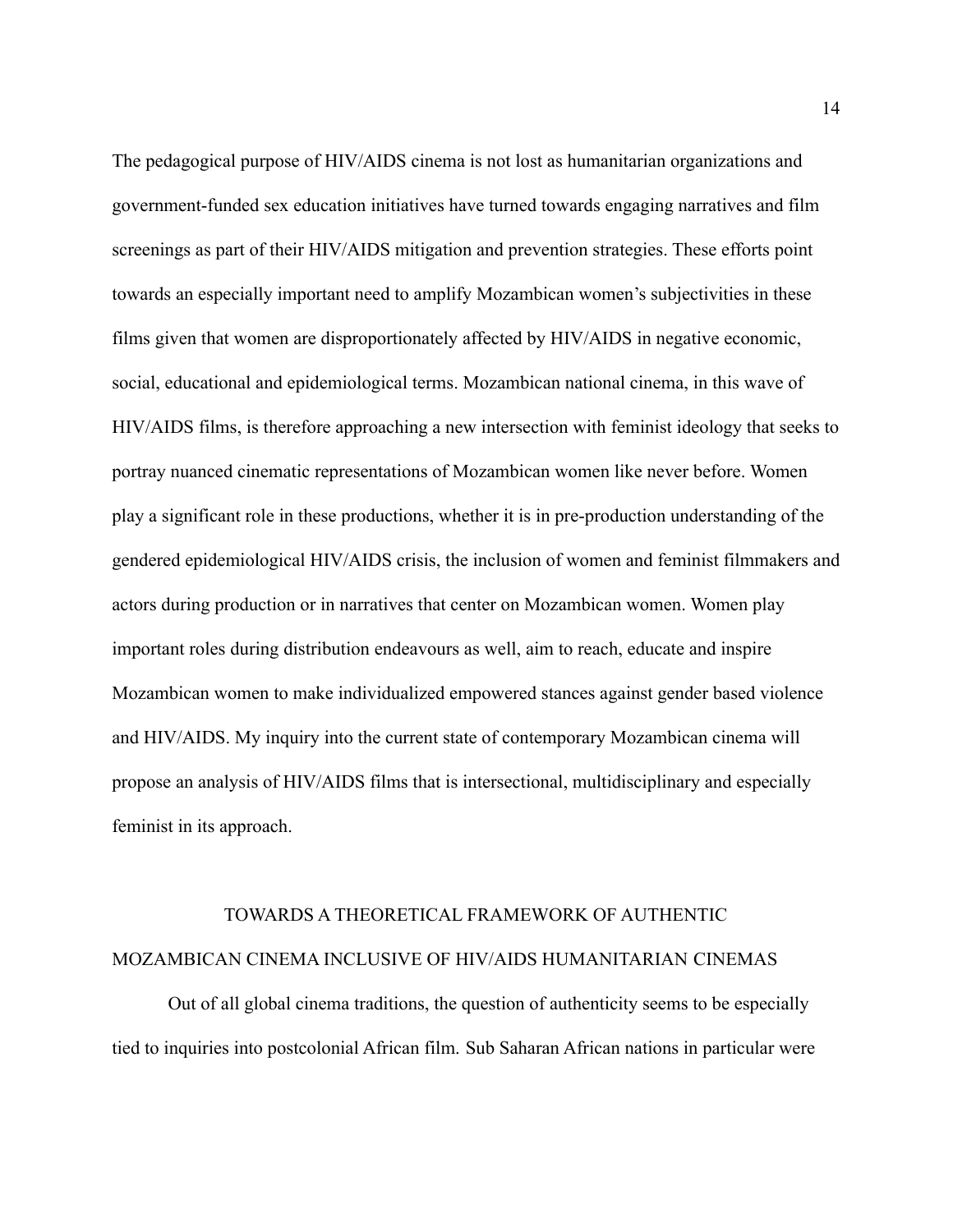amongst the last to see an emergence of cinema traditions not dictated by colonial oppressors. Financial, technological, distribution and staffing limitations for film production in the area set the stage for a much less abundant cinema in comparison to the booming industries in Europe, the United States and Asia. In the case of Mozambican cinema, films that exist and have been distributed on an international scale are complicated by the question of self-representation. Especially before the advent of digital technologies, long-form conventional narrative filmmaking "worth" international distribution required at least some level of filmic training, a budget that allows a vision to come into fruition by paying cast and crew, and access to distribution channels (film festivals, cinematic releases, streaming platforms, etc.). All of the latter privileges of conventional filmmaking are disproportionately available to the West, and in non-Western countries, to non-indigenous populations. This scarcity of large-scale self-produced representations of indigenous subjectivities calls for a film scholarship that constantly questions even the most well-intentioned cinematic depictions of Mozambican subjectivities. This section will seek out a possible theoretical framework for inquiries into Mozambican national cinema that contextualize its historical development, outline contemporary systems of production and question its attempts to authentically amplify Mozambican women's subjectivities as part of the new wave of HIV/AIDS humanitarian cinemas.

*The golden age of national Mozambican cinema, post-independence and the onset of the HIV/AIDS epidemic.* The Frente de Libertação de Moçambique (FRELIMO) began its anti-colonial operations in 1962, while Portugal's authoritarian control of the country remained strong. Because FRELIMO was deemed a terrorist guerilla by the Portuguese government, it was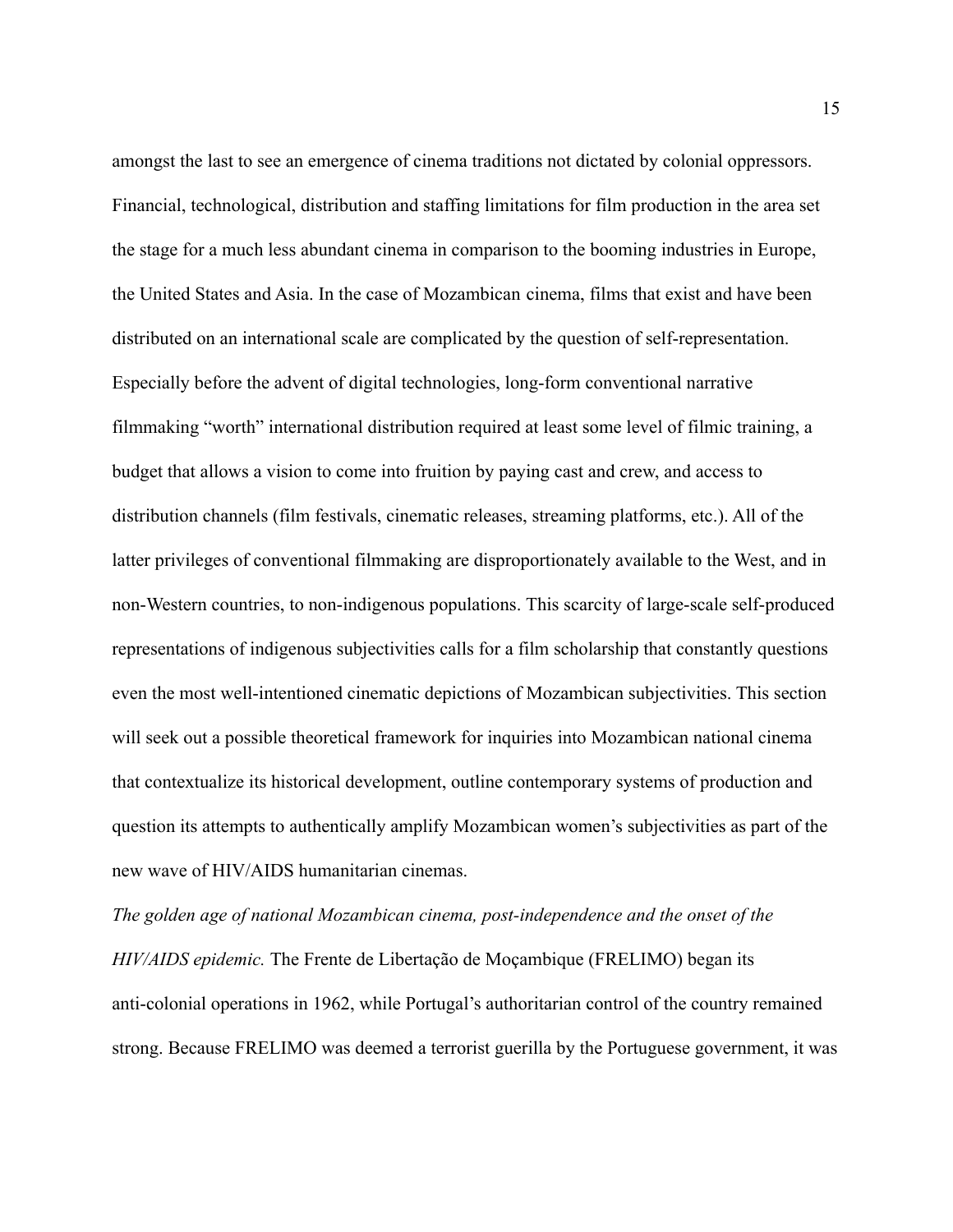originally headquartered in Dar Es Salaam, Tanzania. There, FRELIMO hosted Mozambican refugees fleeing colonial oppression and set up military training, schools and settlements to advance their armed struggle. FRELIMO guerillas eventually penetrated the Mozambican border in an armed insurrection beginning in 1964, marking the beginning of liberation. The northern areas of Nachingwea and Cabo Delgado, where FRELIMO successfully banished Portuguese authorities became known as "liberated zones" and was where filmmakers, journalists and photographers were invited from abroad to cover the armed struggle [\(Gray 2020, page 15-17;](https://paperpile.com/c/16W0KQ/9rtR+ha4S/?locator=15-17,) [Gray 2013\).](https://paperpile.com/c/16W0KQ/9rtR+ha4S/?locator=15-17,) Revolution in Mozambique became synonymous with FRELIMO's armed struggle, especially for filmmakers, many of whom visited Mozambique from abroad on FRELIMO's invitation. Yugoslavian, Chinese, Soviet, European and American filmmakers alike produced films that emphasized the necessity of FRELIMO's armed struggle. Internationalist representations of the armed struggle were important to FRELIMO, mobilizing filmmakers from China (Yuben Wang, *The People of Mozambique are Fighting On,* 1970), producing a film highlighting agricultural and medial collectivism, Yugoslavia (Dragutin Popovic, *Venceremos,* 1968), documenting the triumphs of armed struggle and independence, the USSR (Leonid Maksimov, *Viva Frelimo!,* 1971), privileging the image of Samora Machel, Sweden (Ingela Romare, *Mozambique is Our Country, 1967)* reporting on atrocities to Swedish audiences and the United States (Robert van Lierop, *A Luta Continua.* 1972) shedding light on revolution as a social process of transformation and aligning itself with US Civil Rights activism (Gray 2020, page 32). Regarding the invitation of foreigners into liberated FRELIMO zones, Dr. Ros Gray points out that "this geographical range indicates the plural approach that Frelimo took during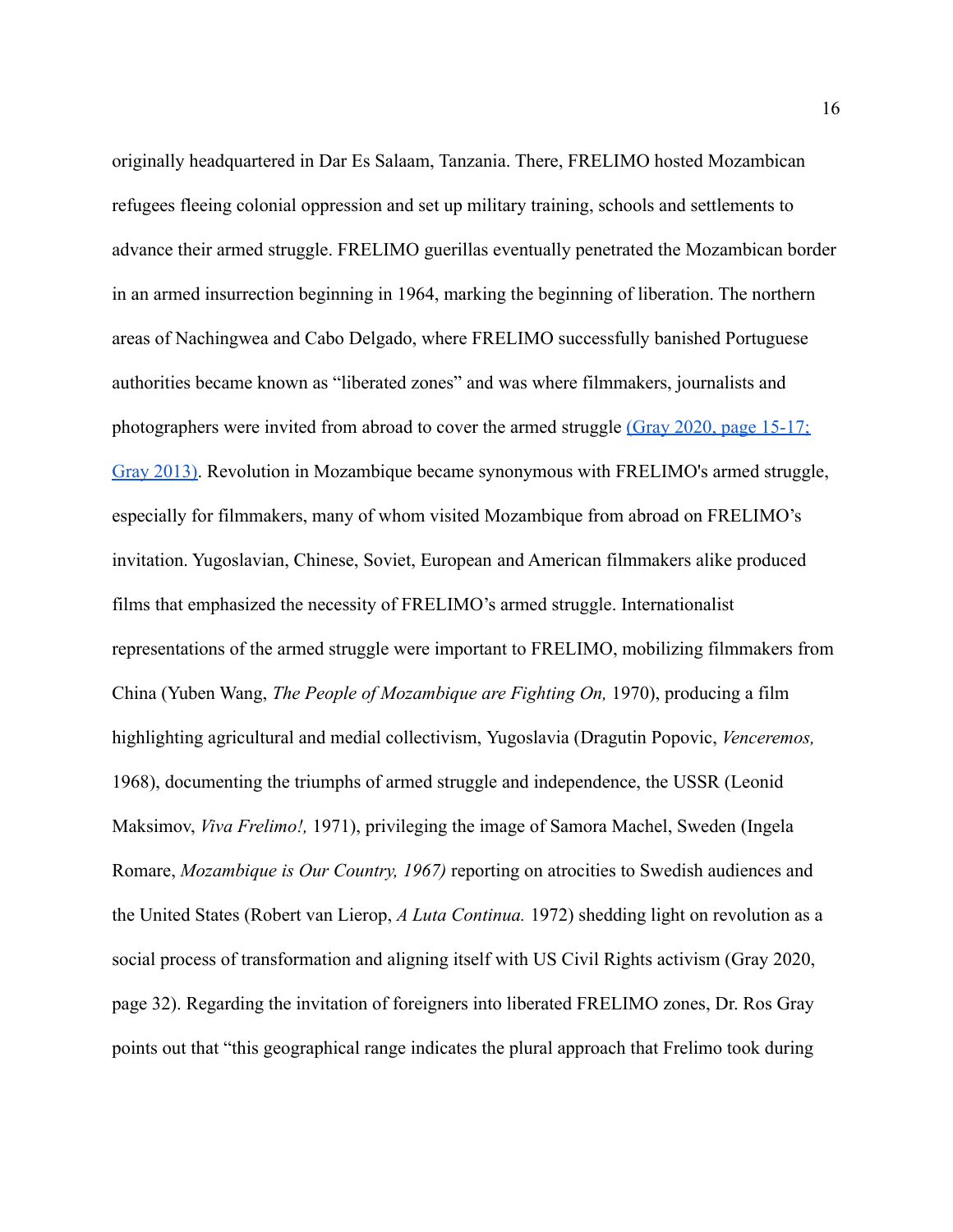the armed struggle in cultivating alliances across the divisions of the Cold-War and the Sino-Soviet split" [\(Gray 2020, page 15\)](https://paperpile.com/c/16W0KQ/9rtR/?locator=15). Coverage of atrocities committed by the Portuguese in Mozambique, such as the Wiriyamu massacre that left 385 civilians dead, contributed to the dismantling of the Portuguese empire's image internationally, which they had been able to control previously through censorship. Additionally, domestic uprisings across Portugal itself and condemnations from crucial allies that called for the end of the oppressive regime within POrtugal led to the relatively peaceful domestic Portuguese uprising, dubbed the "Carnation Revolution", bringing and end to the New State<sup>1</sup> in 1974. Subsequently, Luso-African political parties such as FRELIMO, who were once denounced as terrorist organizations were faced with the possibility of bidding for independence. On June 25th, 1975, in Lourenço Marques (now Maputo), Portuguese flags were lowered and the new Mozambican flag was hoisted in a ceremony led by Samora Machel, Mozambique's first President.

Upon being granted independence as a sovereign state, FRELIMO, the Marxist-Leninist armed resistance party of Eduardo Mondlane and Samora Machel fell into the immense task of unifying an ethnically diverse, multi-lingual and fragmented population with a homogenized vision of the nation, an effort it had already begun during its armed struggle with cinema as a primary pedagogical tool. Mozambique is a large country, home to a multitude of ethnic groups including the Tsonga, Macua, Swahili, Chopi, Sena and Maviha peoples, all of whom have different languages and religious practices. Regardless of their diversity, the Mozambican people shared 500 years of Portuguese colonial rule and the imposition of Portuguese values onto

<sup>1</sup> The *Estado Novo* (New State) is the title given to the authoritarian Portuguese regime that lasted from 1933 until its dissolution in the 1974 *coup d'etat* (see Gallagher 1979; [Alexandre](https://paperpile.com/c/16W0KQ/5EwB+FfoD) 1993)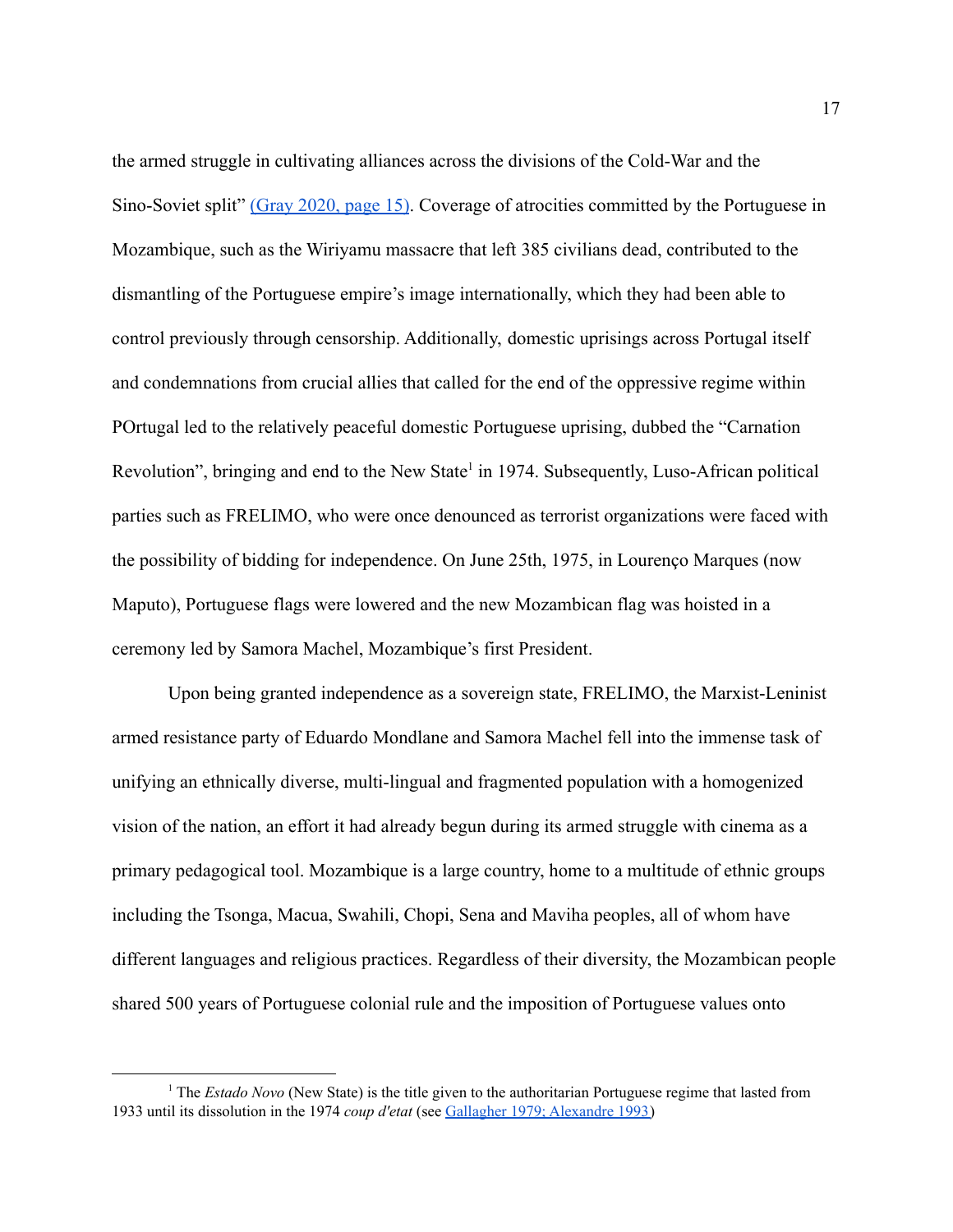society. FRELIMO was determined to "create a new society based on egalitarianism and communalism and to bring about national integration and development" [\(El-Khawas 1980, page](https://paperpile.com/c/16W0KQ/Y8eW/?locator=24) [24\).](https://paperpile.com/c/16W0KQ/Y8eW/?locator=24) Cinema production, which had been at the forefront of Frelimo's transnational collaboration and raising of awareness towards their revolutionary cause now becomes a valued pedagogical tool for the Mozambican masses.

Films produced during the armed struggle were not screened in the country, but rather were projected abroad for foreign sympathizers. Immediately upon independence in 1975, FRELIMO began showing pro-revolution socialist films such as *The People of Mozambique are Fighting On* (1971), *From the Rovuma to Maputo* (1972) and *Viva Frelimo!* (1971) to Mozambican audiences first as part of independence celebrations and later, in urban and rural areas throughout the country utilizing a system of mobile cinemas units. Donated by the Soviet Union, the *cinema móvel* units were not a novelty in Mozambique. Marcus Powers describes the use of a similar *cinema ambulante* by Portuguese advertisers used to project films that worked to promote consumer goods to indigenous Mozambicans (Power [2005, page 268; Gray 2014, page](https://paperpile.com/c/16W0KQ/jarr+jU31+9rtR/?locator=268,10,7-18%2C%20109%2C%20153%2C%20169) [10; Gray 2020, page 7-18, 109, 153, 169\).](https://paperpile.com/c/16W0KQ/jarr+jU31+9rtR/?locator=268,10,7-18%2C%20109%2C%20153%2C%20169) FRELIMO noticed the successful audience attendance at these recycled films of the revolution and recognized the possibilities of this system of distribution for empowerment and pedagogy. This in turn prompted a shift in production towards films that were focused on health, agriculture and development, yet still upheld the socialist values of the party.

The First National Conference, which was held in November 1975, included discussions about the possibilities of a national cinema. A plan was devised by Jorge Rebelo, Mozambique's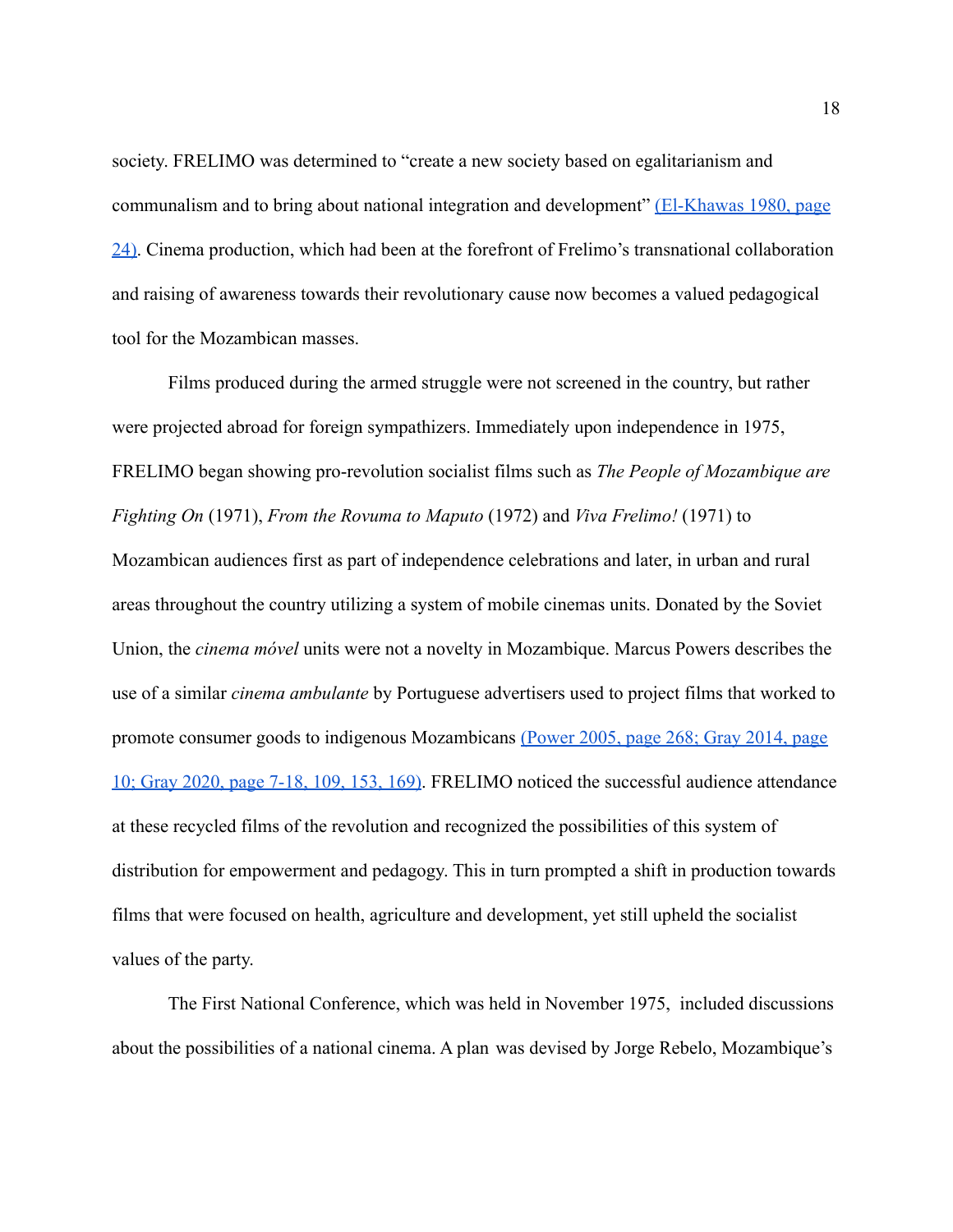first Minister of Information, to mobilize Mozambican cinephiles, filmmakers and intellectuals to form a nationalized institute of Mozambican cinema. Americo Soares, Luís Carlos Patraquim, Mota Lopes, Maria de Lourdes Torcato, Julius Kazembe and Luís Simão became the founding members of the *Instituto Nacional do Cinema* (INC), which inaugurated in March of 1976, only one year after Mozambique's independence [\(Gray 2020,](https://paperpile.com/c/16W0KQ/9rtR/?locator=109) page 109). In conversation with Maria de Lourdes Torcato and Luis Simão, Dr Ros Gray concludes INC's mission:

"to invent a revolutionary nationalist cinema for Mozambique, one that would reflect Mozambican realities and that would promote national unity through films in Portuguese. For the first time, the technology of film would make a universal address to all Mozambicans, uniting the people from the Rovuma to Maputo'' [\(Gray 2020, page](https://paperpile.com/c/16W0KQ/9rtR/?locator=111) [111\)](https://paperpile.com/c/16W0KQ/9rtR/?locator=111).

The newfound Mozambican government of FRELIMO became the only liberated African nation to found a nationalized film institute almost immediately upon its independence, making cinema a crucial tool for the nation-building process. Mozambique's experiment with a national revolutionary cinema represented a crossroad of transnational experimental cinema for social action, and resulted in an arguably uniquely Mozambican cinema.

The development of the INC was inspired by Cuba's Film Institute (ICAIC), whose origins were derived from the Latin American film tradition of Third Cinema, first coined by Argentine filmmakers Fernando Solanas and Octavio Gettino. They called for liberated societies in Latin America, Asia and Africa to reject the modalities and conventions of American Hollywood and European art cinema and identified a necessity for a "third" cinema, where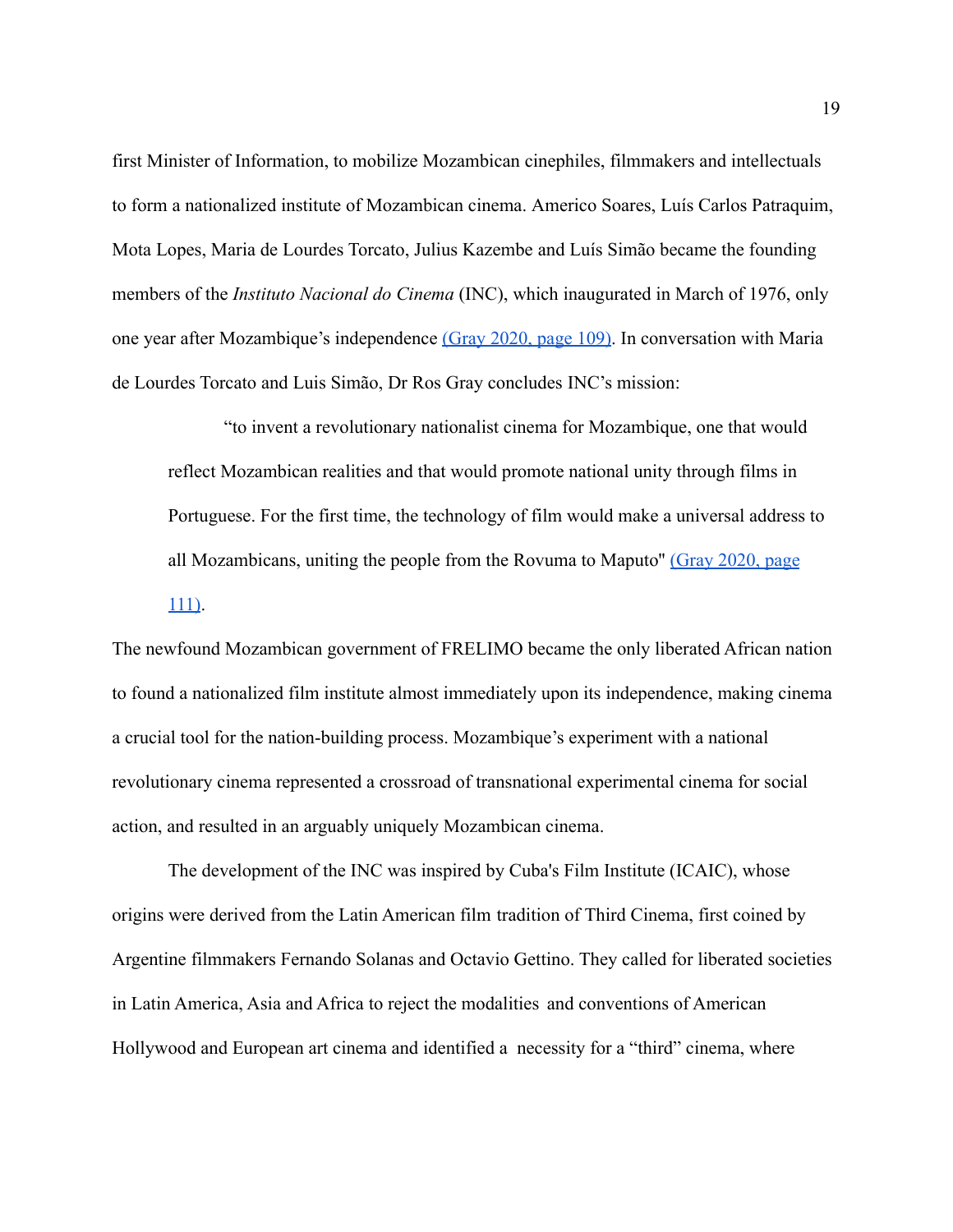filmmakers become part of a collective nationalist or political movement and whose productions were not rooted in escapism but rather, in action [\(Solanas and Getino 1970; Stam 2004\)](https://paperpile.com/c/16W0KQ/1E6e+1CbE). Third Cinema's conceptualization was inspired by the Afro-liberation movements of Frantz Fanon and Amilcar Cabral, a Lusoafrican nationalist political figure from Guinea-Bissau, and thus, a Mozambican adoption of this cinematic model was based on exchanges with Latin American and Lusophone African revolutionaries [\(Stollery and](https://paperpile.com/c/16W0KQ/Ypsc) Lev 2001). For Samora Machel and FRELIMO, the Third Cinema model offered the possibility of a highly influential form of cinema, prompting Cuban filmmakers from the ICAIC to be invited to Mozambique to train Mozambican filmmakers for the INC [\(Pasley 2009, page](https://paperpile.com/c/16W0KQ/Oj7l/?locator=109-111) 109-111). Simultaneously, ideas of the Brazilian tradition of *cinema novo* were brought to Mozambique by Mozambican-born Brazilian-Portuguese Ruy Guerra, a prominent director in the movement. With a principally participatory nature, *Cinema Novo* had sought to emphasize intellectualism and social inequalities during years of divide in Brazil and drew its inspiration from European traditions such as Italian Neorealism and the French New Wave [\(del Sarto 2005\).](https://paperpile.com/c/16W0KQ/Cdgq) Mozambique's lack of professional actors and studio-quality film equipment combined with the governmental pressure of producing films that inspired anti-colonial and nationalist sentiment that aimed to generate intellectual spectatorial response from audiences prompted Guerra to return to his country of origin and apply the methods of Brazilian *Cinema Novo*. In 1979, Guerra directed *Mueda, Memória e Massacre (Mueda, Memory and Massacre),* a film that depicted the 1960 Portuguese colonial army's massacre of six hundred civilians in the town of Mueda [\(Ukadike 1994, page](https://paperpile.com/c/16W0KQ/24Mk/?locator=239) [239\)](https://paperpile.com/c/16W0KQ/24Mk/?locator=239)*.* Regarded as the first fiction film from Mozambique, the production utilized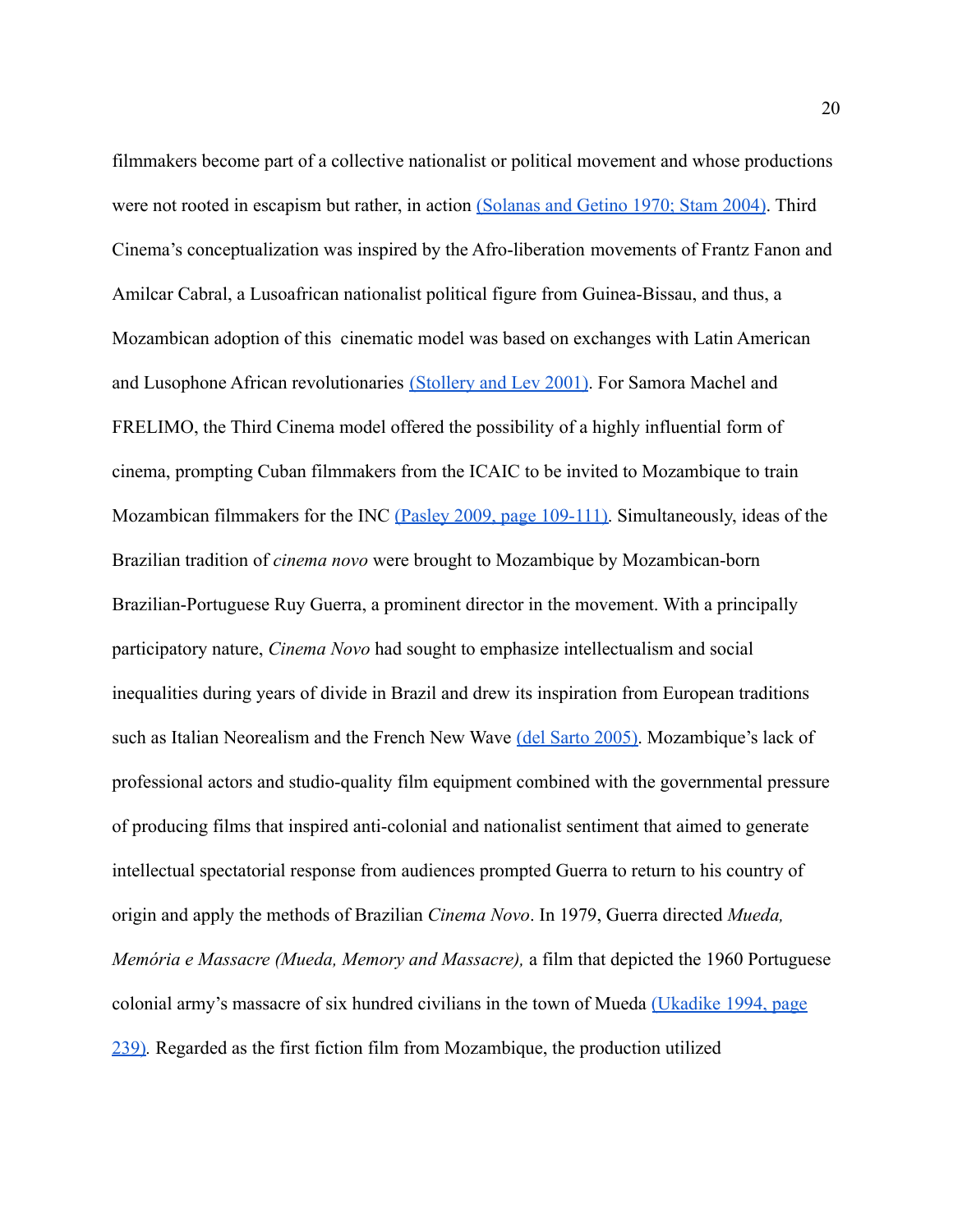non-professional Makonde actors from the affected village of Mueda who reenacted the massacre in traditional Makonde theatricality, an event that occurred yearly and had not been captured on film. Ruy Guerra's Mozambican experiment with *Cinema Novo* privileged regional Makonde traditions of theater and constructed the country's first non-documentary film not intrinsically rooted in pedagogy or socialist propaganda. Regardless, it simultaneously offered a nationally-relevant nostalgic recalling of traumatic memory and anti-colonial revolution that benefited the nation-building aims of socialist FRELIMO's INC.

The emergence of a Mozambican cinematic tradition also relied on significant European exchange, which notably included the government's invitation of Jean-Luc Godard of the French New Wave tradition and Jean Rouch, a pioneer of *Cinema Verité*. Arriving in 1978 with video equipment and a team of filmmakers, Godard wanted to introduce TV to Mozambique, "challenge conventional TV formula", "examine the impact of sound and images on people" and "(he) wanted the viewer to participate in the making of images rather than just being a passive recipient of images and their messages" [\(Pasley 2009,](https://paperpile.com/c/16W0KQ/Oj7l/?locator=118) page 118)*.* Jean Rouch was invited by the Mozambican government to the University of Maputo in order to introduce Super 8 technology with hopes of using its portability to produce pedagogical films to advance a budding literacy campaign and health education. According to Victoria Pasley and Manthia Diawara, Rouch was heavily criticized for the proposed Super 8 project by African filmmakers who preferred 16 mm and 35 mm film, including Ruy Guerra who saw the use of Super 8 and the methods of *cinema verité* as "too simple minded and detrimental to *mise-en-scene*" [\(Pasley 2009, page 117\)](https://paperpile.com/c/16W0KQ/Oj7l/?locator=117)*.* Additionally, Rouch was allegedly accused of "neo-colonialism and wanting to keep Africa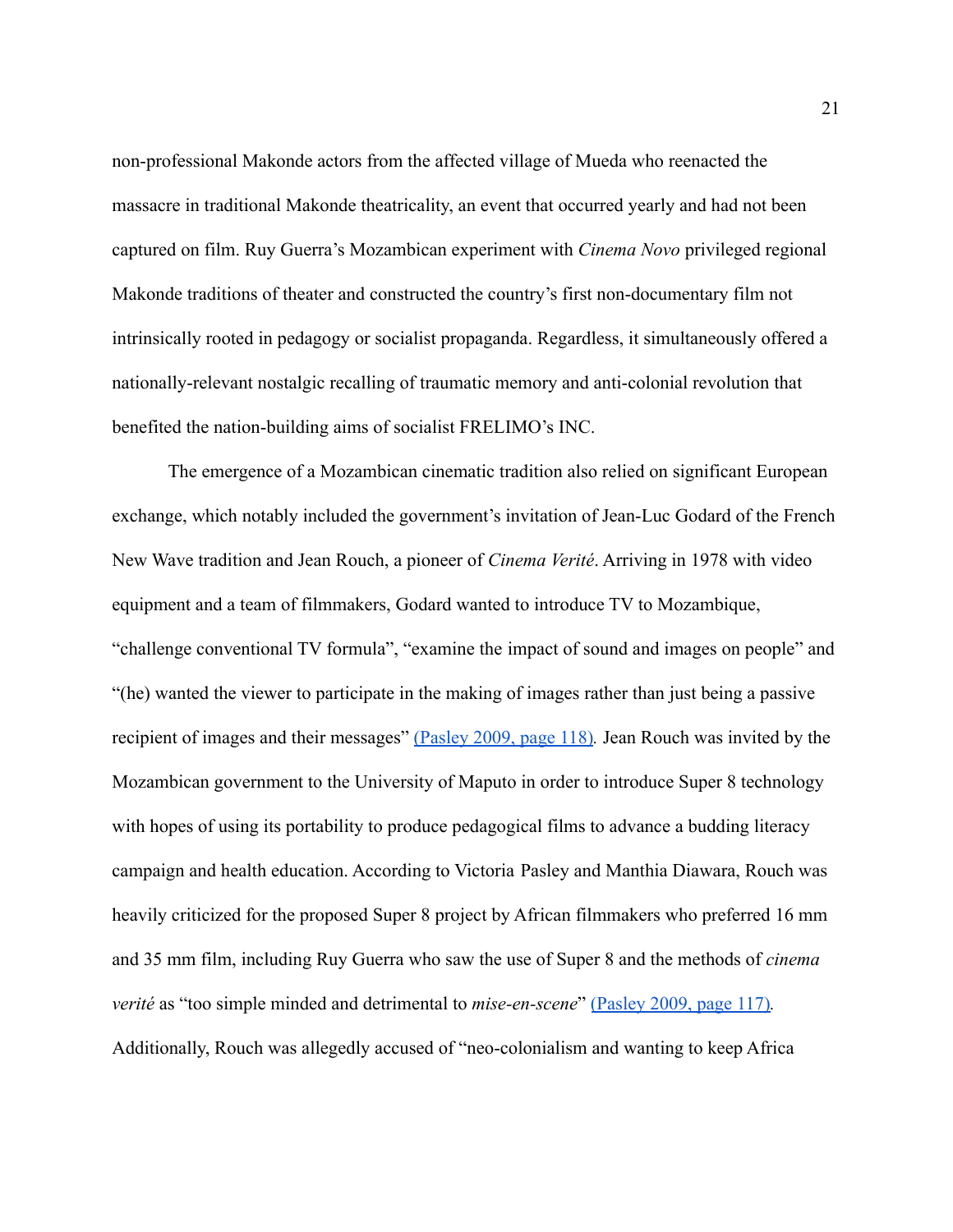technologically underdeveloped" [\(Pasley 2009, page 117; Andrade-Watkins 1995, page](https://paperpile.com/c/16W0KQ/Oj7l+TXzW/?locator=117,186-187) [186-187\)](https://paperpile.com/c/16W0KQ/Oj7l+TXzW/?locator=117,186-187)*.* Both Godard and Rouch were staunch defenders of their filmmaking methodologies, leading to a clash between a government that strictly sought cinema's nation-building possibilities and two filmmakers who saw Mozambique's cinema landscape as fertile experimental ground for their ideas, ultimately resulting in both projects never being fully implemented*.* Despite the projects not coming into fruition, Rouch and Godard's invitation and ultimate retraction from filmmaking projects in Mozambique demonstrates the transnational exchange crucial to the development of Mozambique's national cinema, the extent of autonomy the INC and Mozambican filmmakers had in decisions of film production and FRELIMO's goal of producing images that specifically addressed the Mozambican people [\(Pasley 2009, page](https://paperpile.com/c/16W0KQ/Oj7l/?locator=116-119) [116-119\)](https://paperpile.com/c/16W0KQ/Oj7l/?locator=116-119).

The mobile cinema tradition in the country continued with the INC and the help of newly trained Mozambican filmmakers. Likely the most notable productions that took advantage of this far-reaching distribution system were the educational and nationalist docu-drama newsreels, *Kuxa Kanema*. The series of approximately "395 weekly editions, 119 short documentaries and 13 long documentaries or features" were screened across the country with mobile cinema units and covered a range of pedagogical and nationalist themes such as health, armed struggle, regional destabilization, agriculture, Portuguese language, national pride and cultural exchange [\(Pasley 2009, page 119\)](https://paperpile.com/c/16W0KQ/Oj7l/?locator=119)*.* The production of the *Kuxa Kanema* films represents the birth of an organized national cinema that emphasized the advancement of nationalist, revolutionary and socialist sentiments in the country through film and transnational collaboration. The era in which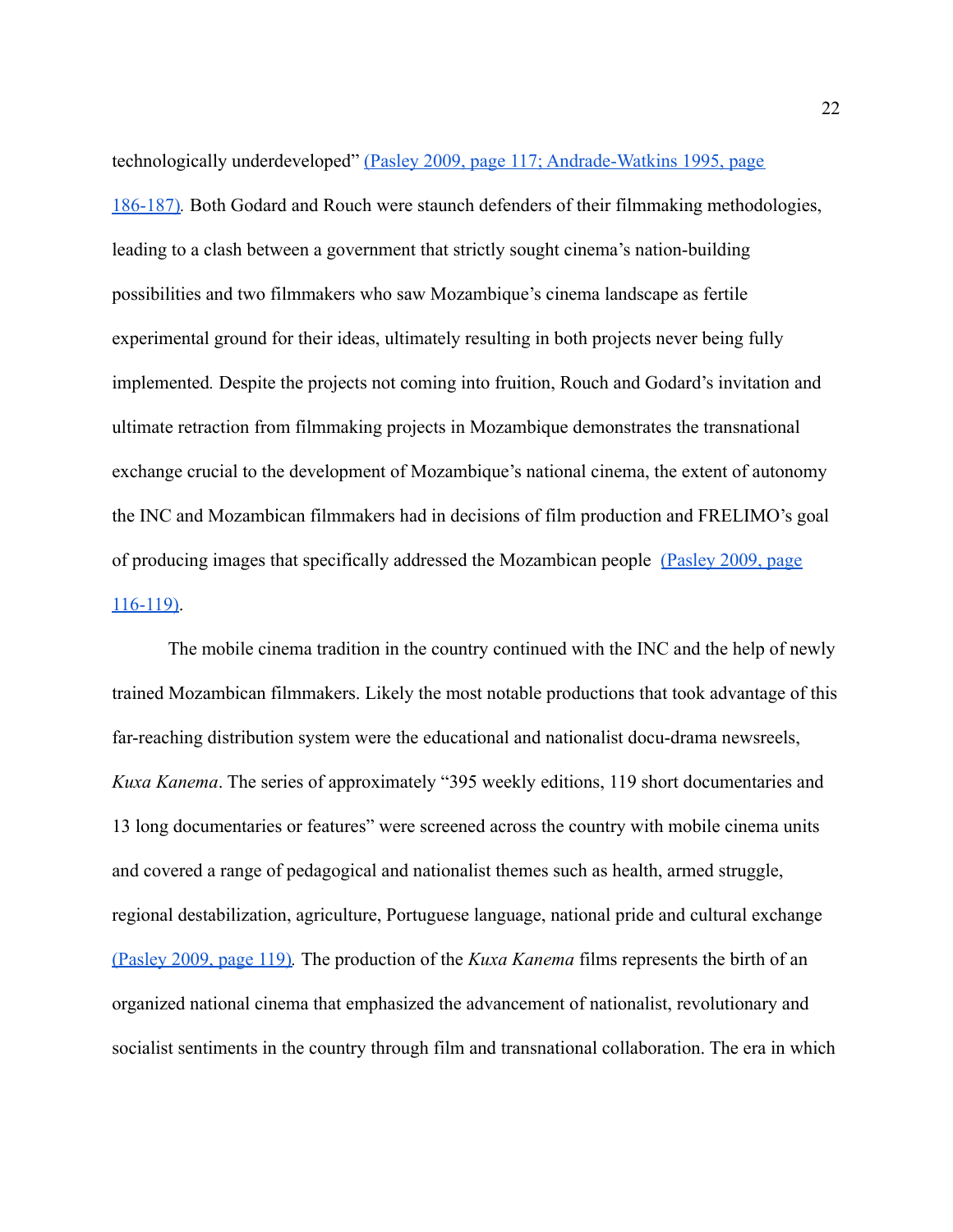Mozambican cinema reached its golden age of production must be considered as a crucial context to its development. Liberation movements across Africa, the Black Power movement in the United States, the Sino-Soviet split, the Cold War and Marxism-Leninism's global escalation were background conflicts and dilemmas that influenced FRELIMO's experiment with cinema. Filmmakers were invited to Mozambique from around the world with distinct ideas, theories and methods of what a revolutionary cinema of social action would look like and applied them to their collaborations and their training of Mozambican filmmakers. The INC drew inspiration from transnational collaborations and maintained allegiance to FRELIMO's vision of nation-building, resulting in a national revolutionary cinema that was uniquely of Mozambique and for Mozambicans.

Through the 1970's and 80's, Mozambican cinema flourished under the INC and the continued foreign collaborations with visionaries of revolutionary cinema. Besides the continuing of the *Kuxa Kanema* pedagogic films, narrative productions became more prevalent and offered nostalgic narratives of Mozambican subjectivities. The INC's first feature film was the Yugoslav-Mozambican co-production *O Tempo dos Leopardos*, 1985 (*The Time of the Leopards*) directed by Zdravko Velimirović. Set in Mozambique in 1971, *O Tempo dos Leopardos* fictionalized the end of Portuguese colonial occupation in Mozambique, allowing the colonised to retell the story of their liberation. That same year, Mozambican director José Cardoso's *O Vento Sopra do Norte, 1985* (*The Wind Blows from the Night*) offered a fictional account of young Mozambican romance juxtaposed with the tense anti-colonial guerilla warfare of the 1960's. *O Vento Sopra do Norte* was directed and staffed by Mozambicans and included an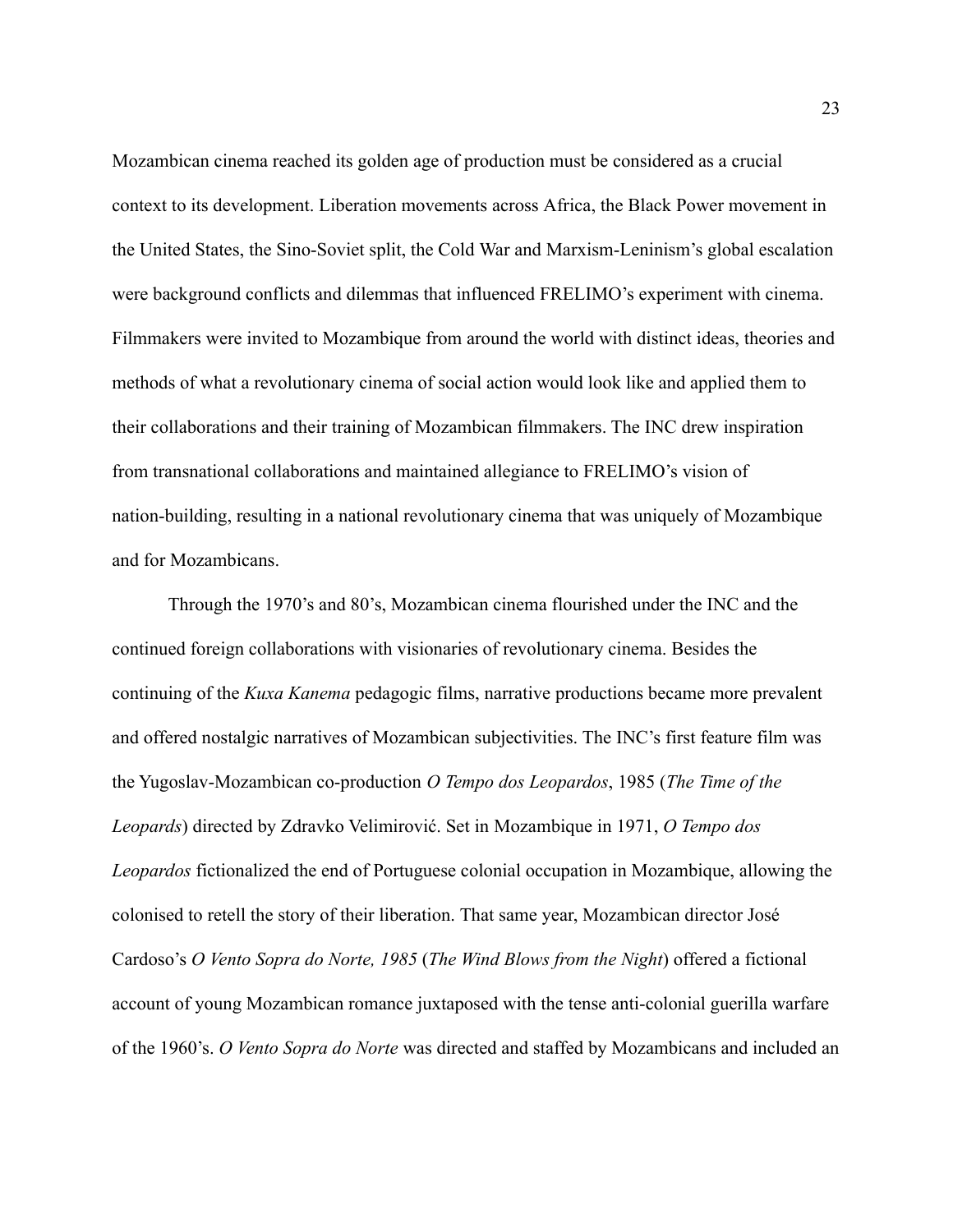all-Mozambican cast, demonstrating the growing technical capacity of the INC and their ability to create self-representations that foster a shared national identity.

Virtually all films and documentaries produced during these years and under the *Kuxa Kanema* mission explored memories of the War of Independence or took a nationalist, collectivist pedagogic stance. The "nation" was at the forefront of these productions, which attempted to paint an image of a unified postcolonial society. Nevertheless, it is important to note that films produced under the INC such as *O Vento Sopra do Norte* and *O Tempo dos Leopardos* featured mostly male heroes and their supportive, albeit participant wives and daughters [\(Gray](https://paperpile.com/c/16W0KQ/9rtR/?locator=241) [2020, page 241\).](https://paperpile.com/c/16W0KQ/9rtR/?locator=241) The Marxist-Leninist filmmaking of FRELIMO was concerned with aiding the construction of a homogenized Mozambican identity that was based in inherently patriarchal anti-colonial, revolutionary sentiments.

Despite attempts to depict women as equal participants in the revolutionary fight against colonial oppression, the movement's preoccupation with unity seemingly failed to address a simultaneous growing gender disparity. In José Celso and Celso Luccas' *25* (1975) and Margaret Dickinson's *Behind The Lines* (1971), women are depicted as necessary, equal, gun-wielding participants in the armed struggle against the Portuguese. In attempts to promote FRELIMO's feminist stance, other films privilege the heroic posthumous image of Josina Machel, Samora Machel's late wife who died at the age of 25 before Mozambique's independence. In American Civil-Rights filmmaker Robert Van Lierop's *A Luta Continua* (1973), a close-up of a nursery named after Josina Machel serves to "assert Frelimo's aims at changing patterns of life" by showing a newly-founded Mozambican "institution that was only available for the rich under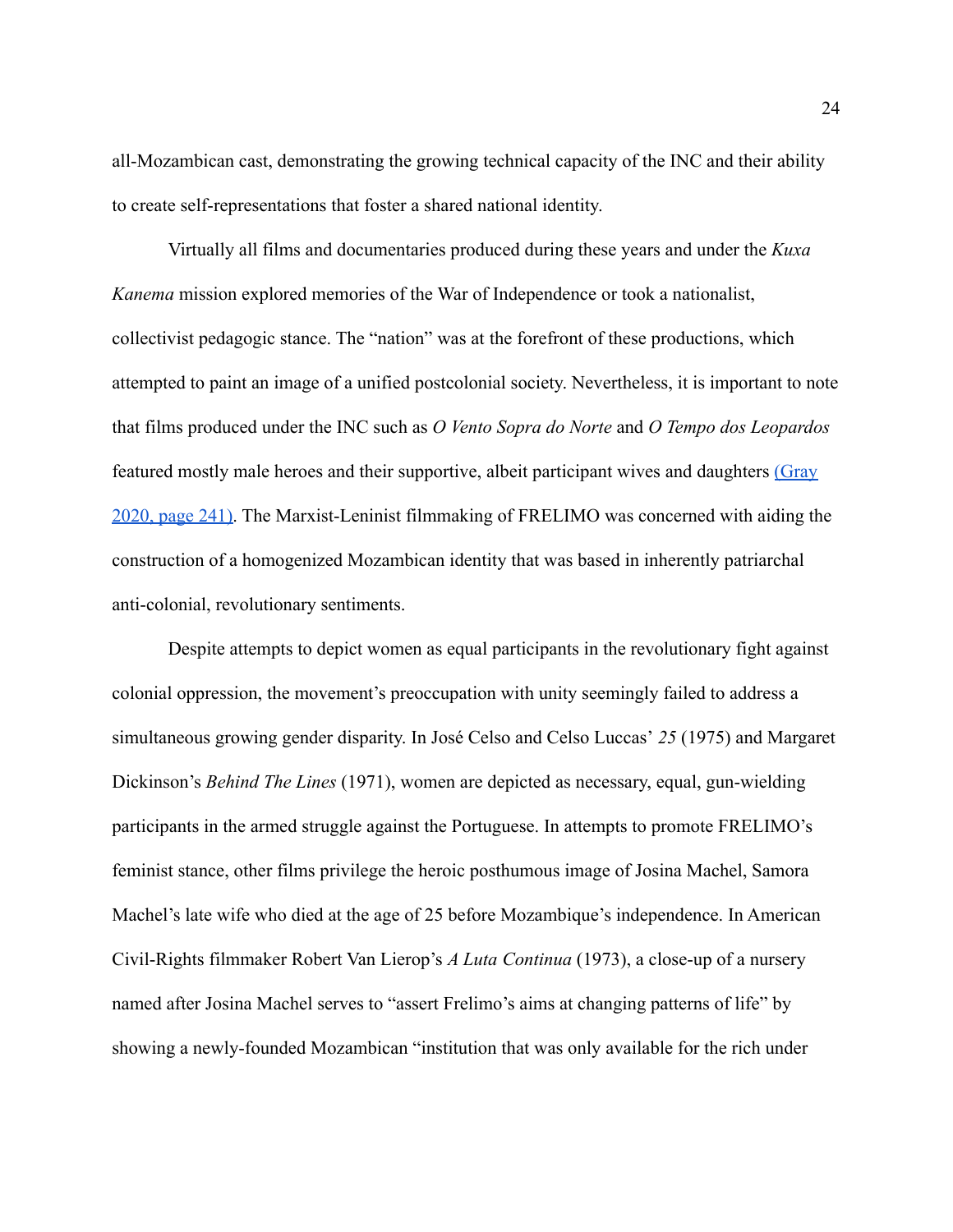colonialism" [\(Gray 2020, page 55\).](https://paperpile.com/c/16W0KQ/9rtR/?locator=55) A more explicit call for an active societal emancipation of women comes in French-backed *Etudier, Produire, Combattre* (1973), where FRELIMO's decolonial pedagogy is explained as deliberately taught anti-colonial approaches to formal education, agricultural production and armed struggle. While students are sitting in on a classroom, a close-up of a notebook decorated with an image of Josina Machel is accompanied by a voice over exclaiming that "students also need to transform their relationships with one another and work towards the emancipation of women" [\(Gray 2020, page 62\).](https://paperpile.com/c/16W0KQ/9rtR/?locator=62) This demonstration of FRELIMO's decolonial pedagogy offers no explicit deliberation on what and why gendered disparities exist, but instead works to display the theorized idea of "New Man", a model of a new revolutionary subjectivity that defines a specifically "Mozambican personality" [\(Gray 2020, page 63\).](https://paperpile.com/c/16W0KQ/9rtR/?locator=63) Dr. Gray explains this devised subjectivity as FRELIMO's project to introduce how "new ideas and comportments would form the basis of social relations to replace those that existed under the colonial system" which included "aspects of 'traditional' Mozambican society, which Frelimo saw as being mired in exploitation, corruption, sexism, racism, obscurantism, tribalism and alienation from African roots" [\(Gray 2020, page 63\)](https://paperpile.com/c/16W0KQ/9rtR/?locator=63).

FRELIMO's contestation between a newly conceived Mozambican subjectivity based on Marxism-Leninism and simultaneous attempts to promulgate pre-colonial traditionality resulted in a rather confusing approach to Mozambican women's subjectivities on screen. A *Kuxa Kanema* episode portraying the first National Festival of Dance follows three young women during the rehearsal and performance of a masked Makonde song and dance. In his paper entitled "Feminist Masquerades and Women's Liberation, Nangade, Mueda, Muidumbe, 1950s-2005",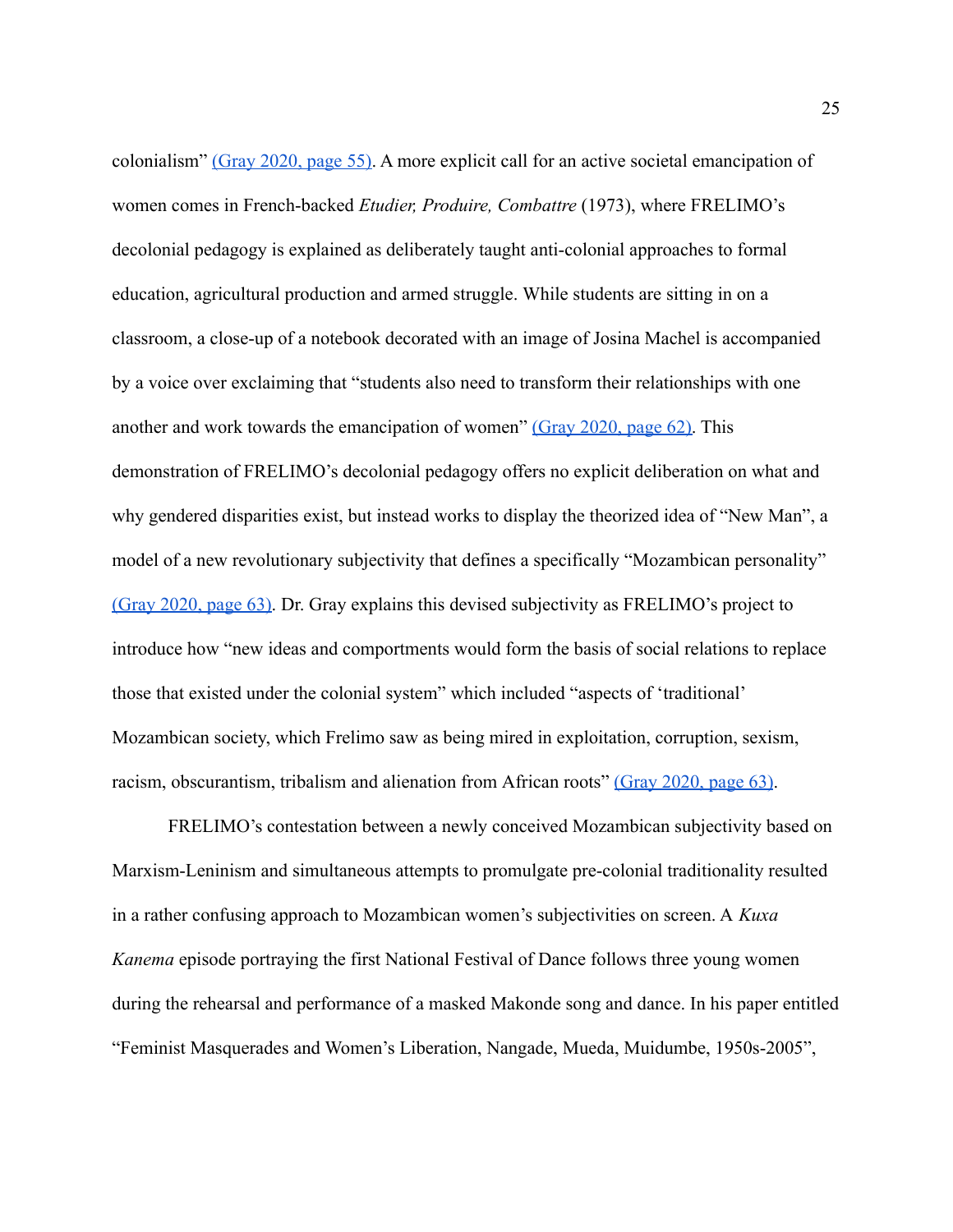Paolo Israel describes how "a group of Makonde women guerillas invented a flamboyant feminist mapiko mask, venturing in a terrain traditionally reserved for men" and how "the invention spread throughout the plateau, becoming the signature dance of a generation of women empowered by the revolution" [\(Israel 2013, page 1-4\).](https://paperpile.com/c/16W0KQ/BlSU/?locator=1-4) This portrayal of Mozambican femininity is tied to revolution and resistance, therefore, it represented the perfect subject matter for a *Kuxa Kanema* episode because it showed how the post-colony sought to challenge colonial anthropological inquiries of indigenous dance and song by offering new prideful nationalist sentiments of traditionality to Mozambican audiences. Israel demonstrates how it is possible to interpret Makonde song-and-dance as a truly feminist display of women's expression and affect in regards to revolution, armed struggle and post-colony independence. Nonetheless, the way it is appropriated cinematically by the INC as a *Kuxa Kanema* reel perpetuates how, through a carefully audited narrative meant to foster nationalism, "the participation of women in the anti-colonial guerilla war through which Mozambique achieved Independence has the status of a myth within the great myth of Frelimo's Armed Struggle for National Liberation" [\(Israel 2013\).](https://paperpile.com/c/16W0KQ/BlSU) Despite the privileging of images of revolutionary women throughout the history of Mozambique's National Institute of Cinema, paying close attention to their use reveals the lack of nuanced women's subjectivities present in early national Mozambican cinema.

The INC and national cinema production began to deteriorate during the late 1980's and early 1990's because of a series of growing domestic political and humanitarian crises afflicting Mozambique. Anti-communist sentiment was proliferating, giving a rise to The Mozambican National Resistance (RENAMO) and the Civil War against FRELIMO occupation. In 1986, the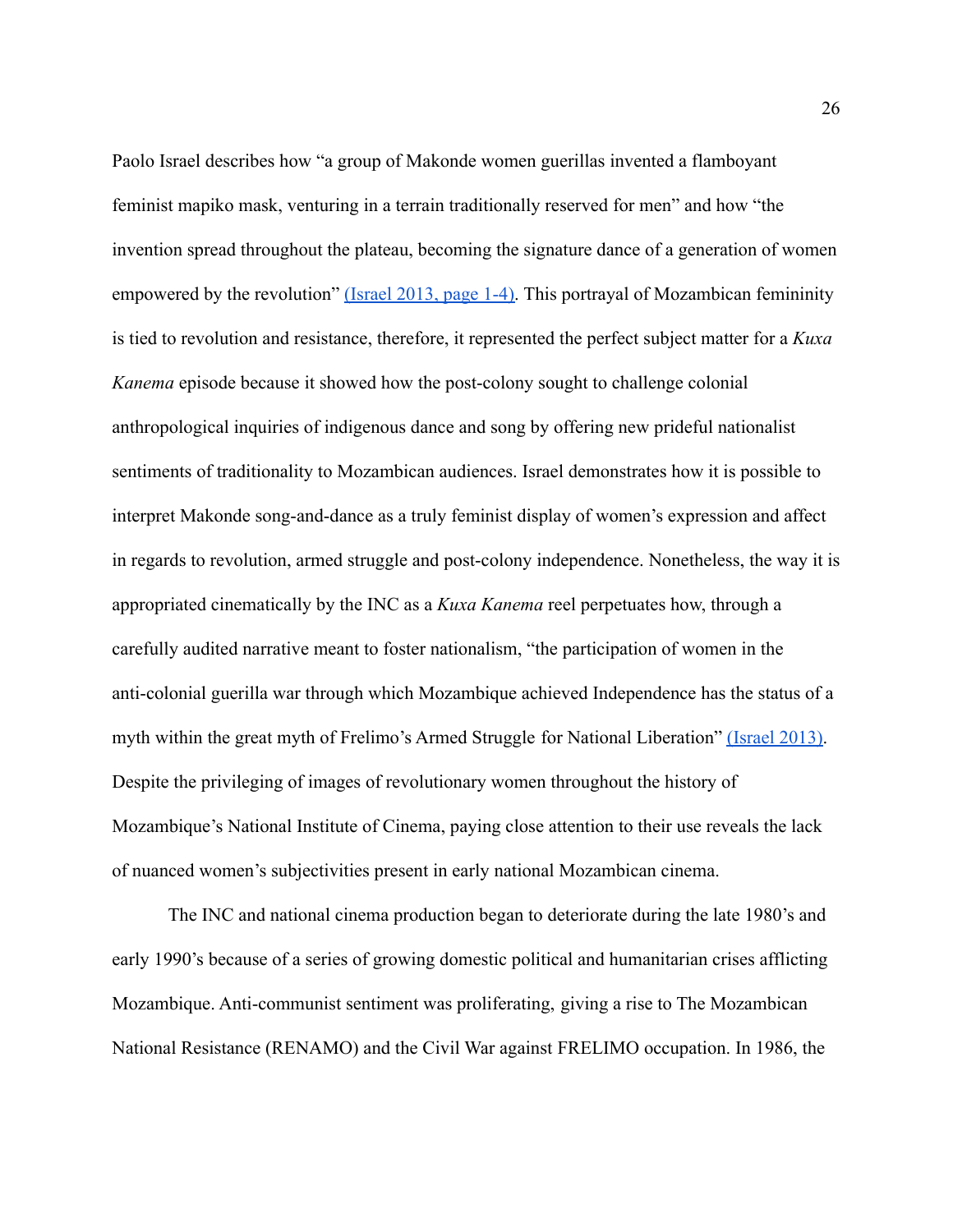abrupt and mysterious death of Samora Machel marked the end of Mozambican socialism and the height of the Civil War, and soon after his death, FRELIMO underwent an internal crisis, during which the Soviet Union ceased their crucial funding of the INC. Additionally, in late August of 1991, the headquarters of the INC in the capital city of Maputo suffered a devastating electrical fire that resulted in the loss of thousands of film archives and ongoing cinematic productions, including the majority of *Kuxa Kanema* newsreels. The devastation of the Mozambican Civil War and the fire at the INC left all Mozambican filmmakers unemployed, signifying the end of Mozambique's experiment with a state-run national cinema and a shift to film production based in a privatized market (Gray [2020, page 264\).](https://paperpile.com/c/16W0KQ/9rtR/?locator=264)

*Contextualizing HIV/AIDS gender disparity.* Mozambique's epidemiological gender disparity intersections began with the patriarchal structures left by 400 years of Portuguese colonialism, where women were relegated to secondary societal roles and forced labour. This prompted permanent disturbances to the established social orders of the Makonde, Tsonga, Makua, Chopi, Ndau, Yao, Swahili, Gaza, Maviha, Sena, Ndwandwe, Lemba and Shona peoples, all of which resided and were subsequently fragmented within the borders of Mozambique. Contemporarily, the imposition and dominance of "patriarchal universalistic religions, especially Catholicism" continues to disrupt traditionally observed gender roles and conceptualizations [\(Israel 2013, page](https://paperpile.com/c/16W0KQ/BlSU/?locator=203) [203\).](https://paperpile.com/c/16W0KQ/BlSU/?locator=203) The nationalization of the Portuguese language also separated Mozambique from its English-speaking neighbours and gradually cemented patriarchal systems into institutions (including schools and universities) and familial structures. Moreover, new exposure to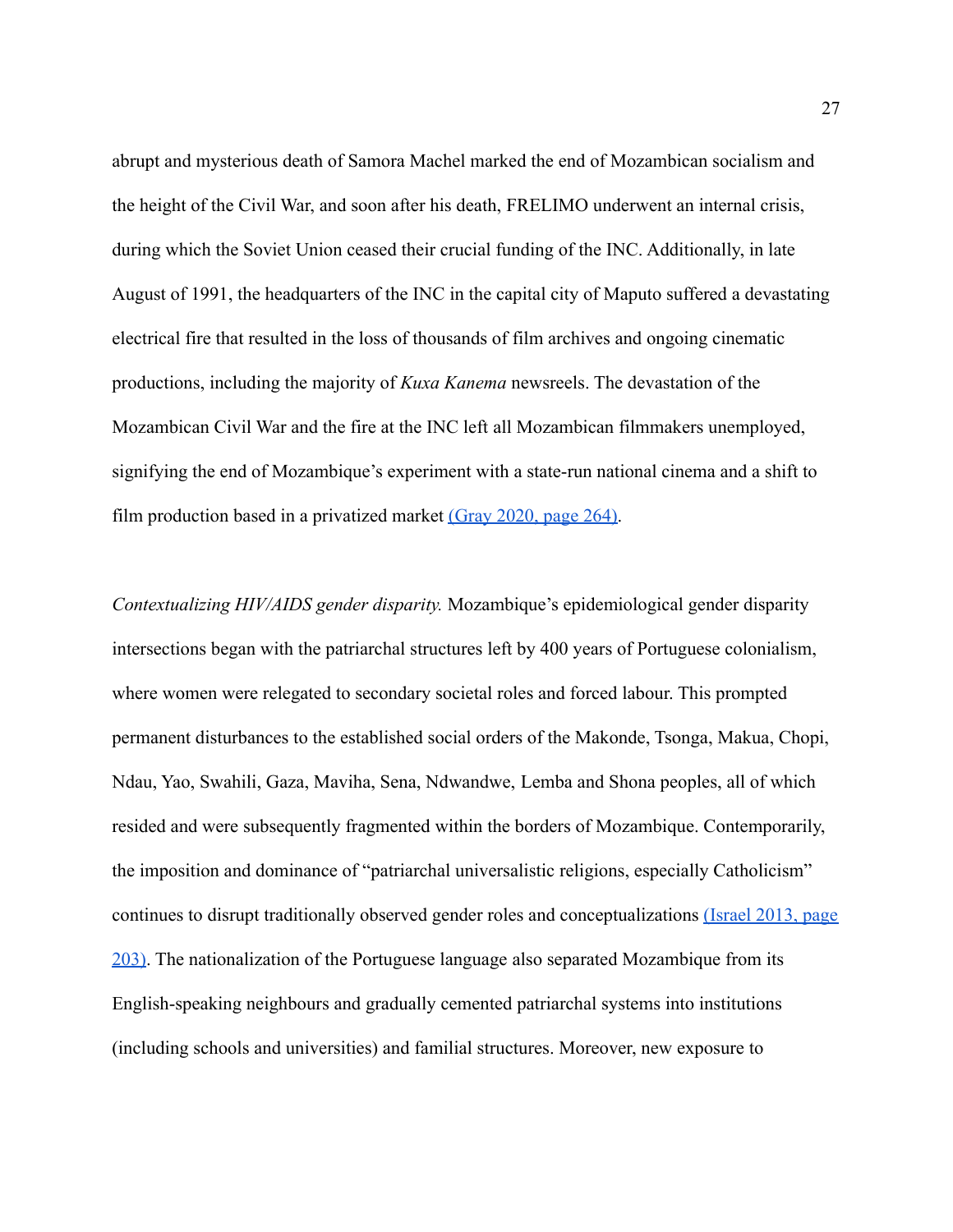international media and globalization is progressively transforming the social fabric of Mozambique, most importantly for this case, the extra and pre-marital sexual practices amongst teenaged youth and young adults [\(Karlyn 2005, page](https://paperpile.com/c/CHH1dt/s4Ak) 280). As HIV/AIDS became a more pressing issue in the country, ex-INC filmmakers began receiving funding from transnational humanitarian organizations for film productions that aimed to to help the mitigation and prevention of HIV/AIDS by addressing Mozambican audiences about the crisis pedagogically. On one end, this signaled a new wave of Mozambican cinema. On the other hand, filmmakers were restricted by humanitarian frameworks and an allegiance to the agendas of the organizations that employed them. Tackling the epidemiological crisis of HIV/AIDS with nuanced cinematic self-representations that appeal to predominantly Mozambican audiences is to simultaneously tackle some or all of the aforementioned intersected issues.

### HIV/AIDS CINEMA IS NATIONAL MOZAMBICAN CINEMA

Cinema has been used as a crucial medium to inform the public on the risks related to HIV/AIDS since it was first discovered in the 1980's. In the United States, films such as John Erman's *An Early Frost* (1985) and Jonathan Demme's *Philadelphia* (1993) were pivotal for changing the American public's perception of seropositive people. As HIV infections became more prevalent in other parts of the world, filmmakers instead turned towards the national contexts from where they work. Mozambican filmmakers are attempting a similar feat with HIV/AIDS films, adapting their cinematic depictions of seropositive people so that they speak specifically to the way Mozambicans interact with and understand HIV/AIDS today. An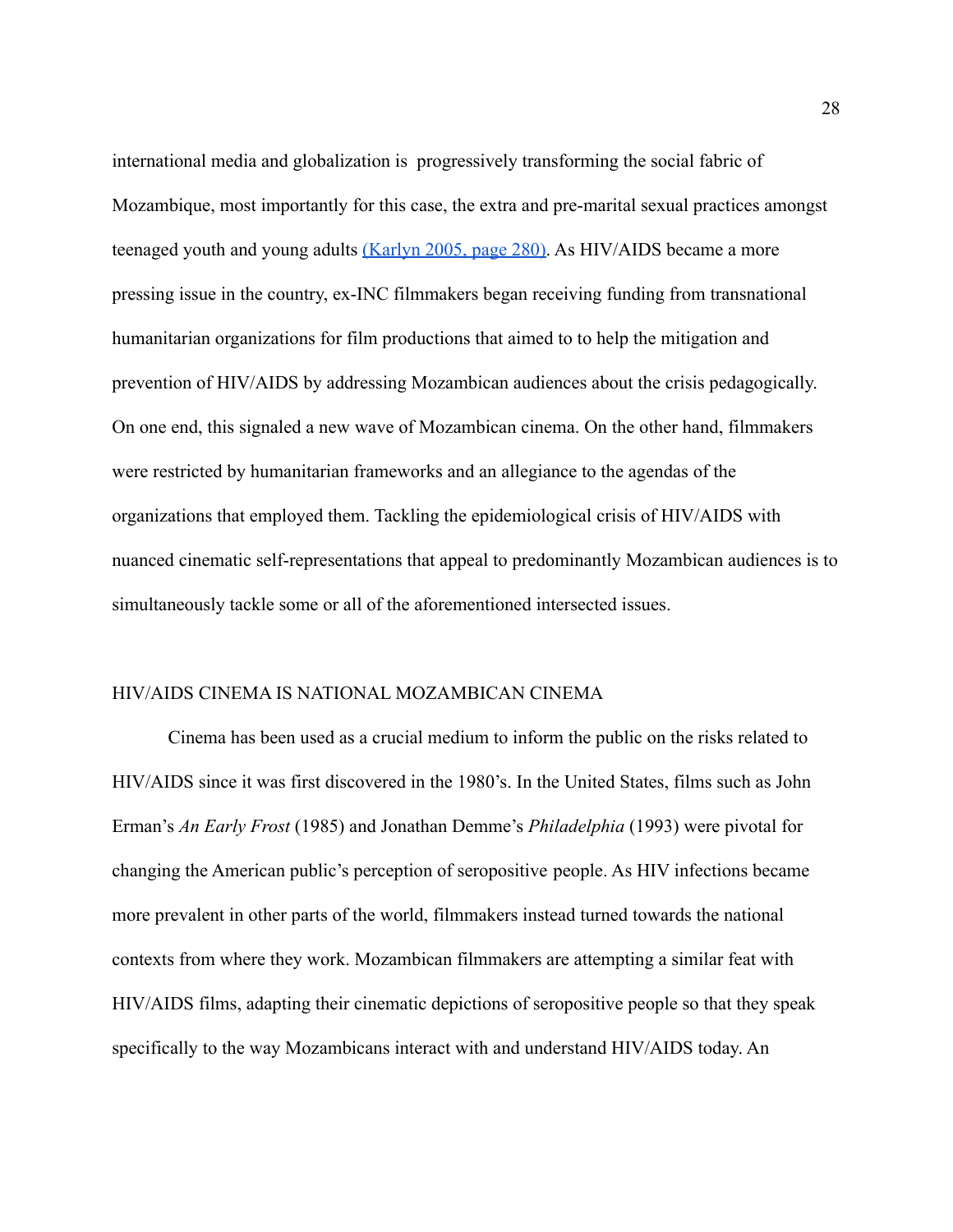important direction these filmmakers must take for their films to be successful in Mozambique is basing their narratives on the specific challenges the country faces against the spread and containment of HIV/AIDS. This requires a nuanced understanding of the different perspectives towards the virus and the audience they seek to address. Perhaps the most important pre-production consideration is the difference between public perceptions about HIV/AIDS in Western countries and the rest of the world.

Contemporarily, personal prevention methods, availability of antiretroviral medication, lifelong implications and debunked stigmas about people living with HIV are more understood in the Western world, where transmission rates have fallen drastically since the onset of the disease. Gendered distribution of HIV/AIDS is still vastly different in Western countries, where homosexual men are most at risk, than in the Global South, where young women and children are the most vulnerable populations. Therefore, filmic communications of reaching parameters of HIV/AIDS prevention "successes" in the Global South do not translate to those relevant and resonant to Western audiences. This has caused a new phenomenon known as "donor fatigue", that has seen dropping rates of Western individual-donor funds to aid organizations that tackle HIV/AIDS in Sub Saharan Africa. [\(Moszynski 2010\).](https://paperpile.com/c/54c6Y4/Rapn) The purpose of cinematic representations of the HIV/AIDS crisis in Sub Saharan Africa has therefore shifted away from aiming to appeal to Western audiences. Instead, pedagogical and empowerment narrative models towards HIV/AIDS cinema have been developed to promote introspective and communal reflections in domestic audiences for prevention and mitigation purposes. Critically approaching the gendered disparities in prevalence rates through cinematic interventions even within the "AIDS belt" must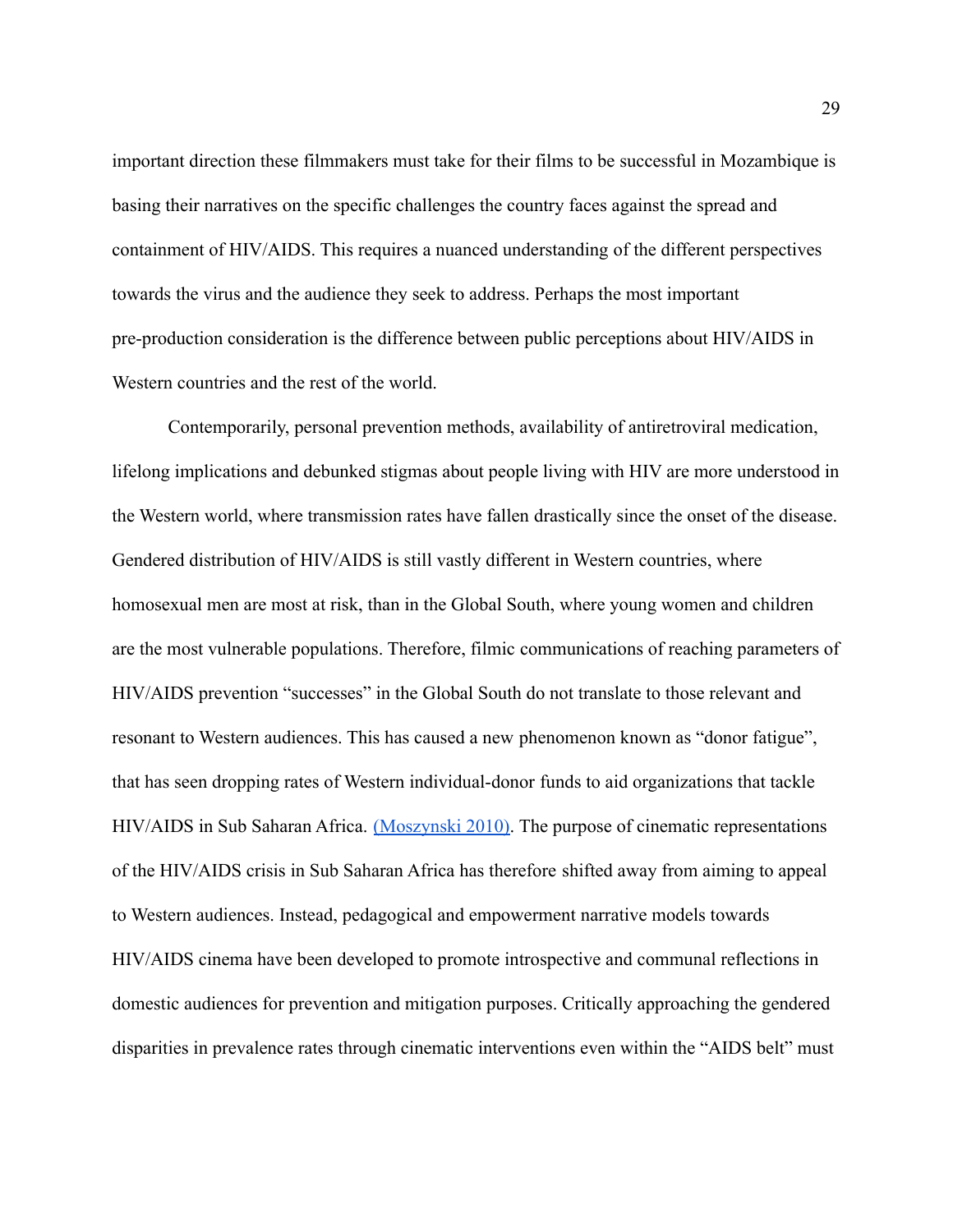reject homogenized explanations to the international phenomenon. Instead, attentiveness towards specificities in domestic structures of Southern African nation-states must be taken into account. In Mozambique, the need to address the HIV/AIDS crisis domestically has resulted in the re-emergence of INC-era aims of achieving a uniquely Mozambican image through a cinema of action. This time around, instead of fostering nationalist sentiments to upheave a political ideology, filmmakers are attempting to craft narratives that are true to contemporary Mozambicans dealing with the threats of HIV/AIDS and that hope to inspire action towards its mitigation and against its spread. Instead of a political ideology, these films are intended to educate about viral transmission, encourage daily antiretroviral therapy and inspire women's agency. Arguably, the level of authenticity represented by this new wave of social action films is an especially relevant question needed to be asked not only by academics that review them but by the filmmakers themselves who seek to offer images of the current state of Mozambique to Mozambicans. No longer bound to a nationalized institute of cinema, filmmakers are faced with more creative freedom in visually exploring HIV/AIDS. There are no inherent political nor nation-building goals but rather humanitarian and pedagogical ones.

Today, filmmakers producing HIV/AIDS cinema are working under similar contexts than during the national identity building origins of National Mozambican Cinema under FRELIMO leadership. A notable parallel between then and now is the transnational flow of funding for these productions. During the time of the INC, friendships with foreign governments proved crucial to the successful production and distribution of national Mozambican films, which included the funding and donations of mobile cinema units from the Soviet Union, studio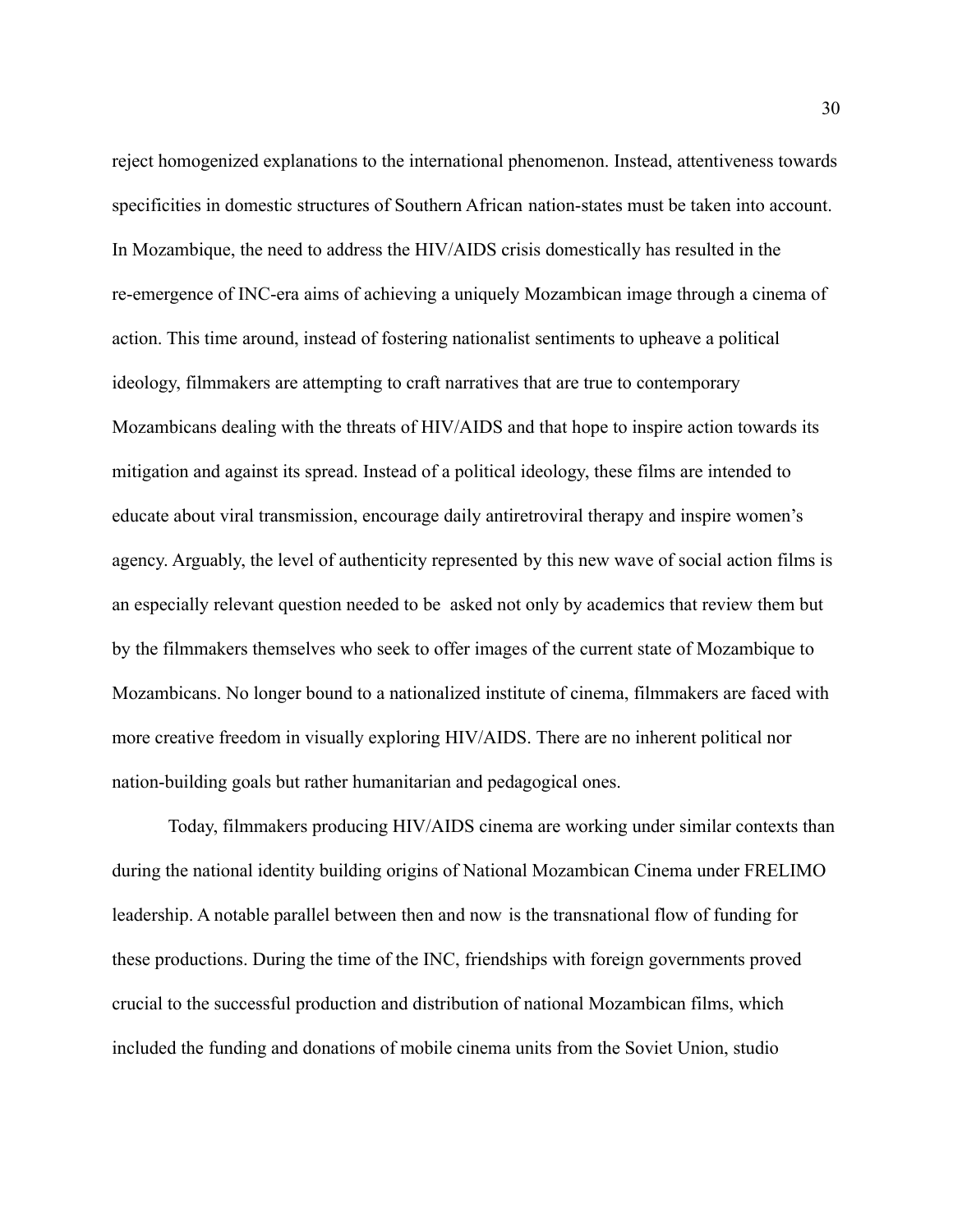equipment from Yugoslavia as well as filmmaker delegations from Britain, the United States and Sweden. These transnational collaborations benefited the development of Mozambique's national cinema and helped the strengthening of diplomatic ties. Simultaneously, the Cold War backdrop to these collaborations meant that the countries involved had a stake in Mozambique's adoption of communist-inclined political ideologies. Post-Cold War international agreements between foreign governments, organizations and Mozambique are instead rooted in humanitarianism, public health and development. Governments and non-profit organizations now fund Mozambique in order to maintain diplomatic ties and to have a stake in the country's development. HIV/AIDS in particular represents a transnational epidemiological crisis that affects all countries, and Mozambique remains one of the most heavily affected countries in the world. For this reason, funding for HIV/AIDS cinema derives from humanitarian projects that understand the need to approach the crisis with domestic interventions, therefore, humanitarian films are still seldomly produced fully locally.

Even though foreign governments and transnational non-profit organizations are the primary funders of HIV/AIDS cinema, the principal goal of producing films that address the crisis is to explicitly target Mozambican audiences. Mozambican filmmakers, many who once worked for the INC, are often given creative control over their projects because of their ability to capture nuanced Mozambican subjectivities. Some filmmakers that were once employed with the INC and have now found themselves working on HIV/AIDS films include Licínio Azavedo (*Historias communitarias,* 2002), Gabriel Mondlane (*A História de um Mineiro*, 2001) and Sol de Carvalho (*O Jardim do Outro Homem*, 2007). Their former training inspires films that not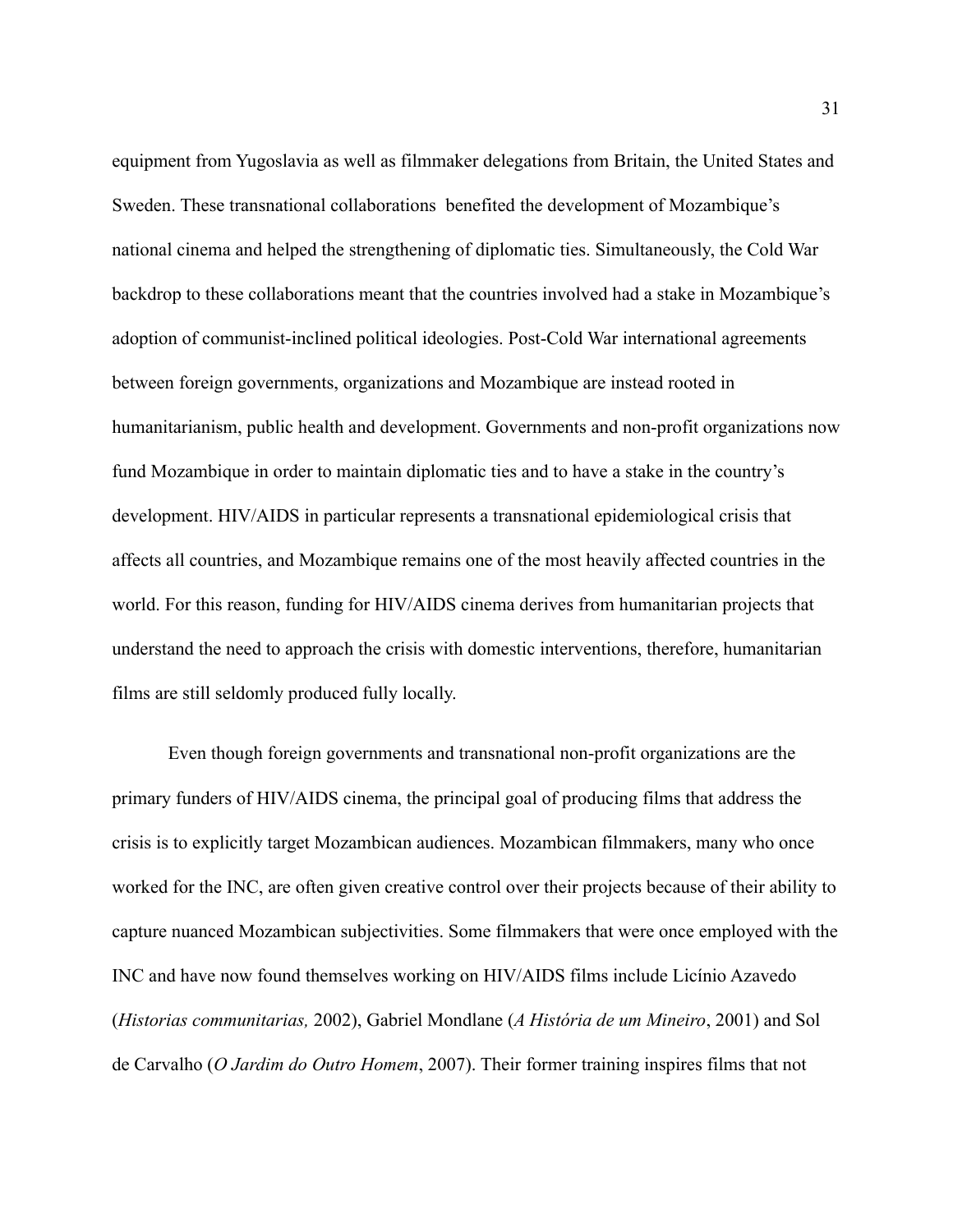only deal with the epidemiology of HIV/AIDS, but also to the social issues that intersect with its spread, such as cross-border migration, patriarchal institutions, sexual violence against women, prostitution and familial stigmas.

Distribution methods from this new wave of HIV/AIDS humanitarian cinema also parallel those utilized during the development of a national cinema. FRELIMO had employed the use of mobile cinemas to target rural populations and screened their films in public festivals and community centers. Similarly, nonprofits today have adopted similar tactics of distribution to reach Mozambican audiences, projecting films with travelling cinemas, in dedicated community centers and in city theaters. Family Health International (FHI 360) is one example, whose field methodology is approaching local community-led Mozambican HIV/AIDS organizations with resource and training opportunities. A primary focus of FHI 360's field work in recent years has been "Integrating Gender and Gender Based Violence Into HIV Prevention Programing". Dedicated safe spaces for women and their children have been opened across the country, where events, discussions and community sessions are held. For the purpose of these community sessions by Capable Partners Program (CAP), a partnered NGO produced and distributed "four high quality, provocative short films designed to complement the curricula. The films portrayed relevant local situations highlighting barriers to adoption of safe sexual practices—spurring discussion and learning". [\(Scranton 2016, page 3\)](https://paperpile.com/c/CHH1dt/WE9g/?locator=3). Training of community volunteers for the CAP program is facilitated by pedagogical filmmaking as well. Volunteer work training must also account for low Portuguese literacy rates in rural and outskirt urban areas and a simultaneous eagerness of youth to get involved.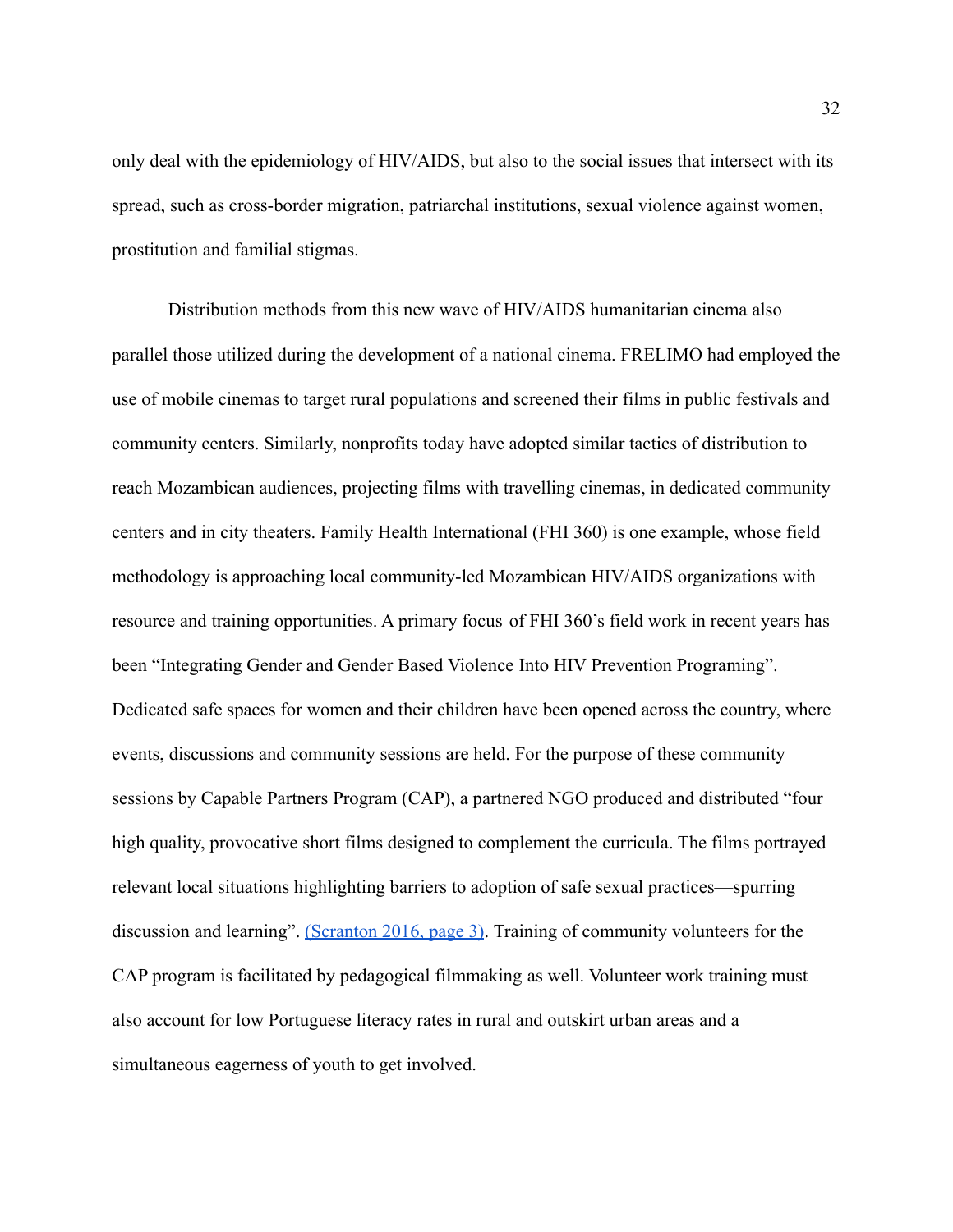Italian NGO "Cinema Movel'' has adopted the mobile cinema distribution practice of early rural Mozambican film distribution. Their organization has mobile cinema initiatives around the world that aim to iterate communication of an equitable society and rights to sanitation. Their Mozambican initiative screened entertainment films, as well as pedagogic films on safe sex practices, an innitiative that recevied praise from Mozambican women's rights activist Graca Machel Mandela [\(Graça Machel\).](https://paperpile.com/c/CHH1dt/5fHY) Mobile cinemas are very well received in rural areas of Mozambique, where communal cinema exhibitions are scarce. Cinema Movel's model of film distribution demonstrates the intrinsic value in spectatorial spaces that include all members of a community. Moreover, their successful mobile cinema approach sheds light on the continuing need to reach rural Mozambican audiences with unconventional film distribution methods.

Social Transformation and Empowerment Projects (STEPS), a South Africa-based NGO, has a project dedicated solely for the participatory production, and domestic distribution of films about public health, refugeehood and women's human rights across four countries in Southern Africa, including Mozambique. With its "Steps for the Future" project, STEPS uses a multi platform distribution approach, from facilitated community screenings, broadcast television programs and public service announcements via its social media outlets. STEPS is a unique organisation because its sole focus is the production and pedagogical distribution of humanitarian African cinema. Originating in 2001, it is "part of an international AIDS awareness project initiated by IKKA Vehkalahti/Finnish Broadcasting Corporation and funded by YLE Finland, BBC, UNAIDS, TV2 Denmark, SVT from Sweden, RTBF from Belgium, SABC, the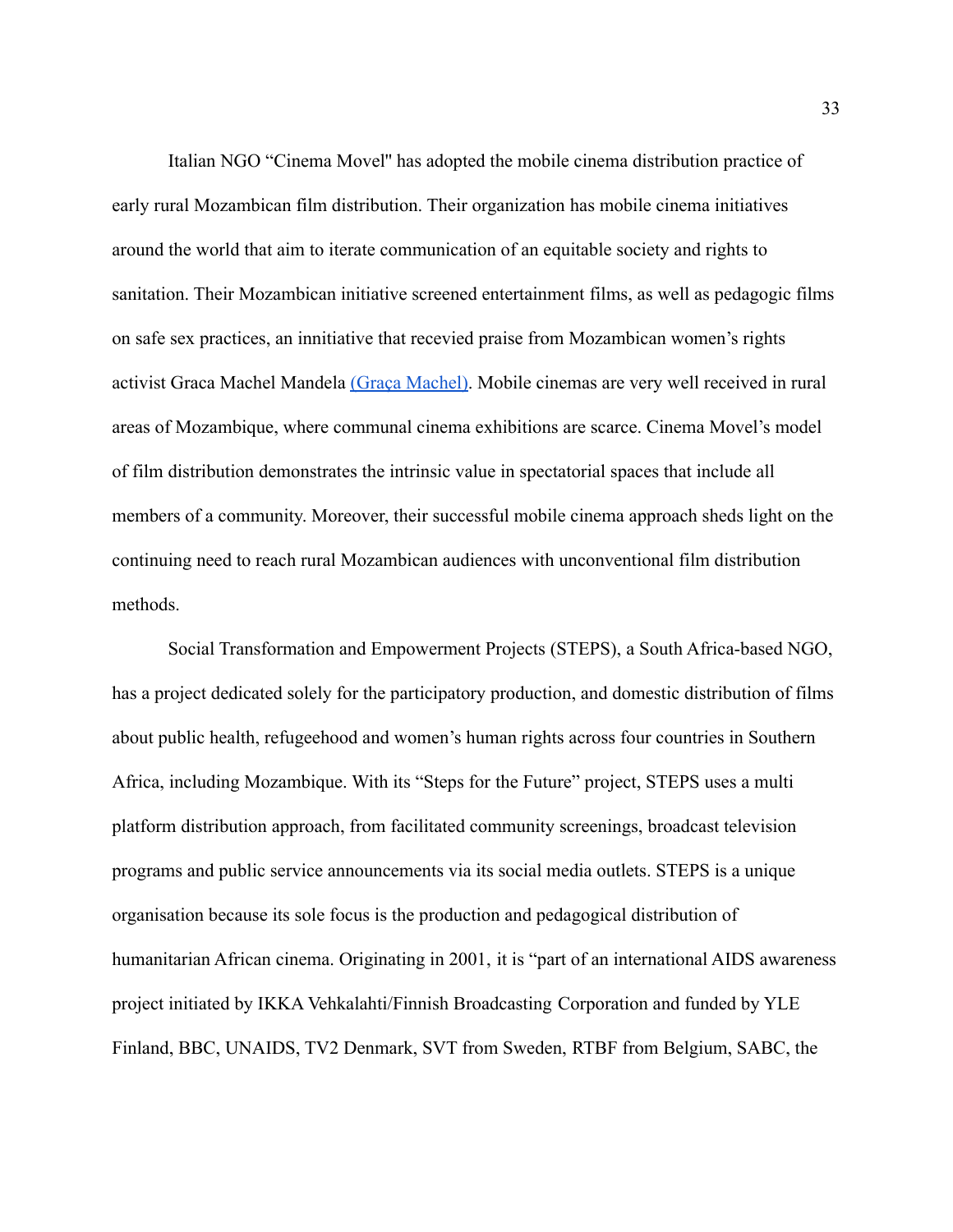European documentary Network, Dominant 7 from France, Treatment Action Campaign, the Embassy of Finland, SAFAIDS and the Soros Documentary Fund'' [\(Joffe and Jacklin 2003,](https://paperpile.com/c/16W0KQ/adIz/?locator_label=figure&locator=3.4) [figure 3.4\).](https://paperpile.com/c/16W0KQ/adIz/?locator_label=figure&locator=3.4) STEPS is directed by South Africans and, unlike previously mentioned American and European NGOs, its transnational pool of funding represents a cooperation between humanitarian entities, philanthropic organisations, foreign governments and cinema funds while its management and implementation are African. Its regional focus has facilitated prioritized collaboration with local film production companies and informative film screenings. *Ebano Multimedia, Iris Imaginações* and *Cool,* three of the five independent film production companies in Mozambique have produced films for the "Steps into the Future" project [\(Joffe and Jacklin](https://paperpile.com/c/16W0KQ/adIz/?locator=14) [2003, page 14-15\).](https://paperpile.com/c/16W0KQ/adIz/?locator=14) By allowing Mozambican filmmakers creative freedom, allocating significant funding for their productions and guaranteeing them a pedagogical distribution platform, films produced for this project have enabled diverse cinematic representations of Mozambicans living with HIV that extend beyond the virus' sexual implications. For example, *Dancing on the Edge* (Karen Boswall, 2001) tackles the contradictions between traditional Mozambican gender roles and modernity, rurality and urbanity by following a city AIDS nurse on a journey to a rural village where she takes part in a young girl's initiation ceremony into womanhood. *Night Stop* (Licínio Azevedo, 2002) depicts the devastating causes and consequences of sex work along a popular long-distance trucking route. For younger audiences aged 5 to 8 years old, the *True Friends* trilogy (Bert Sonnenschein, 2002) tells three stories of HIV/AIDS with animal-themed hand puppets; *The Razor Blade* demonstrates the ease of AIDS treatment and confronts the fear of medical doctors by relating their practice to traditional healers, *Little Soldiers* explains the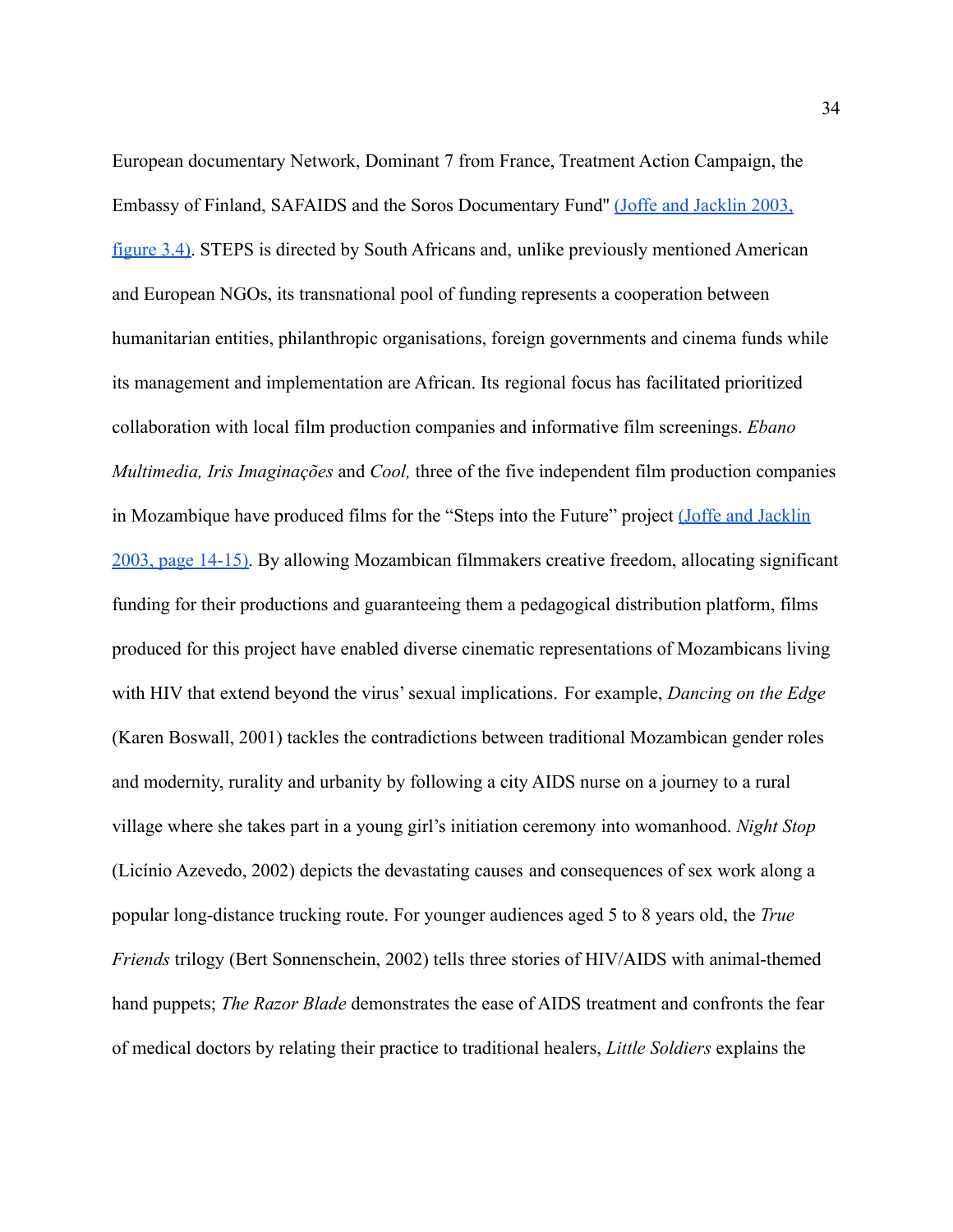virology of AIDS with a simplified explanation of white blood cells and malignant viruses, and *True Friends* challenges the ostracization of seropositive with a heartwarming story of accepting friends. *A Miner's Tale* (Nic Hofmeyr and Gabriel Mondlane, 2001) "addresses poverty, the exploitation of migrant labor, contradictory social expectations between cultures, and how to incorporate biomedical information with traditional forms of knowledge" [\(McGuffie 2018, page](https://paperpile.com/c/16W0KQ/BbUb/?locator=144) [144\).](https://paperpile.com/c/16W0KQ/BbUb/?locator=144) Facilitators of Steps for the Future who show audiences *A Miner's Tale* are provided with the following post-screening discussion questions to reflective and educational conversations between HIV experts and audiences:

What is the film about?

Why does Joaquim want to tell his wife, Rosita, in Mozambique that he is HIV positive? Why did he want to use condoms with her? Why did Joaquim's Elder not want him to use condoms with his wife in Mozambique? What would Rosita think if her husband used condoms when having sex with her? What are the problems migrant labourers and their families face? What is the connection between migrant labour and the spread of HIV? Which of the characters do you sympathise with and why? [\(RayRay-Ntsane and](https://paperpile.com/c/16W0KQ/orUg)

[Chislet 2007;](https://paperpile.com/c/16W0KQ/orUg) [\(STEPS For The Future : 2013](https://paperpile.com/c/CHH1dt/x5r8)[\)](https://paperpile.com/c/16W0KQ/orUg)

By using documentaries and short films, STEPS' "Steps for the Future" project demonstrates success in empowerment and pedagogy through attentiveness in local cinema traditions, extensively enabling the filmmaking process, employing a comprehensive distribution model and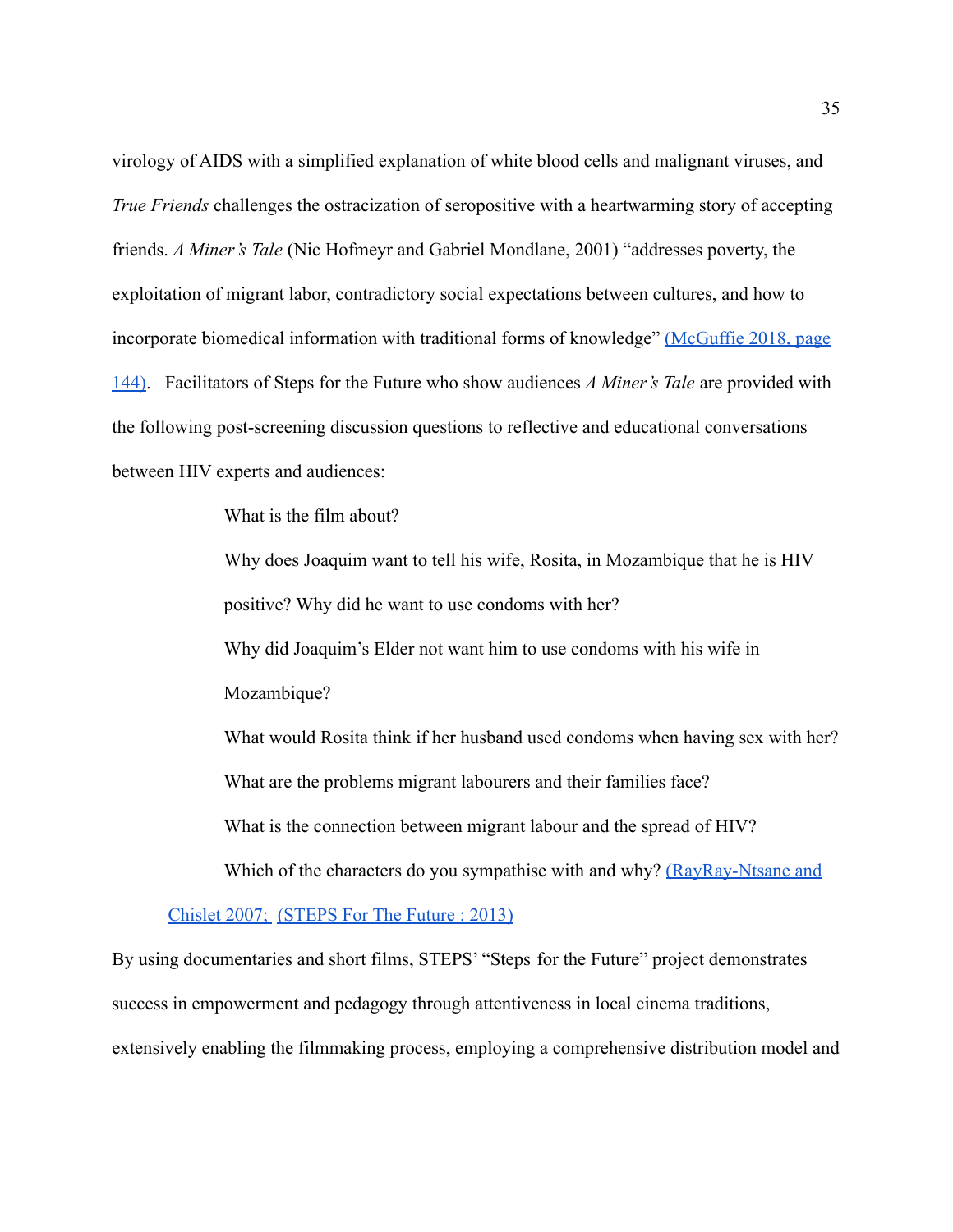by fostering interactive spectatorship. Its films find their place in contemporary Mozambican cinema because they exemplify a nuanced cinematic dissection of societal issues that intersect with HIV/AIDS without dwelling solely on epidemiological mitigation and prevention methods.

The Mozambican government has also sought ways to implement screenings of HIV/AIDS films into public school curriculums. The Mozambican National Council for the Fight Against HIV/AIDS, funded by the Ministry of Health implemented film screenings and classroom discussions at part of their curriculum of comprehensive sexual education [\(CONSELHO NACIONAL DE COMBATE AO HIV/S..., page 15\)](https://paperpile.com/c/CHH1dt/PIup/?locator=15). The screenings are followed by audience response as group discussions and occasional homework assignments. A pedagogical guide with discussion questions is provided to the educators who facilitate the screenings and discussion. A combination of narrative and documentary films such as Sol de Carvalho's *Another Man's Garden*, Gabriel Mondlane's *Silenco da Mulher* (2008) [Silence of the Woman], Karen Boswell's *Dancing on the Edge* (2008) and Licinto Azavedo's *Nightstop* (2002) are screened, covering thematic intersections of HIV/AIDS and personal relationships, family, motherhood, sex work, rurality, urbanity, patriarchy, testing and medical interventions. These films rarely leave Mozambique, a notable exception being *O Jardim do Outro Homem* (*Another Man's Garden*) (2007), which has been picked up by streaming giant Amazon Prime and is available to stream all over the world (see analysis of the film on pages 43-47). The film also belonged to a box-set of distinct African films, and in this case, did stand as representative for Mozambique. The box-set included films from South Africa, Ghana, Ivory Coast and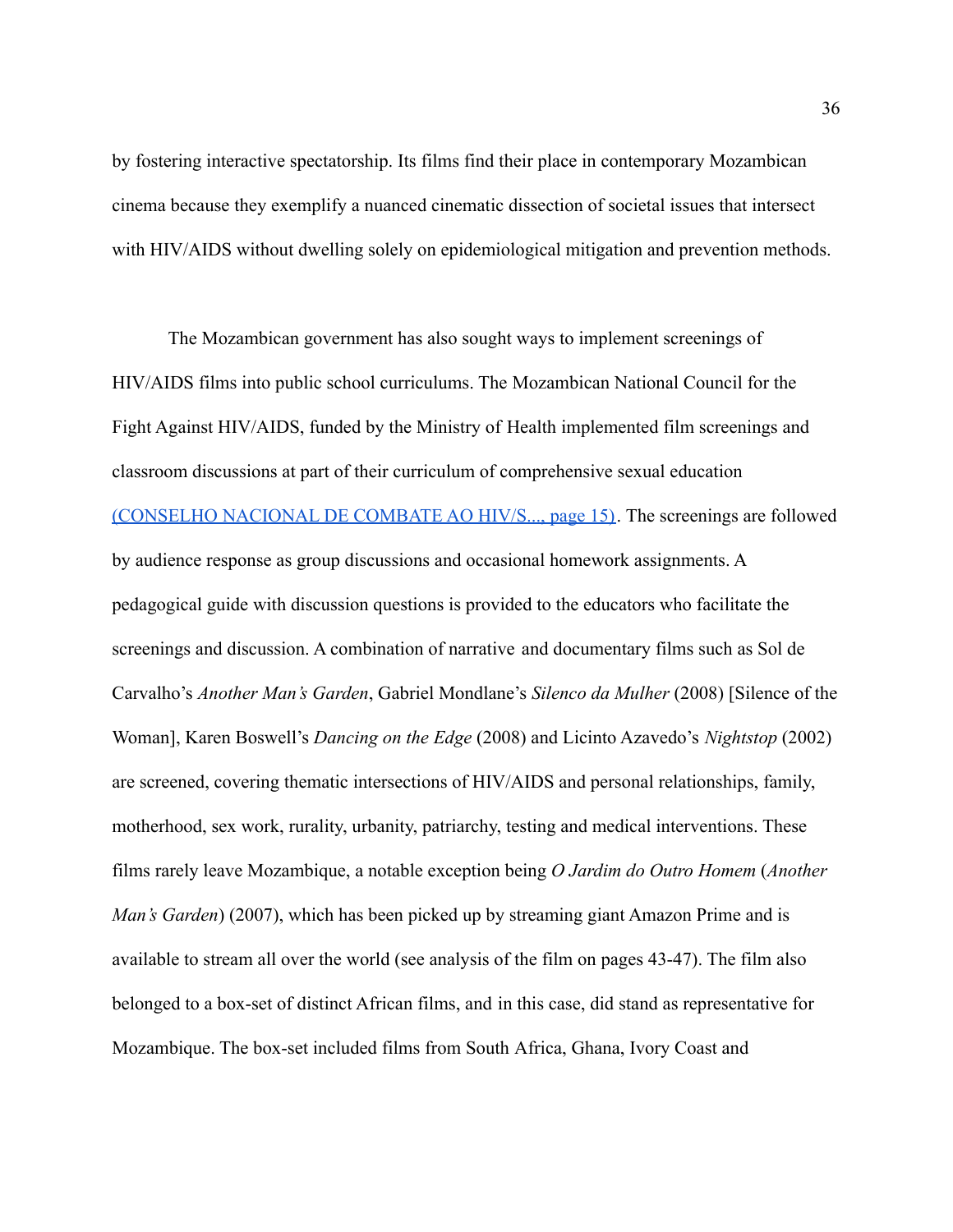Mozambique, each of which touched on a social dilemma in their respective countries. The Global Lens Collection is an initiative by the nonprofit organization Global Film Initiative, who seek to foster cross-cultural understanding by distributing films from developing countries to university and high school classrooms in the developed world. The inclusion of Sol de Carvalho's film in this box-set reveals the possible dimensions of HIV/AIDS cinemas from countries such as Mozambique. Despite it being a principally pedagogical film for Mozambican audiences, when a film that depicts the intricacies and intersections of youth and HIV/AIDS travels abroad, it can help a more nuanced understanding of social issues often depicted one-dimensionally.

In conversation with *Buala,* a Portuguese-language digital archive for Lusophone postcolonial cinema, art and academic papers, pioneering Mozambican filmmaker Sol de Carvalho asserts the provocative and pedagogic stance of his filmmaking and simultaneously highlights the duty of producing a certain type of cinema that aims to please the agenda of international humanitarian funding [\(Pereira 2011\).](https://paperpile.com/c/16W0KQ/84Hi) Swissinfo.ch, a prominent news source that often highlights foreign humanitarian Swiss involvement, describes the commerciality of the film in the domestic Mozambican cine-space, saying it "claim(ed) a budding return of Mozambican cinema to its theaters" [\(Rolletta 2007\).](https://paperpile.com/c/16W0KQ/3pcJ) In the interview, de Carvalho identifies commerciality in the capital city as the first step of distribution and describes ongoing initiatives to tour rural and underprivileged urban areas in Mozambique to screen the films to as many Mozambicans as possible. Most importantly for him are his correspondences with the Ministry of Education.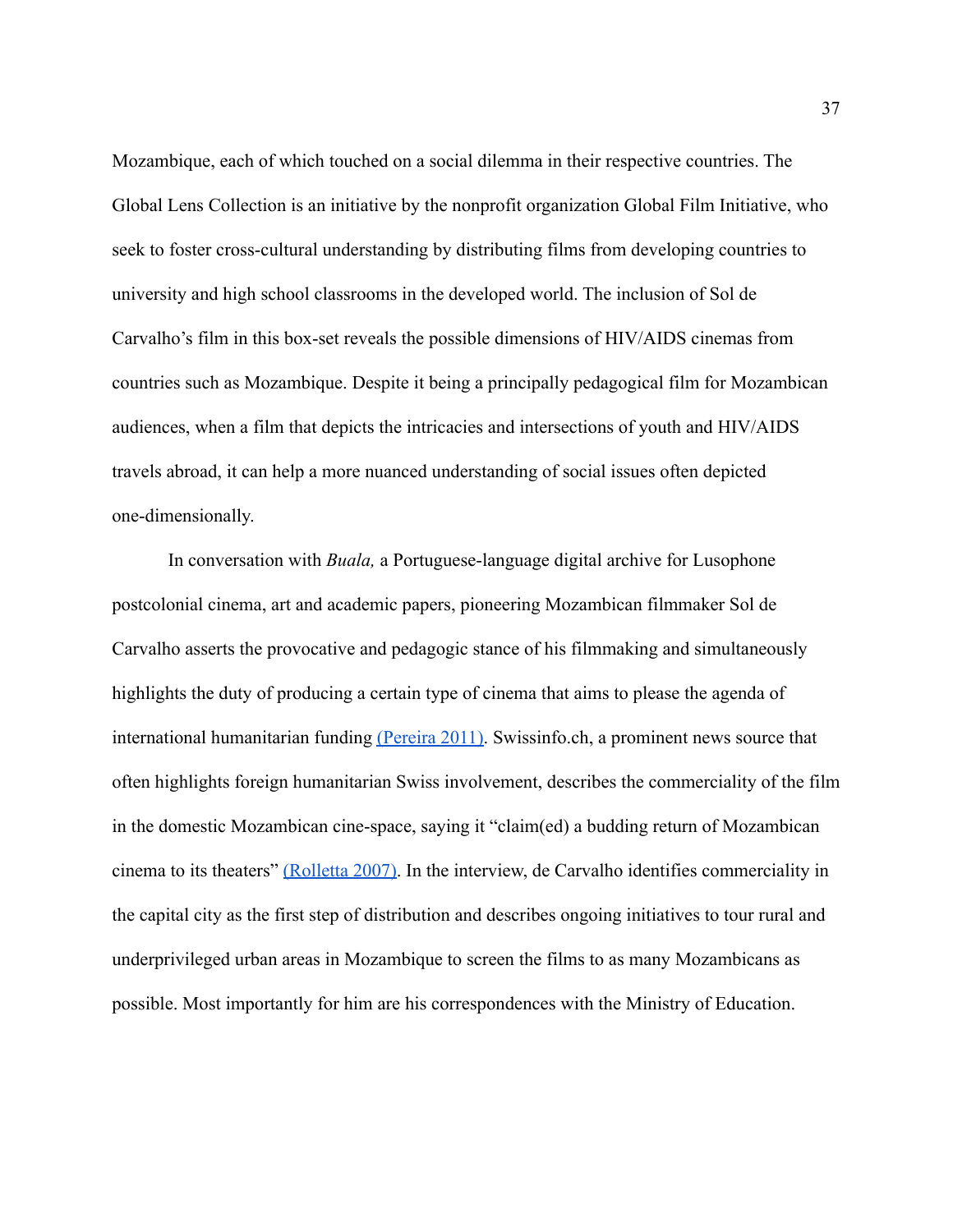Despite its commercial success with projections in the capital city, the ultimate goal is to distribute this film in classrooms across the country [\(Rolletta, 2007\).](https://paperpile.com/c/16W0KQ/3pcJ)

Not only should HIV/AIDS cinema be considered National Mozambican Cinema and given proper filmic attention, I would argue they are even more "revolutionary". First, there is the case of more Mozambican filmmakers trained with expertise in film production, which means less foreign involvement in narrativizing Mozambican subjectivities. Second, we may accept that the HIV/AIDS epidemic is just a different crisis context under which Mozambican films are produced, as opposed to the anti-colonial armed struggle and subsequent Civil War crisis from which national Mozambican Cinema found its origins. The epidemiological crisis has now in essence, forced the narrativization of women's subjectivities not just in regards to the spread of HIV/AIDS but in the context of patriarchy, women's human rights and rampant misogyny in Mozambican society. Evaluations of the historical origins of Mozambican cinema are often void of discussions that delve into the nuanced treatment of women's subjectivities on film. Nonetheless, it is important to understand the origins of a uniquely Mozambican image to come to a uniquely Mozambican argument about how it presents its HIV/AIDS epidemic through cinema.

#### THEORIZING A MOZAMBICAN WOMEN'S CINEMA

Since its inception during FRELIMO's armed struggle, Mozambican national cinema has consistently privileged images of women and the participation of women filmmakers in their productions. The revolutionary nation-building aims of the National Institute of Cinema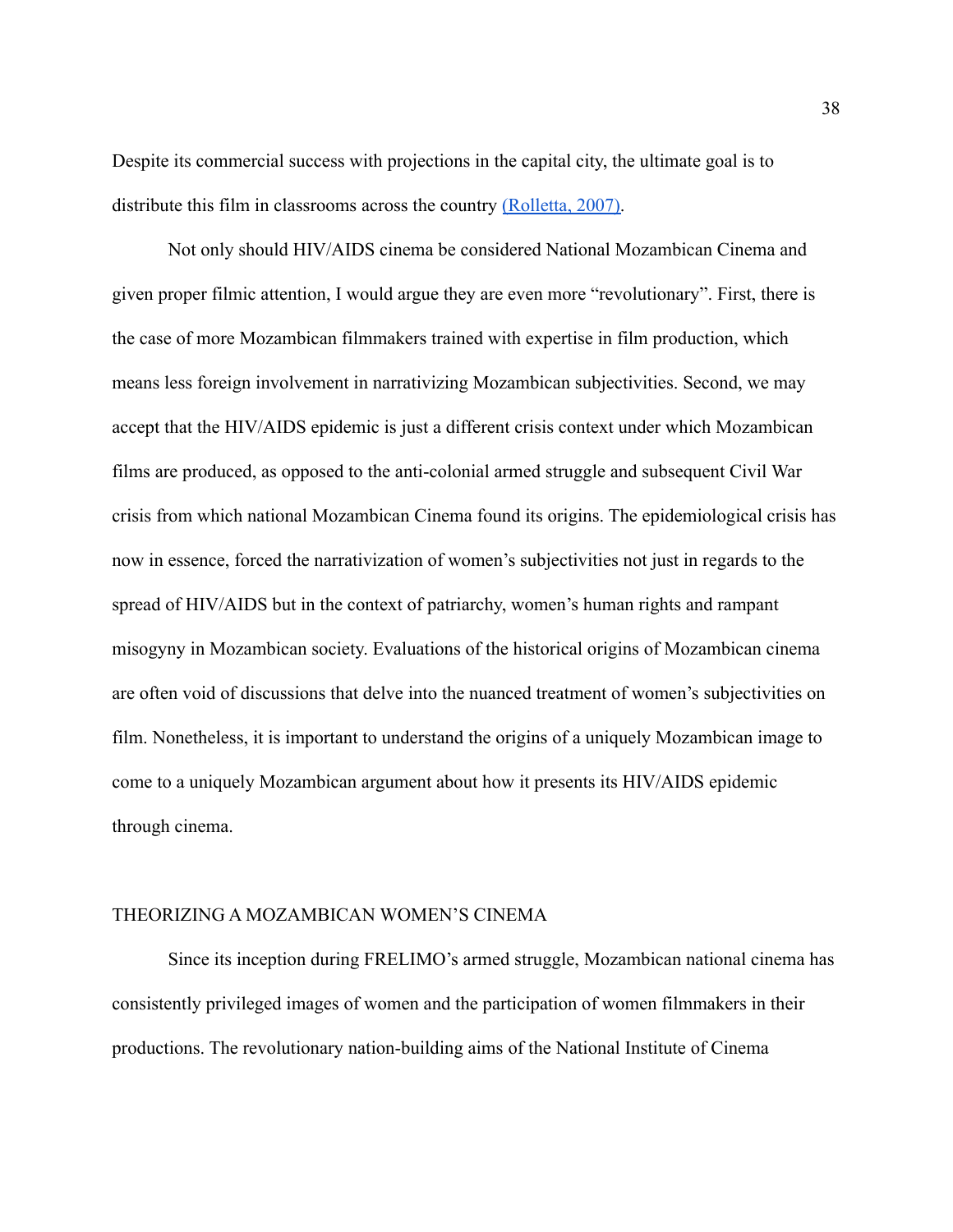necessitated films that showed Mozambicans to themselves and called for all Mozambicans, regardless of gender, to join the collectivist stance against colonial oppression. The development of a national identity that emphasized the equal participation of women and men in all sectors of society was a deliberate attempt to construct a narrative aligned with FRELIMO's Marxist-Leninist political ideology and a response to colonial-era patriarchal structures. FRELIMO's promise of the emancipation of women during the armed struggle manifested in the creation of the Mozambican Women's Organization (OMM) and the substantial participation of women in the war. During the OMM's first conference in 1973, Samora Machel, FRELIMO's leader, famously exclaimed that "the liberation of women is a fundamental necessity for the revolution, a guarantee of its continuity and a condition for its success" [\(Machel 1973; Arnfred](https://paperpile.com/c/16W0KQ/h9kH/?locator=5) [1988, page 5\).](https://paperpile.com/c/16W0KQ/h9kH/?locator=5) Film productions during the armed struggle period heavily emphasized the participation of women in guerilla combat and foreign women filmmakers were invited to produce in liberated zones. Most notably amongst them was Margaret Dickinson who directed the documentary *Behind the Lines* in 1971, where Mozambican women are shown in military uniform training, conversing and unwinding with their male peers. The film showed the postgender revolutionary society promised by Machel, where women fighters were crucial to a successful revolution. The armed struggle era also gave birth to the heroicized image of Josina Machel, which became synonymous with the fight for equitable women's rights and participation of women in society. The politically sound and intellectual image of Josina Machel, was emphasized in some early revolutionary films such as *Venceremos* (1968) and *Mozambique is Our Country* (1967). The anniversary of her death, April 7th, is commemorated by the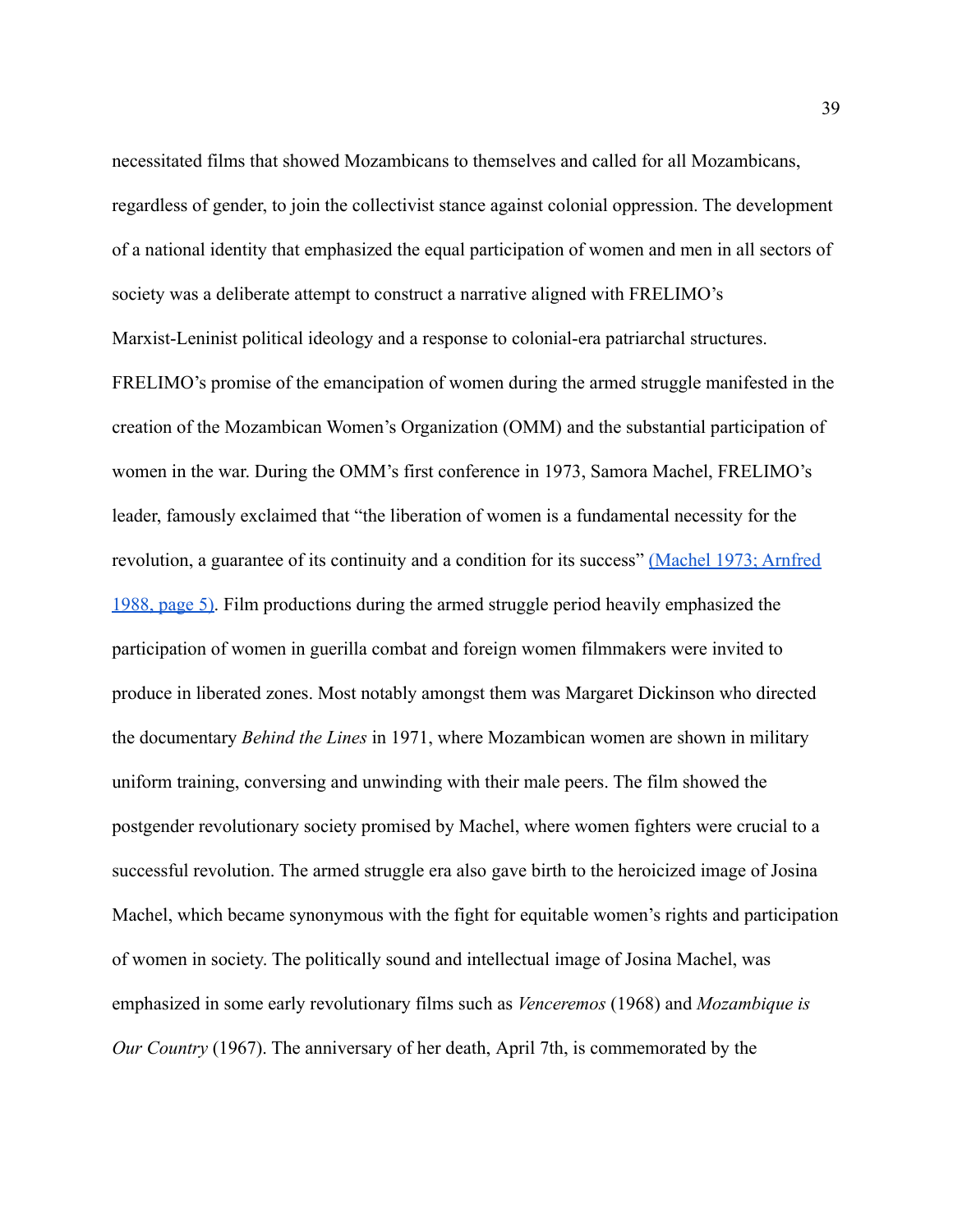celebration of National Women's Day in Mozambique. Despite FRELIMO's successful attempts at mobilizing women for war, the formation of the OMM and films that glorified revolutionary women, Mozambique's 1975 declaration of independence soon revealed the consequences of having constructed a narrative that pledged absolute liberation.

Signe Arnfred, a sociologist commissioned by the OMM in 1983 to conduct interviews with women ex-combatants and revolution participants, published her findings in "Women in Mozambique: Gender Struggle and Gender Politics," where she reveals a stark contrast between FRELIMO's pre-independence promise of emancipation during armed struggle and the return to patriarchal power structures during post-independence nation-state building. During the war, rural and urban women alike were granted leadership roles by the OMM, allowing for increased mobility away from established family patriarchal structures, changing self-perceptions, aspirations, goals and "created the possibility for new gender relations and new female identities" [\(Arnfred 1988, page 5-6\).](https://paperpile.com/c/16W0KQ/h9kH/?locator=5-6) During the war, FRELIMO had developed a system wherein women facing struggles against male members could petition for support. In Arnred's interview with Habiba, a former provincial representative for the OMM, she recounts a story of a man who was taken to FRELIMO representatives after being accused of beating his wife. Under FRELIMO custody, he was scolded and told "that he shouldn't fight his wife for it was better to fight the Portuguese together". Other war veteran women revealed how the OMM had given passage to autonomous career choices that did not depend on the permission of male family members. Another interviewee, Maria, describes how she divorced her husband and immediately seeked employment and health education in a different village [\(Arnfred 1988, page 6\).](https://paperpile.com/c/16W0KQ/h9kH/?locator=5-6)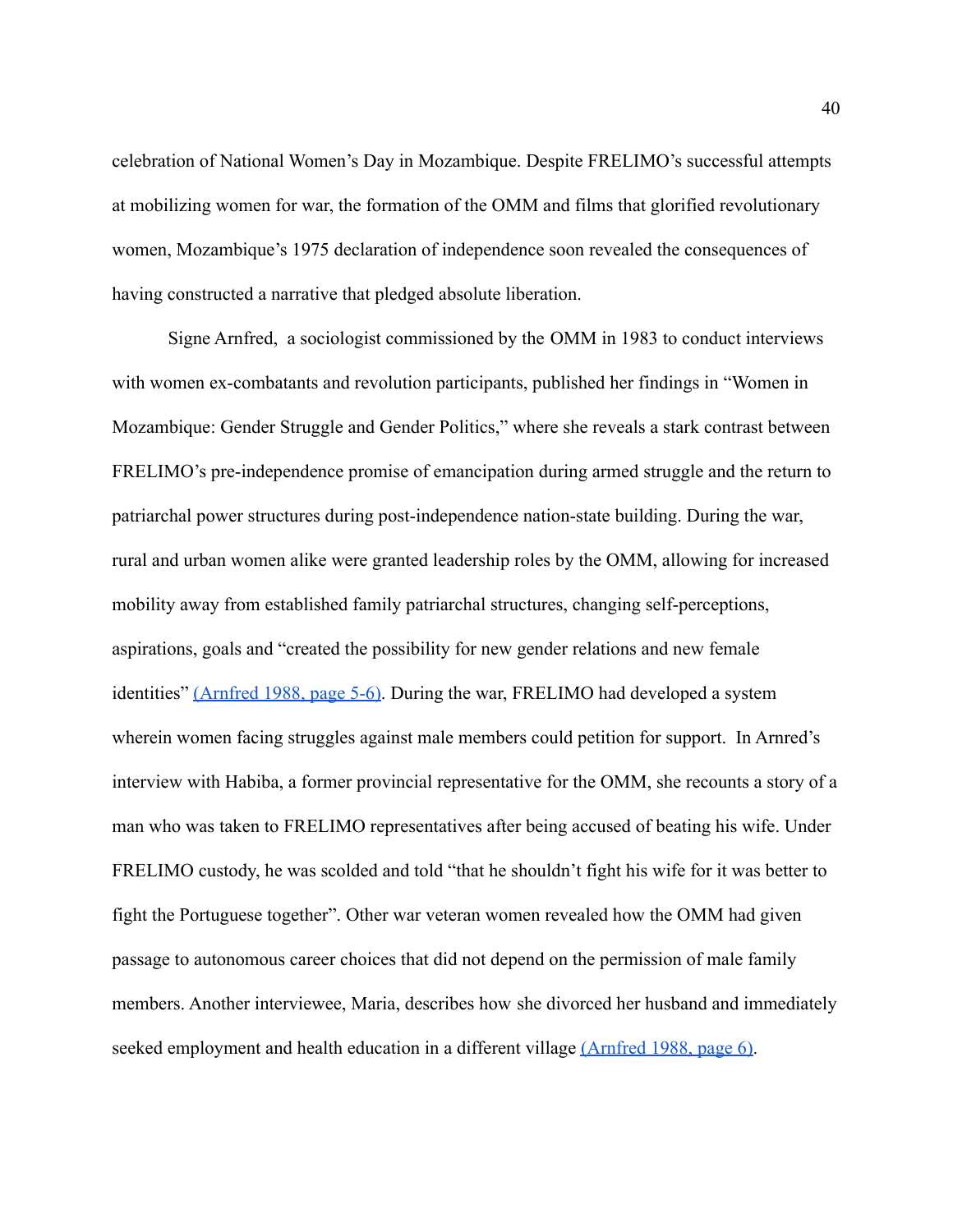Other women describe instead a feeling of abandonment by the OMM and a return to patriarchal family structures, where male figures are given control of women's autonomy. Arnred paints a picture of gender relations that were not only returning to how they were before the war, but were instead becoming even more patriarchal: "Men took back what they had lost of patriarchal power. According to women, they took back even more than they had". This conclusion was backed by an interview of a rural woman that described how divorce settlements were changing. Instead of equal division of goods and household utensils, "a husband can divorce his wife for no reason at all, and he'll stay in the house and keep all the goods they have acquired together… she will have to leave the house with nothing at all" [\(Arnfred 1988, page](https://paperpile.com/c/16W0KQ/h9kH/?locator=5-6) [7-9\).](https://paperpile.com/c/16W0KQ/h9kH/?locator=5-6) It is also notable that some of the women interviewed by Arnfred who find themselves again stuck in patriarchal families recalled the emancipation promises of FRELIMO.

Simultaneous to Arned's findings in the 1980's, films by the INC had shifted from productions that served as a call to arms and futurist depictions of socialist revolution to nostalgic retellings of FRELIMO's armed struggle era. The INC was still controlled by FRELIMO, who aimed to use their films for the development of a national identity bound to revolutionary struggle. Because Mozambique was being plunged into a brutal civil war, films such as Jose Cardoso's *O Tempo dos Leopardos* (1982) and Zdravko Velimirović's *O Vento Sopra do Norte* (1987) instead looked back on FRELIMO's successful armed struggle, a time when Mozambican women were being mobilized, educated, supported and when prospects of transforming gender roles were on the horizon. Towards the end of the decade, the HIV/AIDS epidemic had begun overwhelming Mozambique. Its health system, once a notable success in the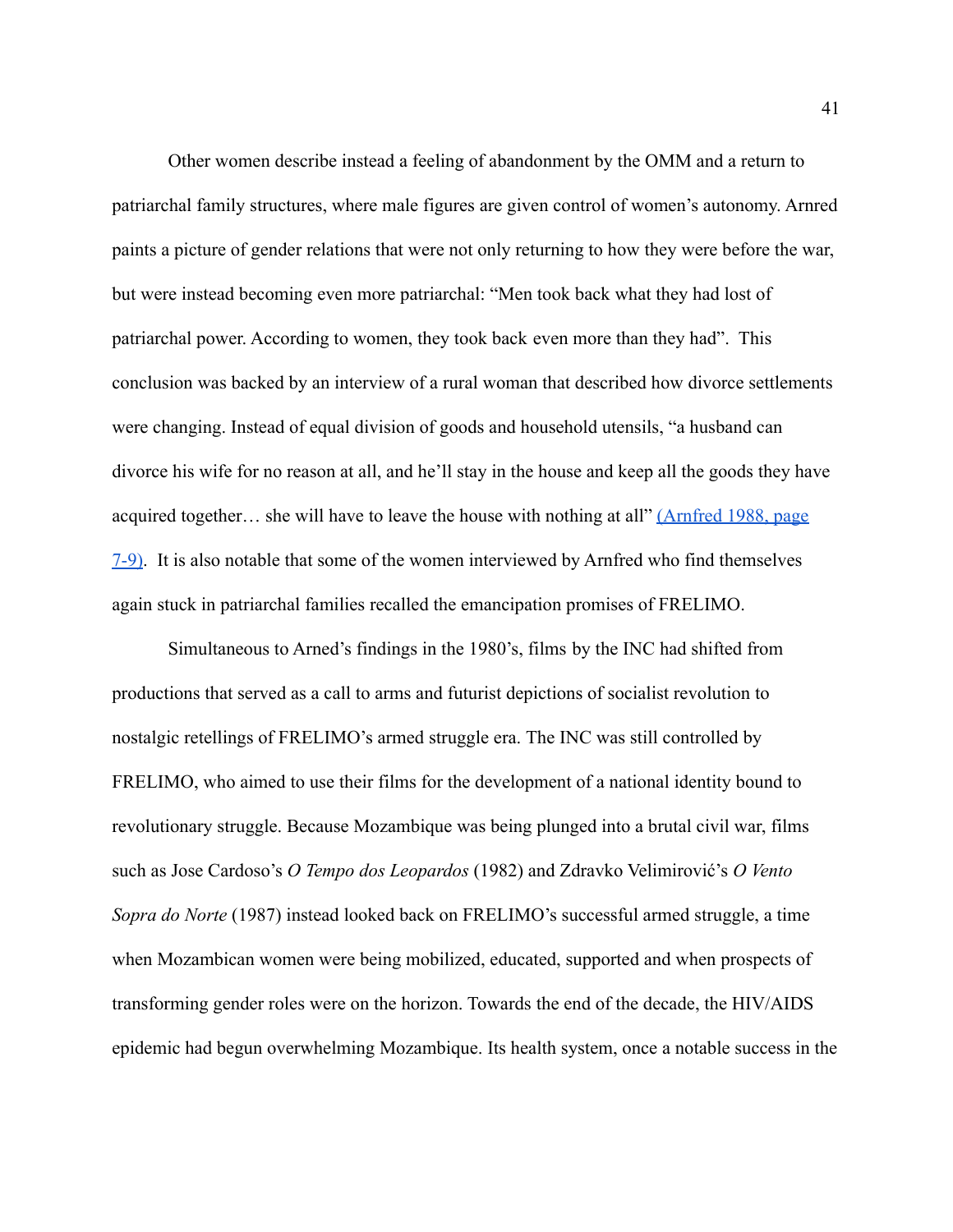African continent, began to crumble because of infrastructure and human losses accredited to the Civil War [\(Bidaurratzaga-Aurre and Colom-Jaén 2012,](https://paperpile.com/c/H3xfq9/JxPP/?locator=232) page 232) Post-independence patriarchal family structures, as described by Arnfred, remained prominent in Mozambican society and only worsened the gender disparity of HIV/AIDS. Mozambican women were marrying older men at younger ages, were pressured to have more children and were educated less than men. By 2003, 18.4% of Mozambican women were married at age 15 or younger, 55.9% at age 18 and 74.9% before they were 20 years old [\(Clark et al. 2006,](https://paperpile.com/c/H3xfq9/vIiV/?locator=80) page 80). Women married after age 18 receive a mean of 4 years of schooling and those married before age 18 receive a mean of 1.8 years [\(Clark](https://paperpile.com/c/H3xfq9/vIiV/?locator=84) [et al. 2006, page 84\).](https://paperpile.com/c/H3xfq9/vIiV/?locator=84) Lack of education means less access to information about the risks of HIV/AIDS, methods of prevention, the availability of seropositive treatment and ultimately leaves women without promising career prospects. Under these patriarchal circumstances, many Mozambican men are the primary money makers in the family and often resort to cross-border migration to neighboring countries as women stay back to care for their children and household. Studies show that migrant men are more likely to engage in risky sexual behaviour, furthering the uncontained spread of HIV [\(Agadjanian et al. 2011;](https://paperpile.com/c/H3xfq9/JhPR+OKD6) Hayford et al. 2012). All of these factors, and many other societal ones, contribute to the disparity of HIV prevalence between Mozambican men and women. In 2019, 1.5 million Mozambican women were seropositive, accounting for more than 60% of the total number of adults living with HIV in the country. HIV prevalence rates for Mozambican adults aged 15-49 stands at 7.3% of men and 17% of women [\(UNAIDS\)](https://paperpile.com/c/H3xfq9/TGeS).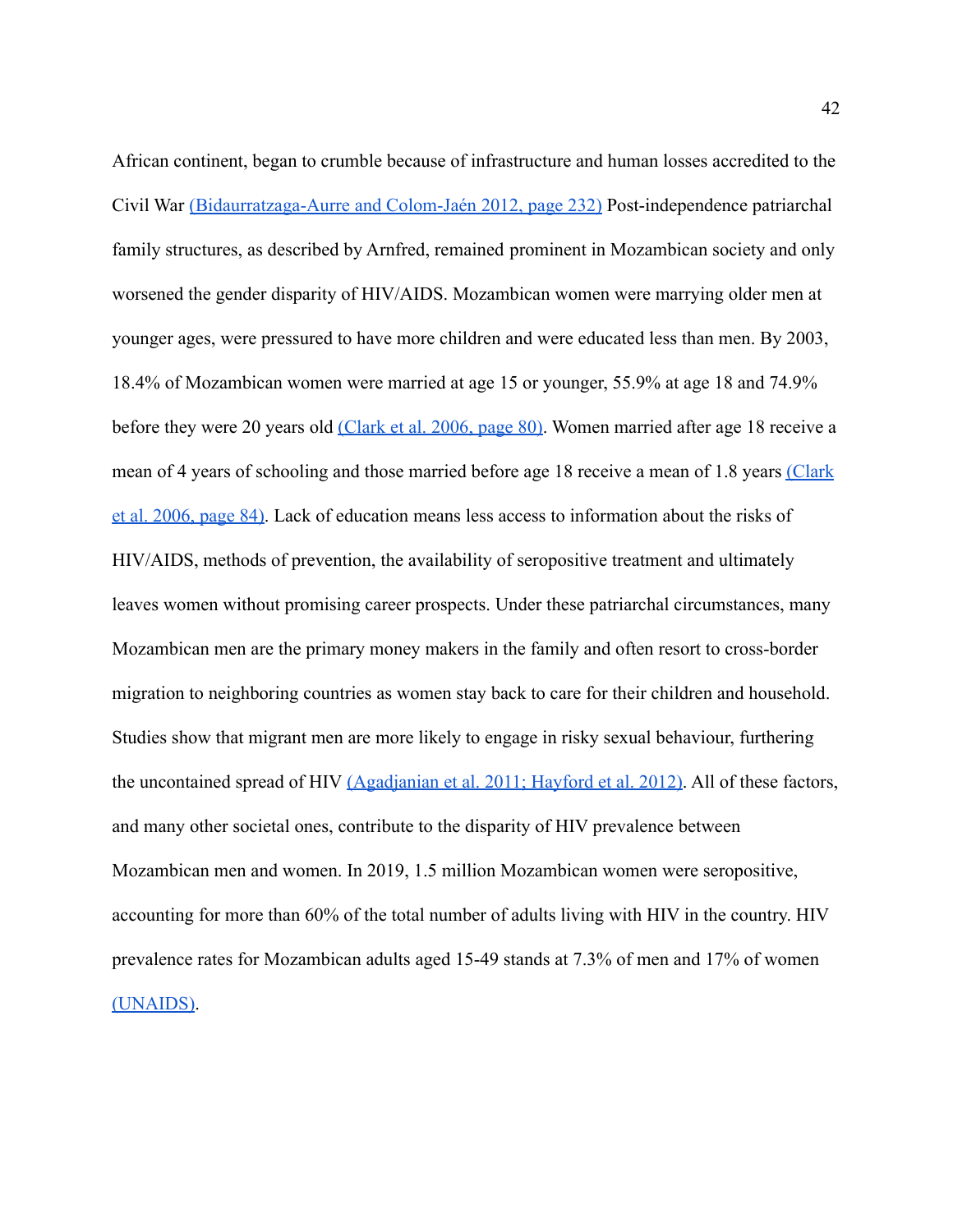The post-independence entrenched gender disparity in Mozambican society explained by Arnfred in the 1980's through qualitative research is now translatable in quantitative form by epidemiological research of HIV/AIDS. Local and foreign governments, nonprofits and religious organizations have realized that mitigating and preventing its spread means addressing the colonial legacy and its resulting effects on gender disparity first. For filmmakers allocated funding to aid in prevention endeavours, this has given way for a new Mozambican national cinema that offers nuanced narratives of women impacted by HIV/AIDS. The current context in which filmmakers operate represents an opportunity to address the patriarchal systems that were left behind by the colonial era and revise the systems left in place after independence. Up until now, there has never been a push to explore the subjectivities of women in Mozambican cinema without ulterior motives. There are no governmental restrictions on what filmmakers are allowed to produce nor are there significant organizations calling for films that promote Mozambicanness. Even though one can argue that filmmakers are still restricted by their non-profit or humanitarian funding, Mozambican cinema production based on epidemiological data that explicitly uncovers gender disparity has the undoubtable potential of shedding light on a patriarchal society. Moreover, because many of these films are intended for domestic pedagogy, they have the potential to inspire transformative reflection in the Mozambican spectator. Despite being rooted in humanitarianism and epidemiology, the attentiveness HIV/AIDS cinema gives to the nuances of Mozambican women's lives, the absence of government censorship and the newfound autonomy, social assimilation capabilities and creative liberty of women filmmakers working under this context yields an observable Mozambican Women's Cinema.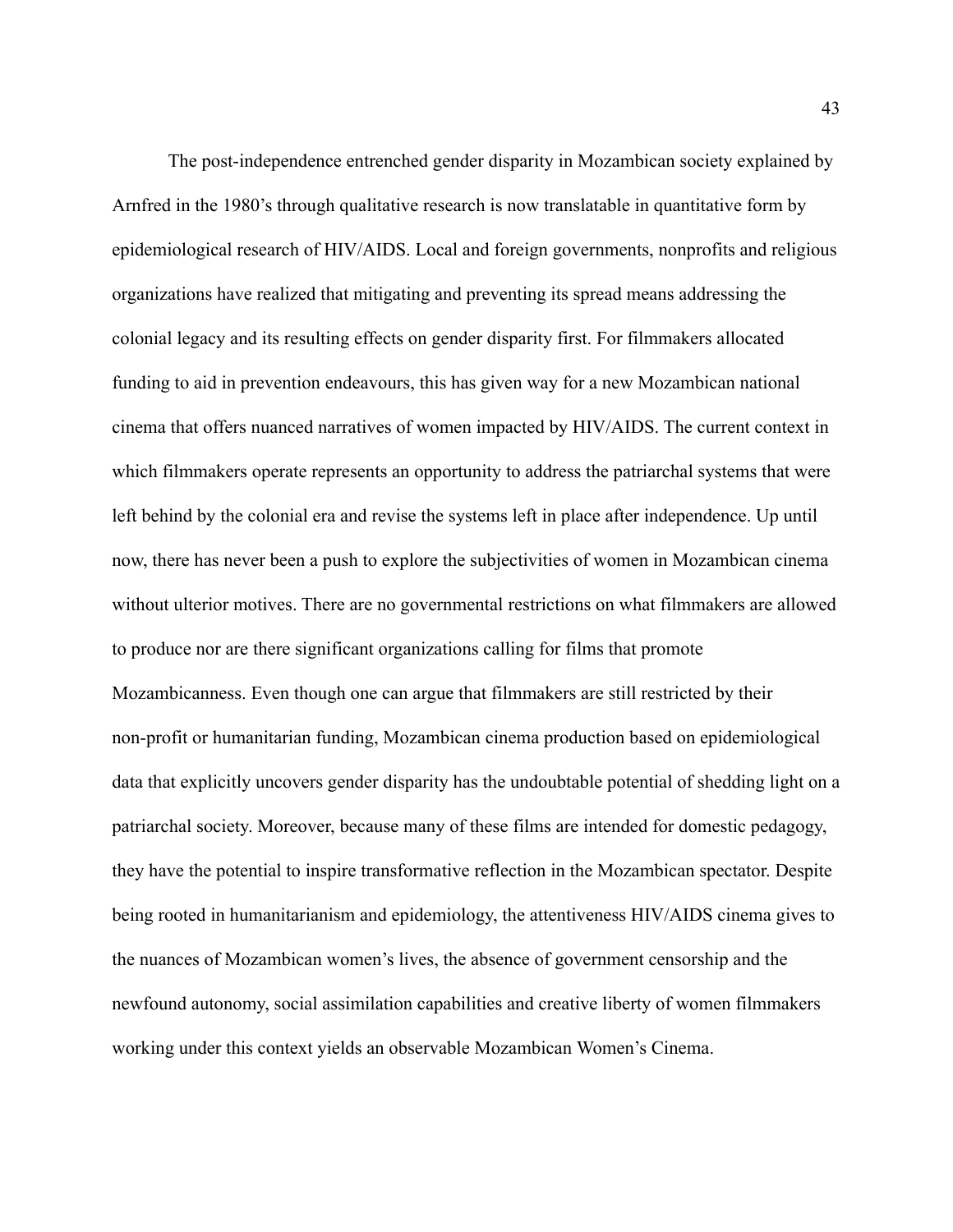# ANALYSING CINEMATIC REPRESENTATIONS OF MOZAMBICAN WOMEN IMPACTED BY HIV/AIDS

Having theorized a nascent Mozambican women's cinema, it is necessary to utilize knowledge of the historical and contemporary contexts of its development to formulate nuanced visual analyses of films that belong to it and measure their level of success as feminist portrayals of Mozambican women. The contexts that should inform an analysis of Mozambican women's cinema are as follows:

- (1) The Portuguese colonial imposition of patriarchal systems and its contemporary legacy. (see page 26)
- (2) The history of national Mozambican cinema and its use of images of women. (see pages 14 - 27)
- (3) The debated success of FRELIMO's promise of women's emancipation during the armed struggle. (see pages 38 - 39 & Arnfred 1988)
- (4) The observable gender disparities in HIV/AIDS epidemiology and its causes (see page 40 & [Bidaurratzaga-Aurre and Colom-Jaén](https://paperpile.com/c/H3xfq9/JxPP/?locator=232) 2012; Clark 2006)
- (5) The production processes and aims of pedagogical humanitarian cinema (see pages 29 - 37)a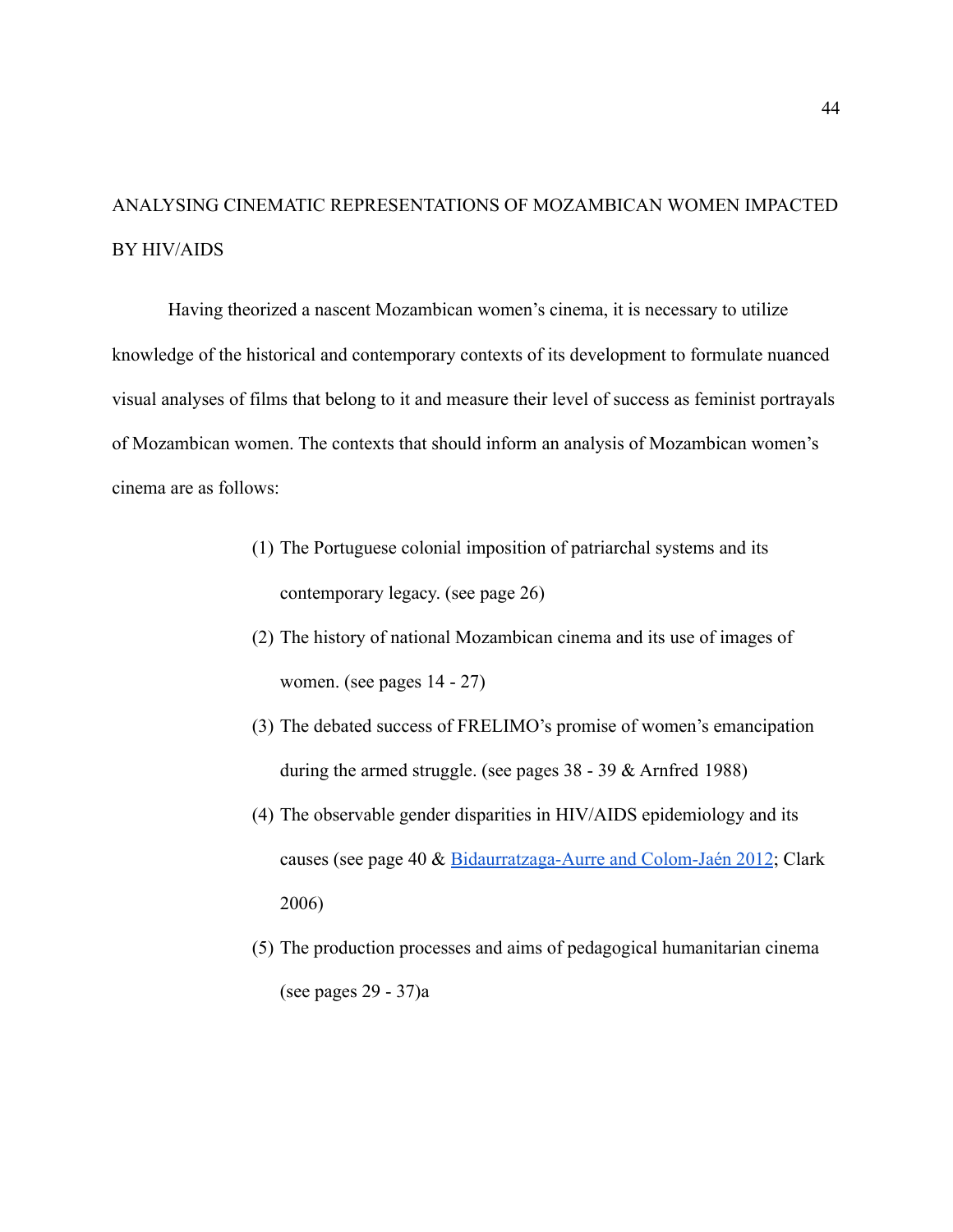*Analysis of Another Man's Garden*. One of the most notable examples of HIV/AIDS narrative cinema from Mozambique is Sol de Carvalho's feature-length film, *O Jardim do Outro Homem* (Another Man's Garden). The film received substantial distribution abroad with the purpose of re-compensating its 400,000 Euro budget and showcasing the humanitarian agenda of the organizations involved. Most importantly, it received and continues to receive extensive distribution within urban and rural Mozambique. Using a combined funding pool from NGOs, international cinema funds, foreign and local government initiatives and grassroots campaigns, *Another Man's Garden* demonstrates how HIV/AIDS cinema enacts negotiations between adapting to a uniquely Mozambican context, asserting its autonomy as an authentic depiction of impacted subjectivities and its subordination in the form of the imposition of the humanitarian agendas of foregin organizations.

*Another Man's Garden* intimately explores the nuances of a young woman in Mozambique and therefore explores the clashes between the transforming nature of Mozambican youth sexual practices [\(Karlyn 2005\),](https://paperpile.com/c/54c6Y4/TFnP) disproportionate HIV/AIDS rates amongst young women and the conservative patriarchal and misogynistic structures embedded into society and institutions. Its title comes from a Mozambican proverb which metaphorically proclaims that sending a girl to school is like watering another man's garden, signaling a cultural prejudice rooted in patriarchy. The film embeds complex questions that affect the lives of millions of Mozambicans through the subjectivity of its protagonist, 19 year old public school student Sofia Macuacua, portrayed by Mozambican actress Gigliola Zacara. In a telling scene, Sofia's grandmother utters the titular words to her in Portuguese. Despite speaking the local Changana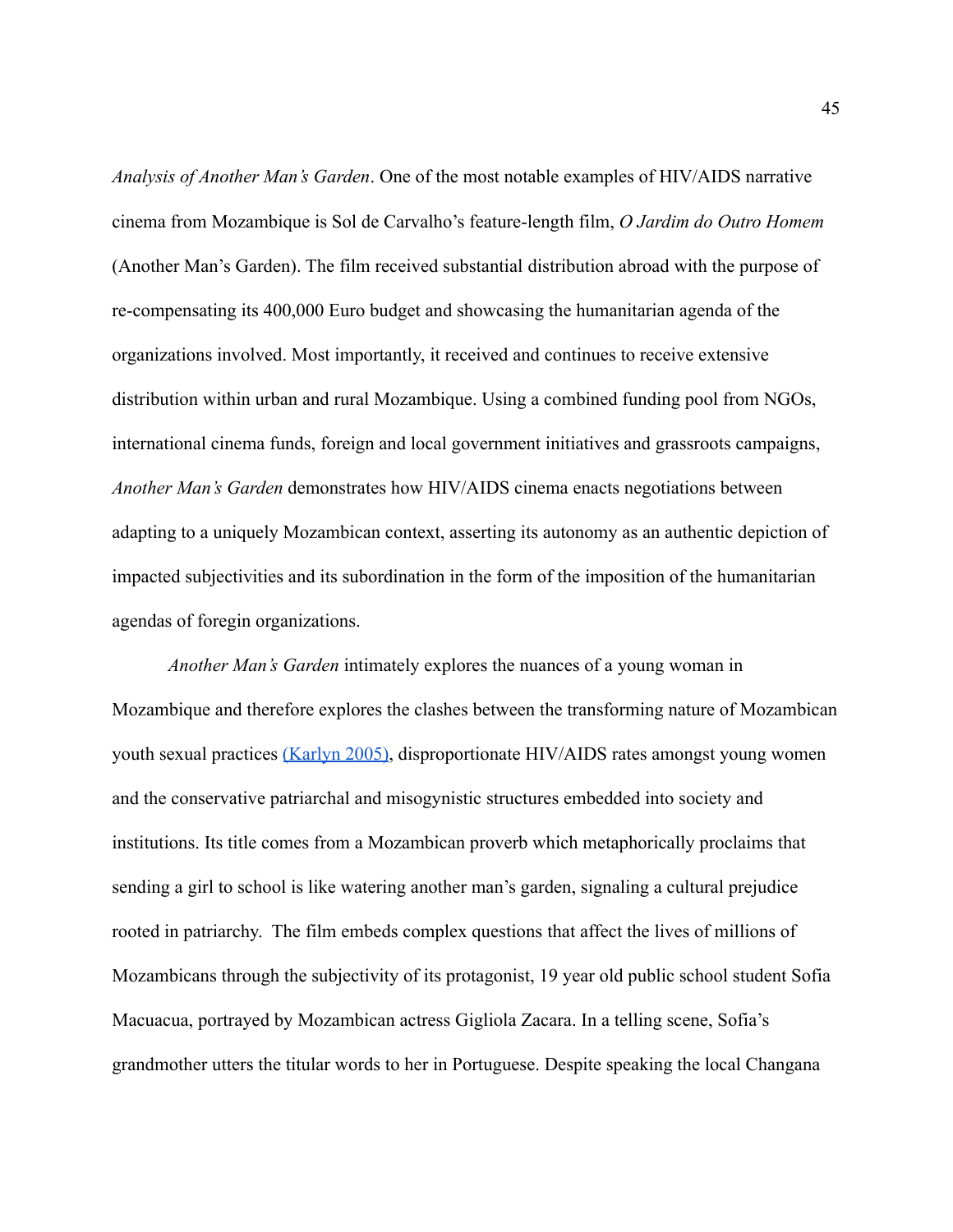language throughout with her family the film amongst each other, the scene is evident of a prevalent cross-generational divide, especially between older and younger women. Not only does the scene offer context to the title of the film, it is a testament to the fact that anyone who is an older woman in Mozambique lived through the country's colonial period where Portuguese was imposed, Mozambique's independence war, subsequent civil war and the advent of all public health crises that disproportionately affect women and girls all of which worked to cement power imbalance between genders.

In order to achieve her goals of gaining admission to an Undergraduate program of Medicine at a national university to become a nurse, Sofia confronts serious personal and bureaucratic hurdles. She is from a low-income family that consists of all women; her older sister, mother and grandmother. As a family, they make a living off stone breaking, reference to the prevalence of manual labour as income generating sources and the familial structures that support it. Her father has abandoned them to work at a mine in South Africa, where he has started a new family, a sub-narrative plot that hints at indicates a prevalent migratory pattern across Mozambique, which in turn has led to increased rates of HIV transmission due to extra-marital sex, prostitution and sexual assault in Mozambique's cross-border mining section [\(Barwise et al. 2013\).](https://paperpile.com/c/54c6Y4/BVNO) Moreover, she is consistently confronted by her elder sister, mother and grandmother who do not see value in her educational pursuits and thus, see no value in doling out family funds to pay for her school fees, equipment and uniforms. Consequently in one instance, Sofia arrives at school not wearing the required uniform. She is reprimanded by a male professor and summoned to his office, where she is accosted and sexualized by him. The scene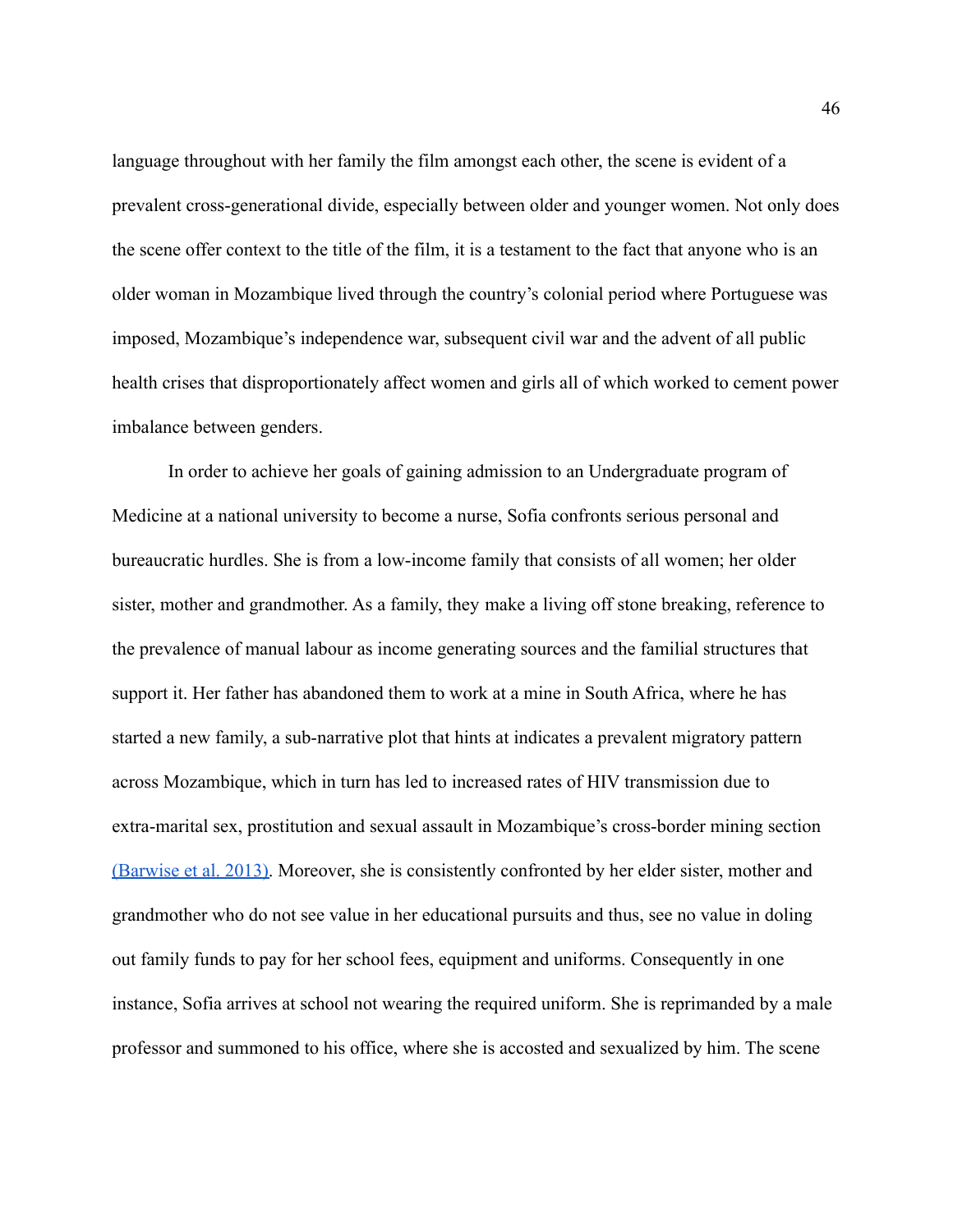implicitly describes a linkage between poverty and sexual assault. Attentiveness is then played on the dialogue between Sofia and her female peers, where she explains the reasoning behind rejecting advances. In essence, she describes her wishes of autonomy in pursuit of higher education.

Her male teacher is shown sexually preying on his young female pupils by offering good and passing grades in exchange for sexual favors. Sofia continuously refuses, a move that sets the stage for the adversity she faces to reach her goals and distinguishes her as a protagonist who is sternly against succumbing to traditional gender norms. Besides refusing herself, Sofia mentors her peers on her wishes of self-governance. These social interactions that emphasize Sofia's conceptualizations of systematic abuse in her institution serve to further distance HIV/AIDS prevention methods as mere medicinal processes. Instead, uplifting peers, standing up against patriarchal systems and creating safe communication spaces for women are shown as a crucial intersection in the fight against HIV/AIDS that does not at all relate to personal and institutional medicinal processes.

Personal romantic relationships and patterns of intimacy amongst youth in Mozambique have been transforming in recent years, owing to the advent of foreign media, digitalization and globalization (Karlyn 2005, pg. 278). Sofia becomes enamored with an older boy who plays football, entering a romantic relationship that quickly turns sexual. His character represents cross-generational machismo in Mozambican culture, and simultaneously a new generational uptick in pre-marital sex [\(Karlyn 2005\).](https://paperpile.com/c/54c6Y4/TFnP) It is then Sofia, not her boyfriend, that pushes for him to wear a condom during prolongated and emphasized sex scenes. The purpose of these scenes is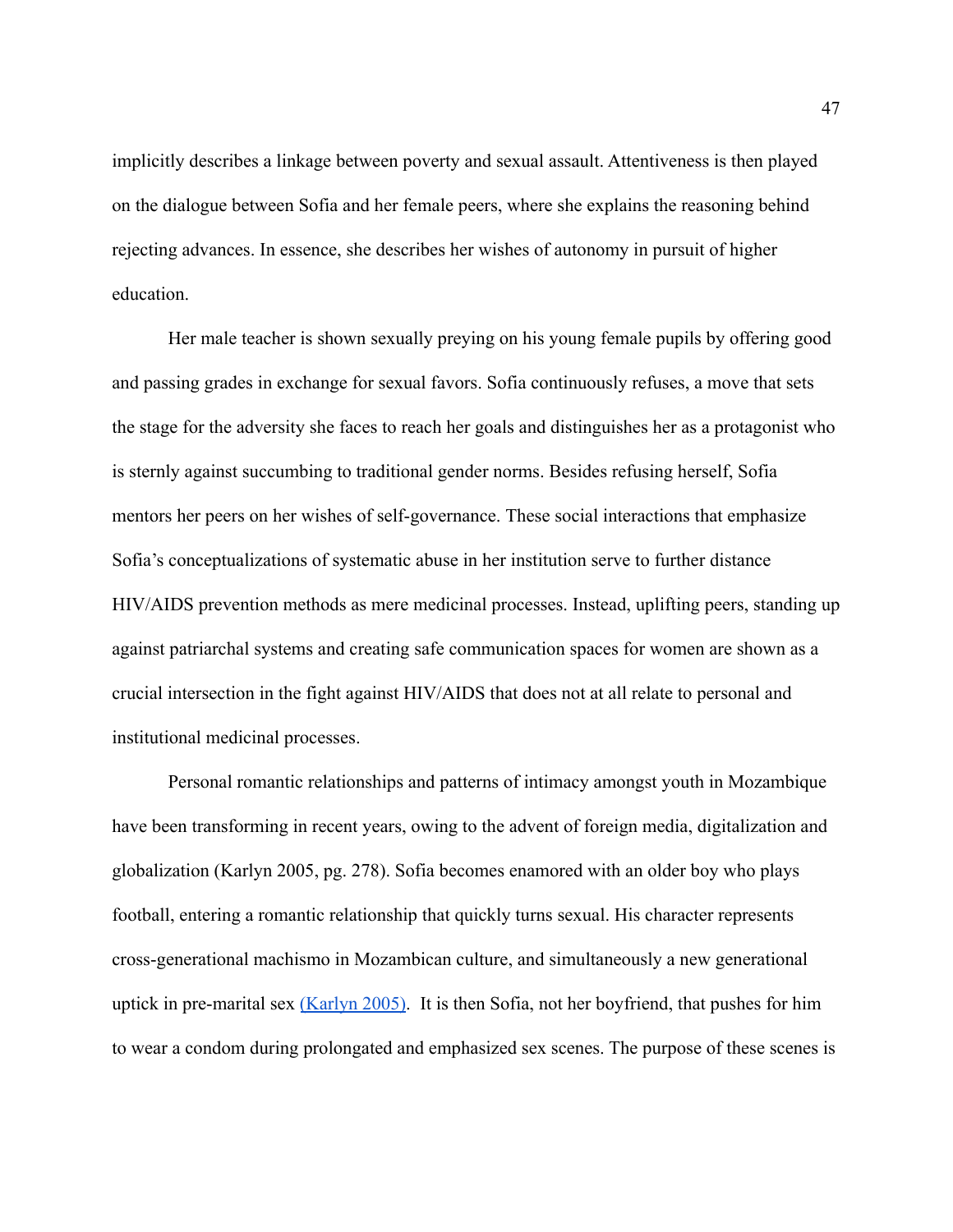to to viscerally depict recreational, consensual sex and propose (or promote) a ritual of safe sex where the male partner wears a condom and the female parter has the autonomy to enforce it. Sofia enforces her partner to wear a condom multiple times, verbally expressing that her educational pursuits come first before bringing a child into the world. Her determination and perseverance to keep sexual encounters safe and recreational fosters resentment in her partner, causing a dissolution of the relationship. Nonetheless and against the harsh criticism of her family, Sofia continues the pursuit of her education. For young female Mozambican spectators, the melodramatic narrative structuring of Sofia's romantic relationship is a familiar one yet ultimately disrupted as Sofia's autonomous educational dreams persist.

Sofia's ultimate decisive and conscious dissevering with patriarchy and the systems that uphold it that form the film's denouement. Whether it is speaking up against systematic oppression at school, or the personal choices she makes to enforce her partner to stay protected during intercourse, Sofia's character receives a positive ending. The final scenes offer a flash-forward of Sofia in doctor's garb, accompanied by other female coworkers. The scene serves to transmit to its audience a hopeful image of a new Mozambique in the years to come. Sol de Carvalho manages his objective, not only showing the devastation of HIV/AIDS on Mozambican communities and families, but affectively exposing the intricate interconnections with institutional, intrapersonal, interpersonal and familial patriarchal structures and increasingly gender-disproportionate rates of transmission through familiar narrative structures. In films that aim to target vulnerable young audiences, it is imperative that importance is given to the social construction of diseases in Mozambique and to approaches that confront the crisis with an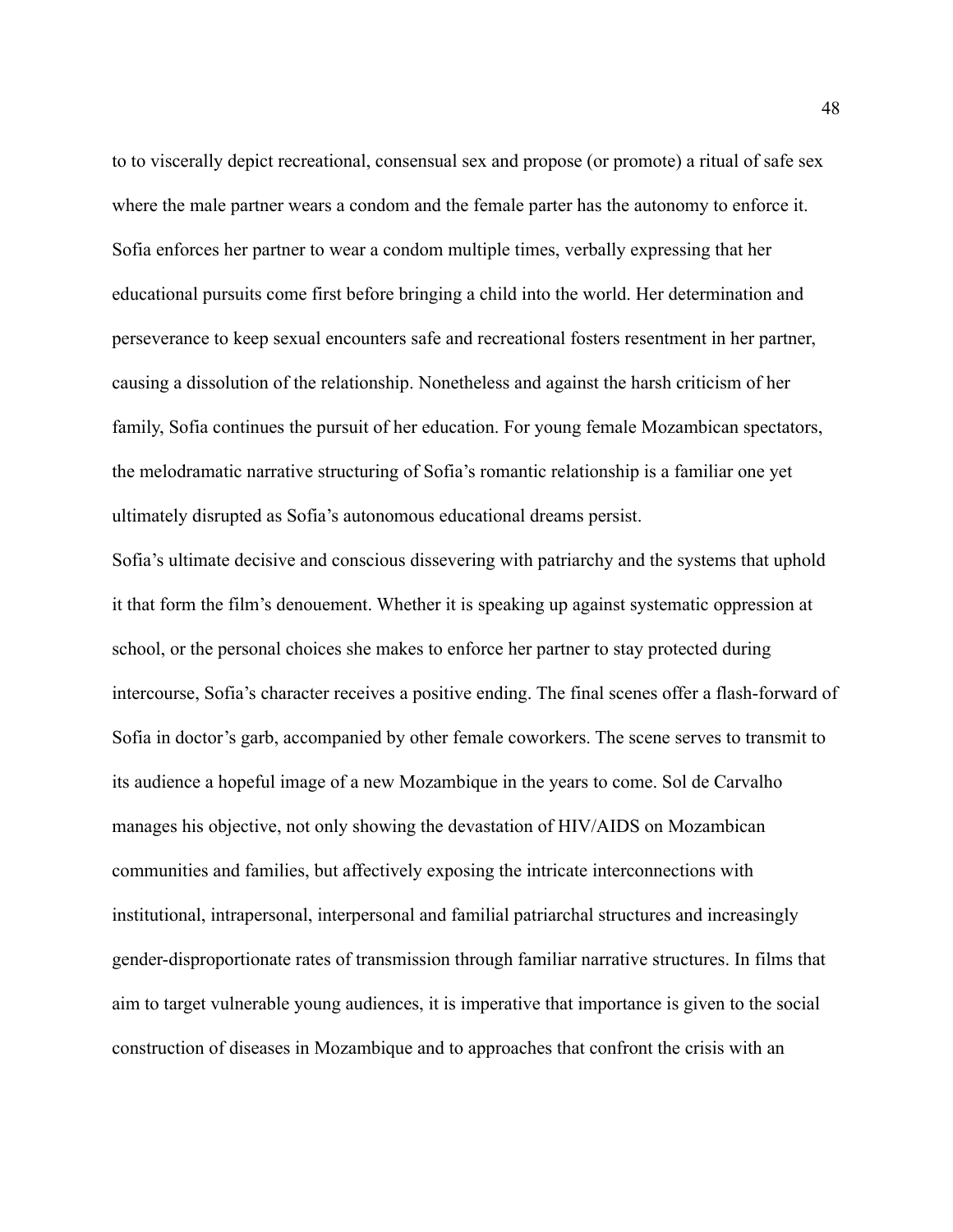interdisciplinary and ample lens. Sofia's story in *Another Man's Garden* aims to cultivate uniquely Mozambican spectatorial introspection into the contradictory relationship between a heavily patriarchal society, where male imposition towards women in all facets of society still runs rampant, and a globalizing youth amidst the nascent world of conquesting women's human rights.

## A NEW WAVE OF MOZAMBICAN WOMEN FILMMAKERS PRODUCING UNDER THE CONTEXT OF HIV/AIDS

Women filmmakers are in an arguably better position under a privatized Mozambican film industry. Unlike its socialist origins, the image of Mozambican women is no longer hyper-controlled by a state attempting to unify and portray fallacies of gender equality as result of policy implementation. HIV/AIDS is a context that especially asks for films that pay nuanced attention to Mozambican female subjectivities and to create narrative profiles that do not focus solely on medical mitigation and prevention tactics. In other words, women filmmakers working under the HIV/AIDS context are now at liberty to attempt re-structuring, re-interpreting Mozambican women by addressing the previously invisible patriarchal dimensions that suppress them. Karen Boswell, albeit a British national, is known for her documentary work in Mozambique. Her status as a woman filmmaker allows for interpersonal relationships between her and her subjects that unravel deeply personal, yet simultaneously conversational, individual voices to shine.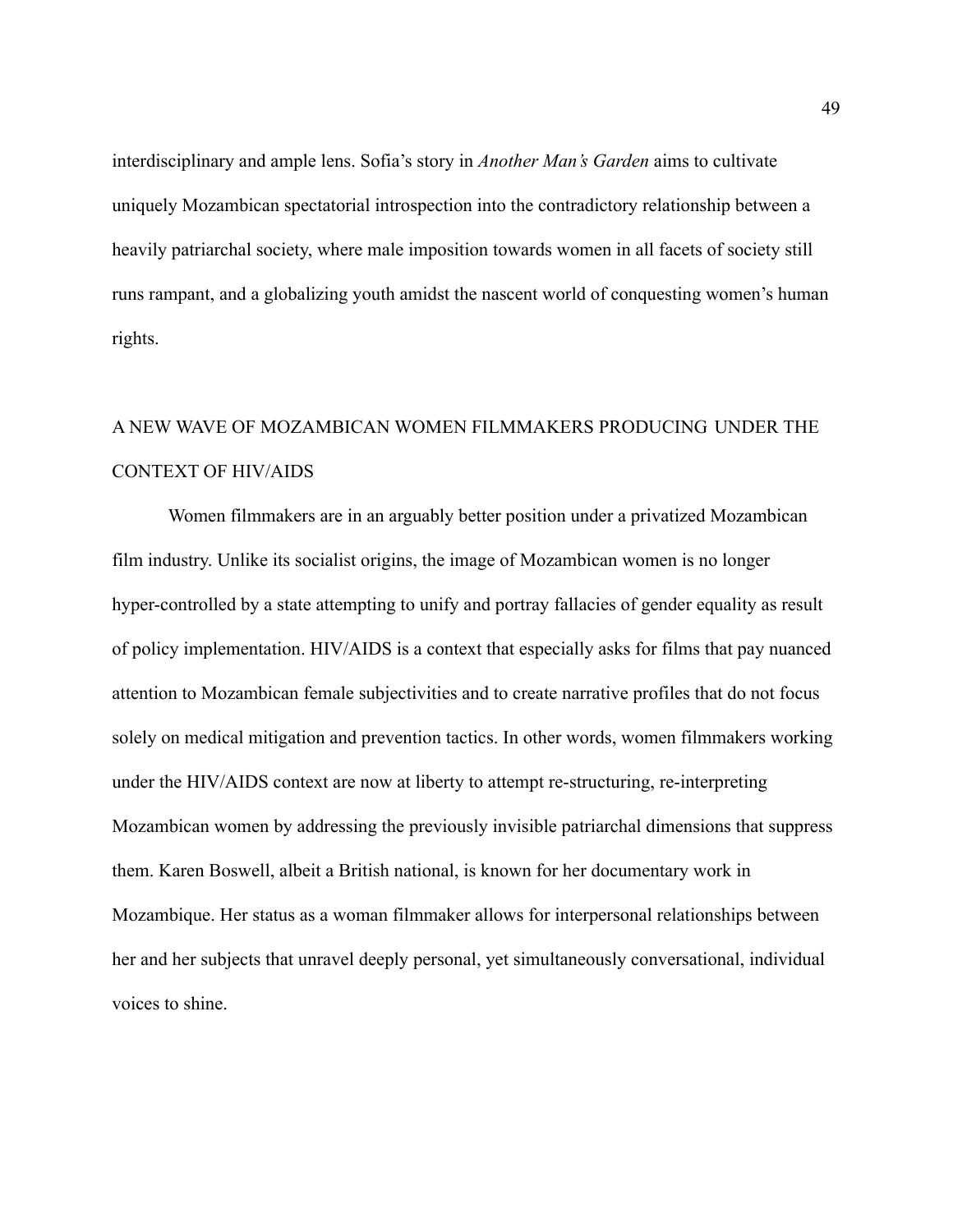Mozambican-born Isabel Noronha is a pioneer of feminist filmmaking in Mozambique. Like most Mozambican filmmakers, her career began under INC employment, where she played a leading role in the production of several *Kuxa Kanema* news reels. Professionally, she is a trained psychologist and has continued producing films in Mozambique. With the unravelling of the INC and a nationalized media in the country, Noronha has continued producing films as a freelancer. Her films can be described as experimental creative documentaries, as they often involve conversations with her subjects. Her short film *Mother of Grandchildren* (2007) features a claymation reconstruction of real-footage, and tells the story of a grandmother who cares for eight children following the death of their father. It thematically delves into the impacts of HIV/AIDS related deaths in traditional family structures. Esmael Alves de Oliveira argues that Noronha's film is an especially important and unique contribution to depictions of HIV/AIDS in Mozambican cinema. For Noronha, he argues, "the body is beyond dualistic and essentialist… it is a social construct", evident in the presentation of the body as liminal through the use of claymation [\(de Oliveira , page 3\).](https://paperpile.com/c/CHH1dt/shSU/?locator=3) Her intimate interactions with her subject are revealed in the interview with "the grandmother" in the short film, and her conceptualizations of HIV/AIDS that transgress the physical body are revealed. The reconstruction of real-life footage with clay accompanied with the solemn interview audio reveals how corporal practices and habits translate the social positioning of subjects within objective social classifications, in this case, an older woman impacted by a death related HIV/AIDS now once again under the classification of "mother". Noronha demonstrates that the female body is first social before it is natural, and therefore does not need to delve into conversations of the disease in relation to the medicinal.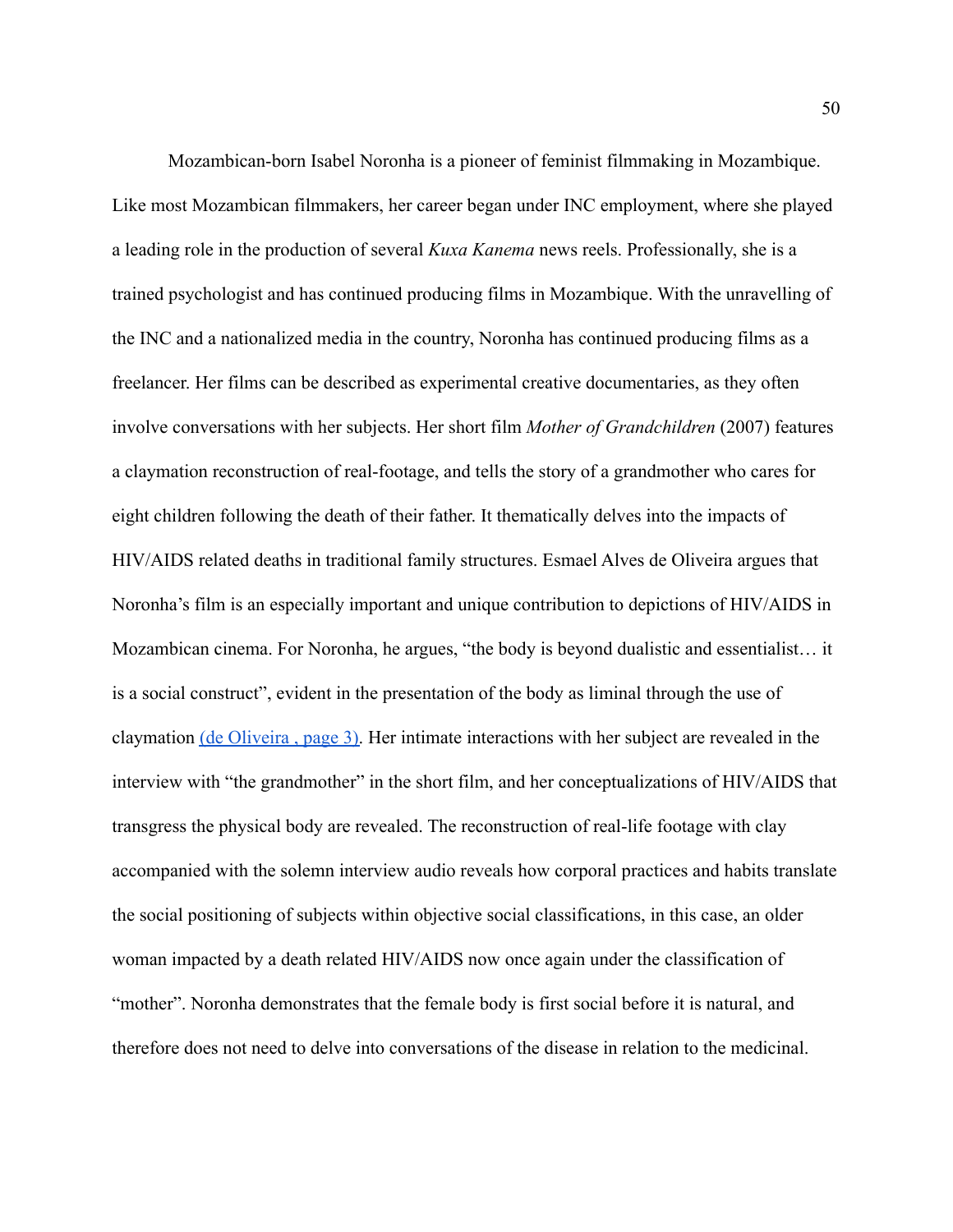Her newest published project is *A Trilogia das Novas Famílias* (2008) [A Trilogy of New Families] which chronicles three fatherless families from across the country. Her approach is once again a distancing from the medical takeaways of HIV/AIDS cinema, and can be summarized as a meditation on new matriarchal and cross-generational family structures that resulted from losses to AIDS. Once again, she emphasized on the liminality of the body, now presented as a clash between the social construct of traditional patriarchal family structures, new familial hierarchies led by women and children and the physical hindrances of manual labour. Isabel Noronha's work is part of an emerging group of Mozambican women filmmakers who despite working under the limitations of HIV/AIDS prevention, poverty curbing and humanitarian funding, manage to promulgate fresh interpretations of invisible structures of patriarchy and its impact to Mozambican women.

#### **CONCLUSION**

This paper attempted first to include representations of Mozambique's HIV/AIDS epidemic into the discourse of the country's national revolutionary cinema origins. Through the unravelling of parallels and left-over traditions of filmmaking, new processes of production, distribution and spectatorship of HIV/AIDS cinemas were explicated. The fallacy of feminism as inherent to Mozambique's socialist uprising left for unnuanced images of Mozambican women that nonetheless managed to shape contemporary ideas of a completed women's liberation in the country.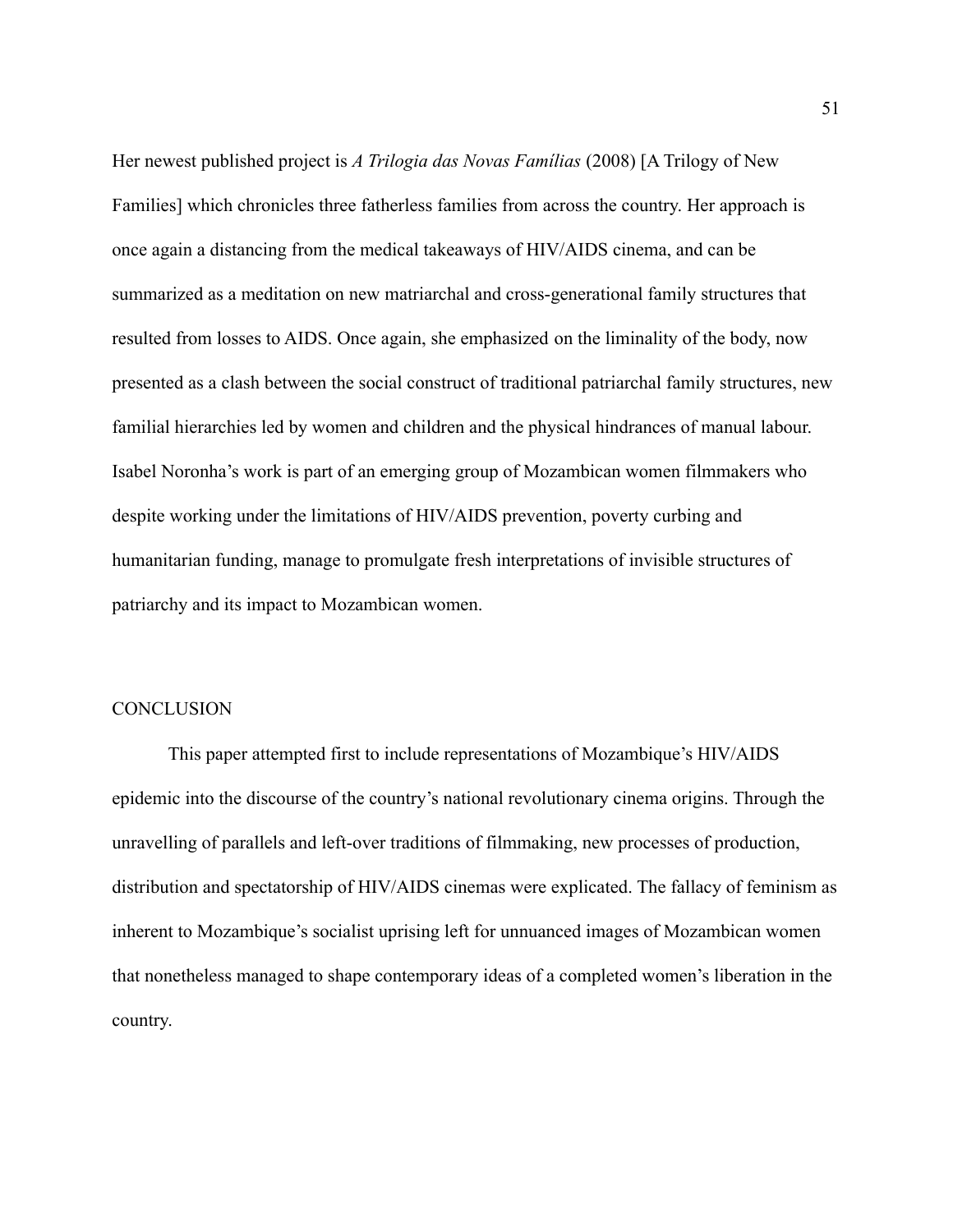Curtailing the gender-disproportionate figures of HIV/AIDS transmission in the country was a call to action for Mozambican filmmakers to act on available funding in order to attempt refined representations of women's subjectivities through film. Though some films manage international distribution for fundraising purposes, the intended distribution of HIV/AIDS cinema is predominantly domestic, regardless of the transnational collaborations necessary to produce a film. In other words, the films are made with the aim of distributing them within Mozambique, targeting especially the youth demographic. Distribution is arguably just as important as production for these films, yet it functions distinctly to say an art film, or a narrative film that would hope to be screened at film festivals all over the world as representative of the Mozambican cinema industry. HIV/AIDS films are not concerned with an international audience, or to stand in as Mozambican cinema in an African film festival. Instead, they hope to be another tool of communicating holistic and sustainable societal shifts to mitigate and prevent the spread of HIV/AIDS through personal behavioural adaptations. By focusing in on women as protagonists, the films do not only reveal methods of preventing a sexually transmitted infection but also a feminist message that calls for a restructuring of existing systems of patriarchy and embeded misogyny with community action. In the end, the geographical vastness of Mozambique, the multitude of languages and ethnicities represented, calls for an acceptance of the uniqueness of production, distribution and spectatorial processes and patterns of HIV/AIDS cinema(s) from Mozambique.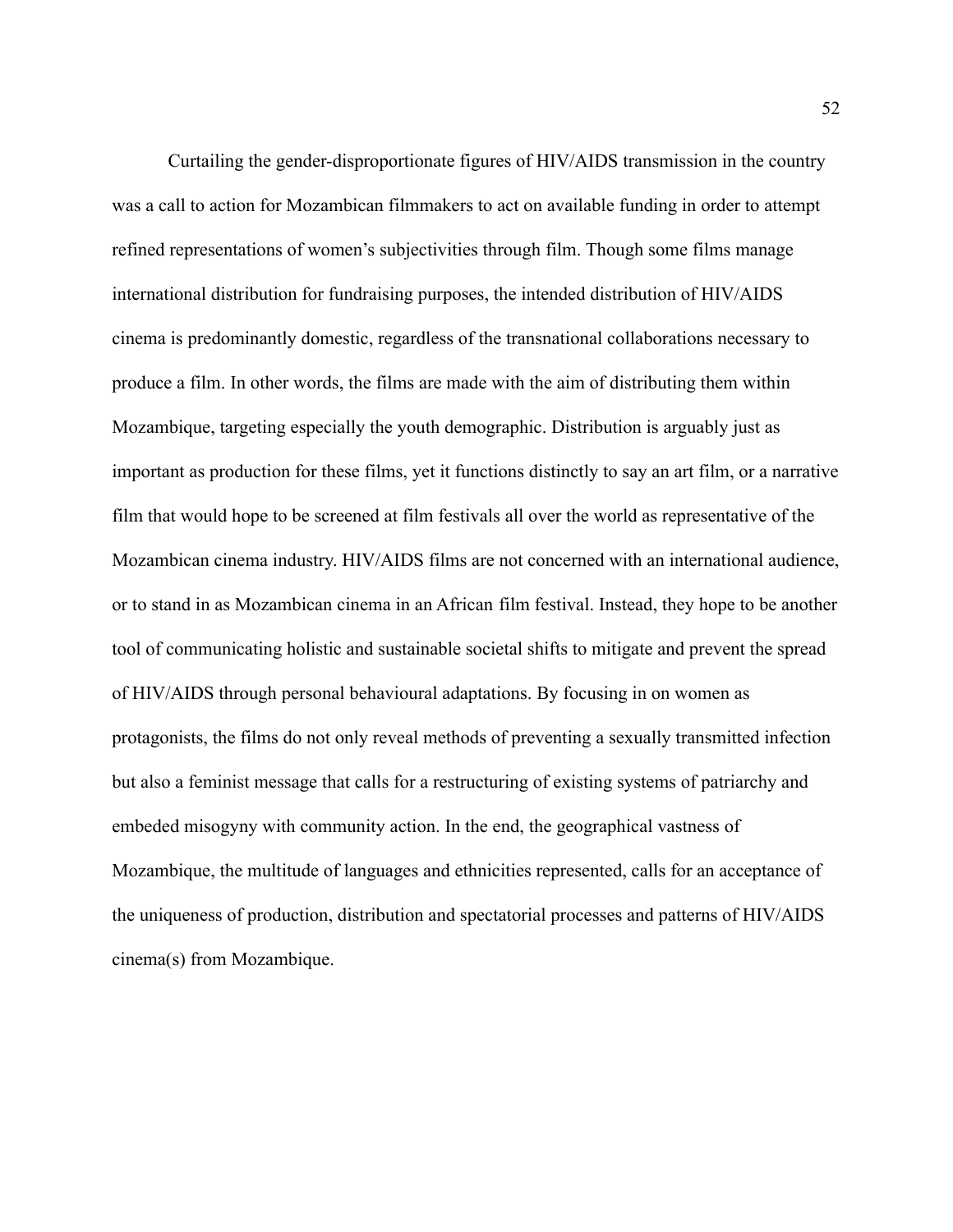#### Works Cited

- Agadjanian, Victor, et al. "Health Costs of Wealth Gains: Labor Migration and Perceptions of HIV/AIDS Risks in Mozambique." *Social Forces; a Scientific Medium of Social Study and Interpretation*, vol. 89, no. 4, June 2011, pp. 1097–1117.
- Agadjanian, Victor, and Cecilia Menjívar. "Talking about the 'Epidemic of the Millennium': Religion, Informal Communication, and HIV/AIDS in Sub-Saharan Africa." *Social Problems*, vol. 55, no. 3, [Oxford University Press, Society for the Study of Social Problems], 2008, pp. 301–321.
- Alexandre, Valentim. "Ideologia, Economia E Política: A Questão Colonial Na Implantação Do Estado Novo." *Análise Social*, vol. 28, no. 123/124, Instituto Ciências Sociais da Universidade de Lisboa, 1993, pp. 1117–1136.
- Andrade-Watkins, Claire. "Portuguese African Cinema: Historical and Contemporary Perspectives: 1969 to 1993." *Research in African Literatures*, vol. 26, no. 3, Indiana University Press, 1995, pp. 134–150.
- Ayisi, Florence, and Catalin Brylla. "The Politics of Representation and Audience Reception: Alternative Visions of Africa." *Research in African Literatures*, vol. 44, no. 2, Indiana University Press, 2013, pp. 125–141.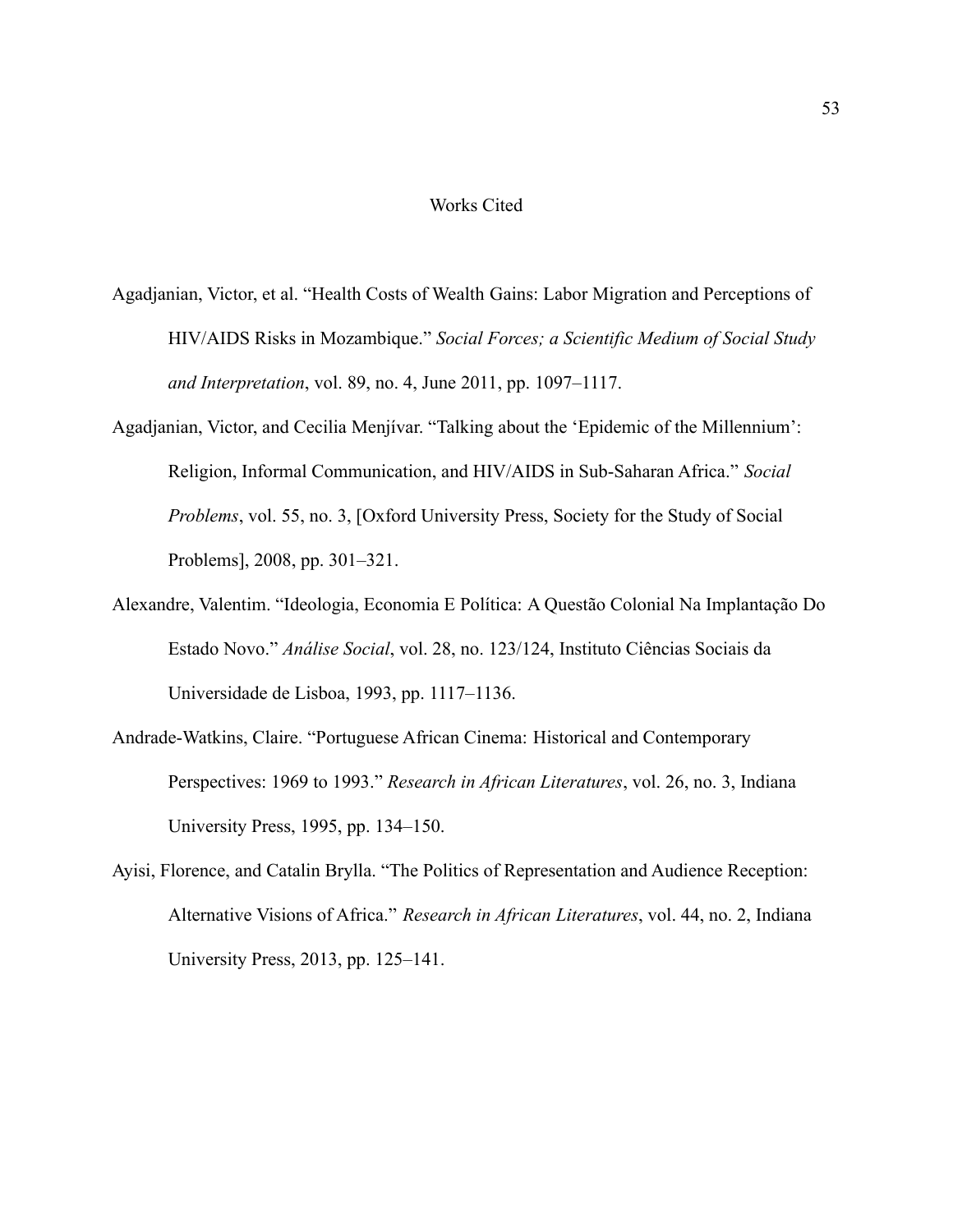- Bamba, Mahomed. "In the Name Of'cinema Action'and Third World: The Intervention of Foreign Film-Makers in Mozambican Cinema in the 1970s and 1980s." *Journal of African Cinemas*, vol. 3, no. 2, Intellect, 2012, pp. 173–185.
- Bidaurratzaga-Aurre, Eduardo, and Artur Colom-Jaén. "HIV/AIDS Policies in Mozambique and the New Aid Architecture: Successes, Shortcomings and the Way Forward." *The Journal of Modern African Studies*, vol. 50, no. 2, Cambridge University Press, 2012, pp. 225–252.
- ---. "HIV/AIDS Policies in Mozambique and the New Aid Architecture: Successes, Shortcomings and the Way Forward." *The Journal of Modern African Studies*, vol. 50, no. 2, Cambridge University Press, 2012, pp. 225–252.

*Cinemovel Foundation*. https://cinemovel.tv/eng/page/3/. Accessed 16 Mar. 2021.

- Clark, Shelley, et al. "Protecting Young Women from HIV/AIDS: The Case against Child and Adolescent Marriage." *International Family Planning Perspectives*, vol. 32, no. 2, June 2006, pp. 79–88.
- ---. "Protecting Young Women from HIV/AIDS: The Case against Child and Adolescent Marriage." *International Family Planning Perspectives*, vol. 32, no. 2, June 2006, pp. 79–88.
- ---. "Protecting Young Women from HIV/AIDS: The Case against Child and Adolescent Marriage." *International Family Planning Perspectives*, vol. 32, no. 2, June 2006, pp. 79–88.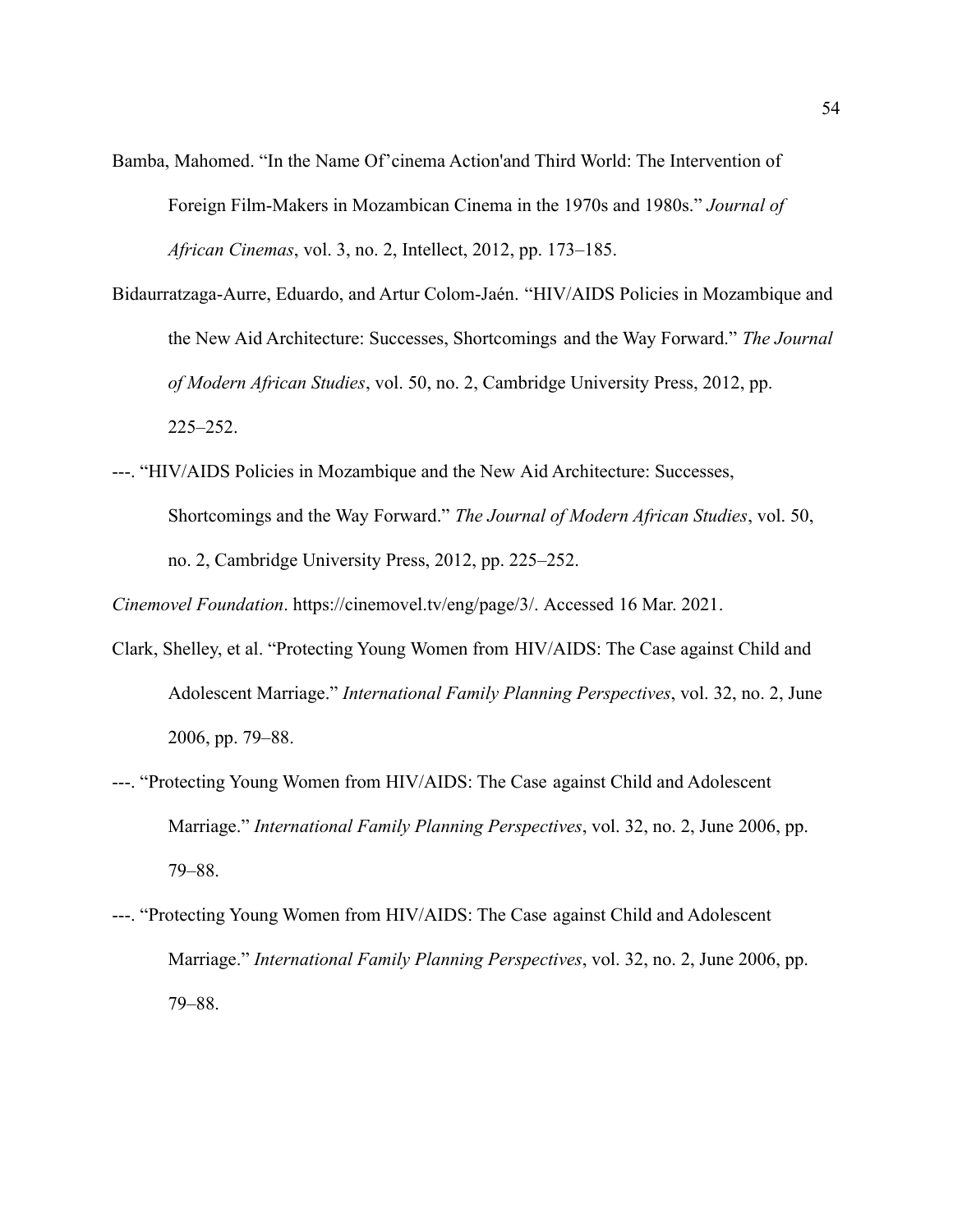# CONSELHO NACIONAL DE COMBATE AO HIV/SIDA. *ESTRATÉGIA NACIONAL DE COMUNICAÇÃO PARA O COMBATE AO HIV/SIDA*. Vol. 1, 1, CONSELHO NACIONAL DE COMBATE AO HIV/SIDA , June 2006, p. 75, https://www.ilo.org/wcmsp5/groups/public/---ed\_protect/---protrav/---ilo\_aids/documents /legaldocument/wcms\_172573.pdf.

- de Carvalho, Sol. "Falta Dinheiro Para o Nosso Cinema Explodir." *domingo*, Entrevista, no. September 16, 2019, 16 Sept. 2019, pp. 16–18.
- de Oliveira, Alberto Gomes, et al. "O PEDAGÓGICO EM O JARDIM DO OUTRO HOMEM, DE SOL DE CARVALHO." *Revista Mulemba*, vol. 5, no. 9, Nov. 2013,

https://revistas.ufrj.br/index.php/mulemba/article/view/4981/16142.

de Oliveira, Esmael Alves. *O Corpo No Cinema Moçambicano: Uma Análise Da Experiência Do HIV/AIDS a Partir Das Obras Cinematográficas de Isabel Noronha E Orlando Mesquita*.

de Oliveira Simone Becker, Esmael Alves. "POR UMA CORPOREIDADE DAS IMAGENS: ALGUMAS REFLEXÕES (IN)DISCIPLINADAS SOBRE CORPO, GÊNERO E SAÚDE NO CINEMA MOÇAMBICANO FOR A CORPOREITY OF THE IMAGES: SOME (IN)DISCIPLINED REFLECTIONS ABOUT THE BODY, GENDER, AND HEALTH IN THE MOZAMBICAN CINEMA." *RAIDO - Revista Do Programa de Pos-Graduação Em Letras Da UFGD*, Dec. 2018, p. 17.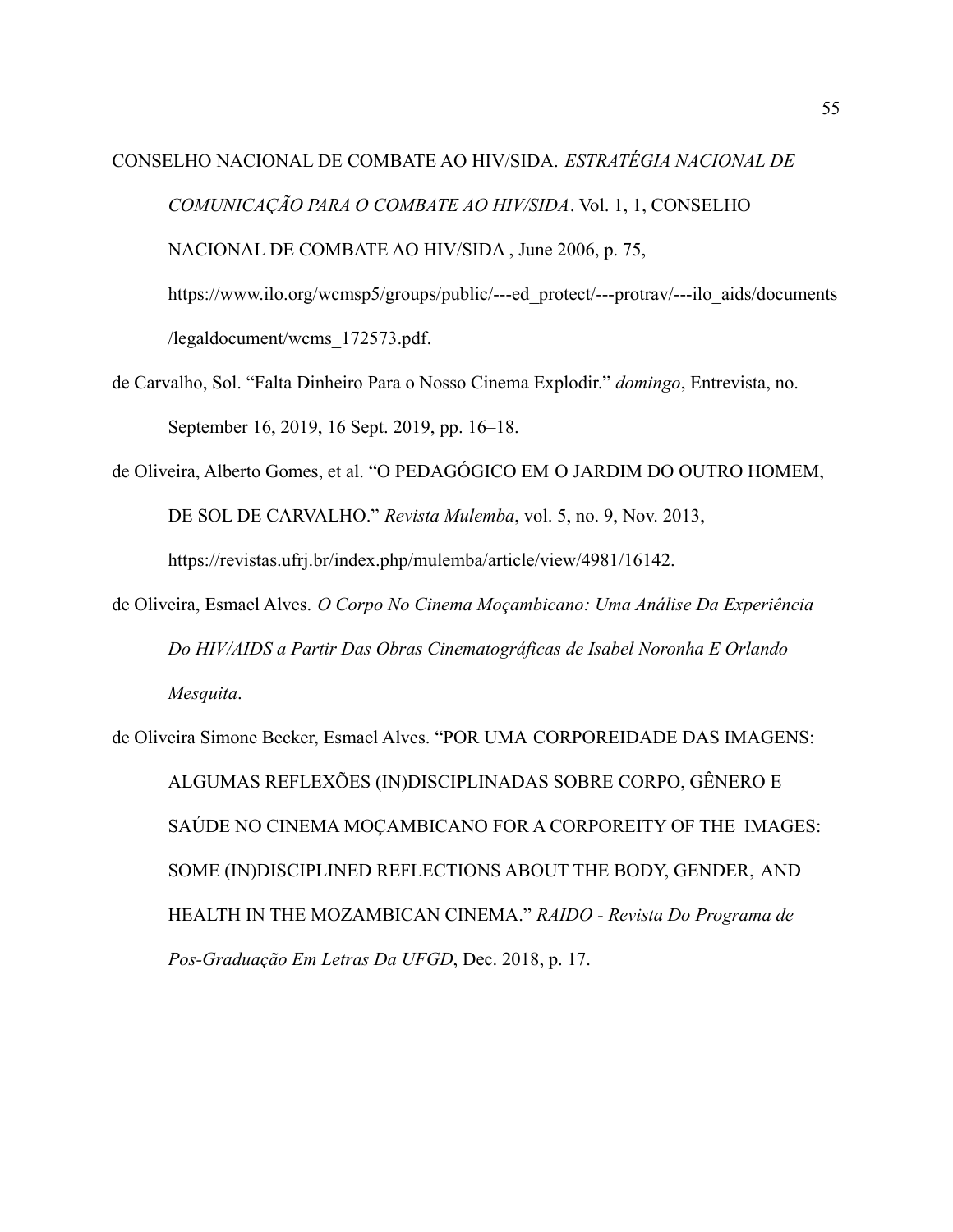- del Sarto, Ana. "Cinema Novo and New/Third Cinema Revisited: Aesthetics, Culture and Politics." *Chasqui*, vol. 34, Chasqui: revista de literatura latinoamericana, 2005, pp. 78–89.
- El-Khawas, Mohamed A. "PROBLEMS OF NATION-BUILDING IN MOZAMBIQUE." *The Black Scholar*, vol. 11, no. 5, Taylor & Francis, Ltd., 1980, pp. 24–36.
- Eshun, Kodwo, and Ros Gray. "The Militant Image: A Ciné-Geography: Editors' Introduction." *Third Text*, vol. 25, no. 1, Taylor & Francis, 2011, pp. 1–12.
- Gallagher, Tom. "Controlled Repression in Salazar's Portugal." *Journal of Contemporary History*, vol. 14, no. 3, Sage Publications, Ltd., 1979, pp. 385–402.

*Graça Machel Mandela Parla Di Cinemovel*. 14 Jan. 2014,

https://cinemovel.tv/graca-machel-mandela/.

- Gray, Ros. "Cinema on the Cultural Front: Film-Making and the Mozambican Revolution." *Journal of African Cinemas*, vol. 3, no. 2, ingentaconnect.com, 2012, pp. 139–160.
- ---. *Cinemas of the Mozambican Revolution: Anti-Colonialism, Independence and Internationalism in Filmmaking, 1968-1991*. Boydell & Brewer, 2020.
- ---. "Haven't You Heard of Internationalism?: The Socialist Friendships of Mozambican Cinema." *Postcommunist Film – Russia, Eastern Europe and World Culture: Moving Images of Postcommunism*, Routledge, 2013.
- ---. "'Haven't You Heard of Internationalism?': Ros Gray." *Postcommunist Film-Russia, Eastern Europe and World Culture*, Routledge, 2013, pp. 67–88.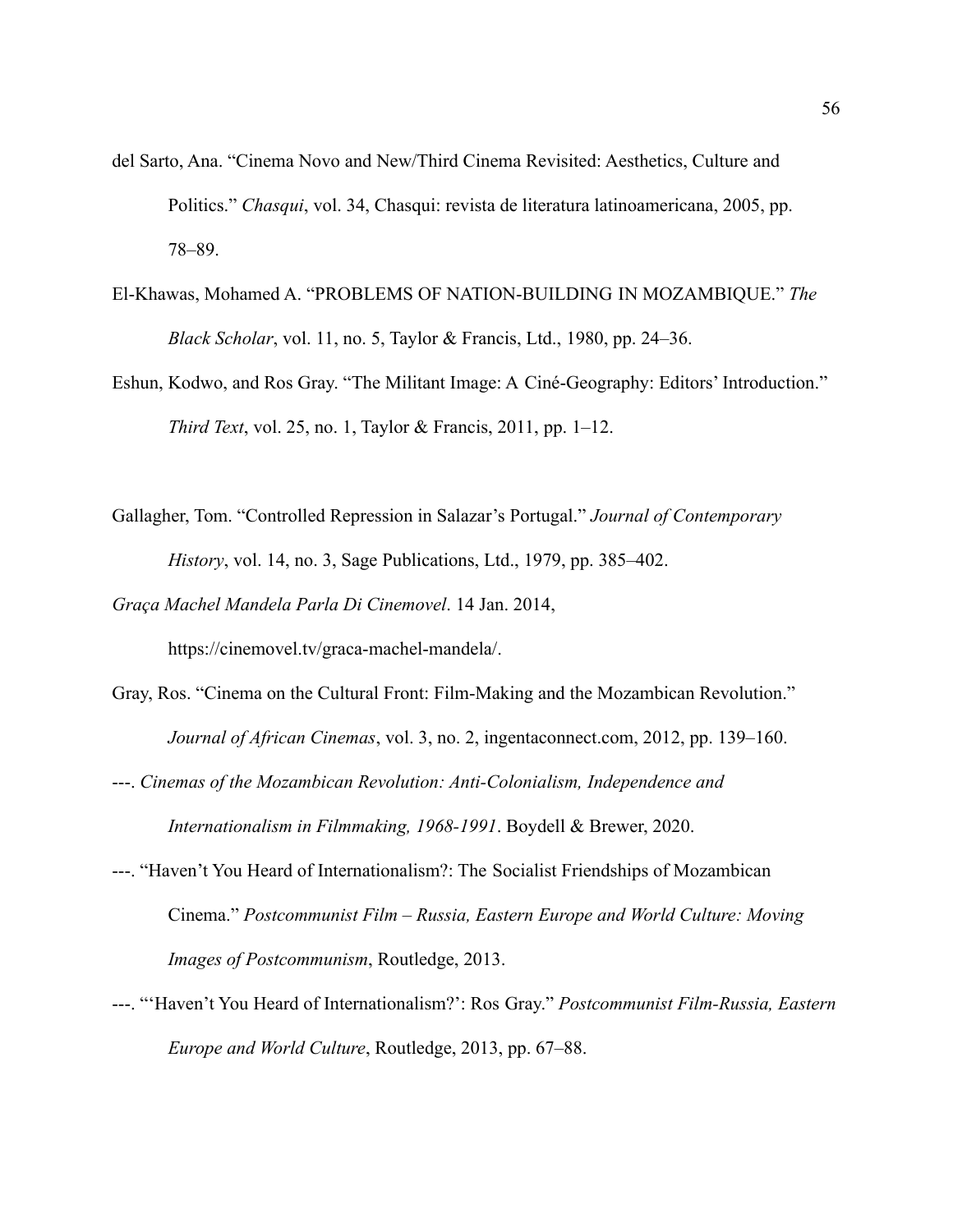- ---. *Third Cinema: Filming the Revolution in Mozambique*. research.gold.ac.uk, 2007, http://research.gold.ac.uk/id/eprint/11965.
- Hayford, Sarah R., et al. "Now or Never: Perceived HIV Status and Fertility Intentions in Rural Mozambique." *Studies in Family Planning*, vol. 43, no. 3, Sept. 2012, pp. 191–199.
- Israel, Paolo. "Feminist Masquerades and Women's Liberation, Nangade, Mueda, Muidumbe, 1950s-2005." *Kronos* , no. 39, University of Western Cape, 2013, pp. 204–229.
- ---. "The Liberation Script in Mozambican History." *Kronos* , no. 39, University of Western Cape, 2013, pp. 10–19.
- Joffe, Avril, and Natalie Jacklin. *Promoting the Culture Sector through Job Creation and Small Enterprise Development in SADC Countries: The Film and Television Industry*. 53, International Labour Office, 2003,

https://www.ilo.org/wcmsp5/groups/public/@ed\_emp/@emp\_ent/@ifp\_seed/documents/ publication/wcms\_117678.pdf.

- Karlyn, A. S. "Intimacy Revealed: Sexual Experimentation and the Construction of Risk among Young People in Mozambique." *Culture, Health & Sexuality*, vol. 7, no. 3, May 2005, pp. 279–292.
- Lloyd, Robert B., et al. *Lessons from Uganda, Mozambique and Ethiopia*. 1st ed., Bristol University Press, 2019.
- Loftus, M. "Kuxa Kanema: The Rise and Fall of an Experimental Documentary Series in Mozambique." *Journal of African Cinemas*, ingentaconnect.com, 2012, <https://www.ingentaconnect.com/content/intellect/jac/2012/00000003/00000002/art00003>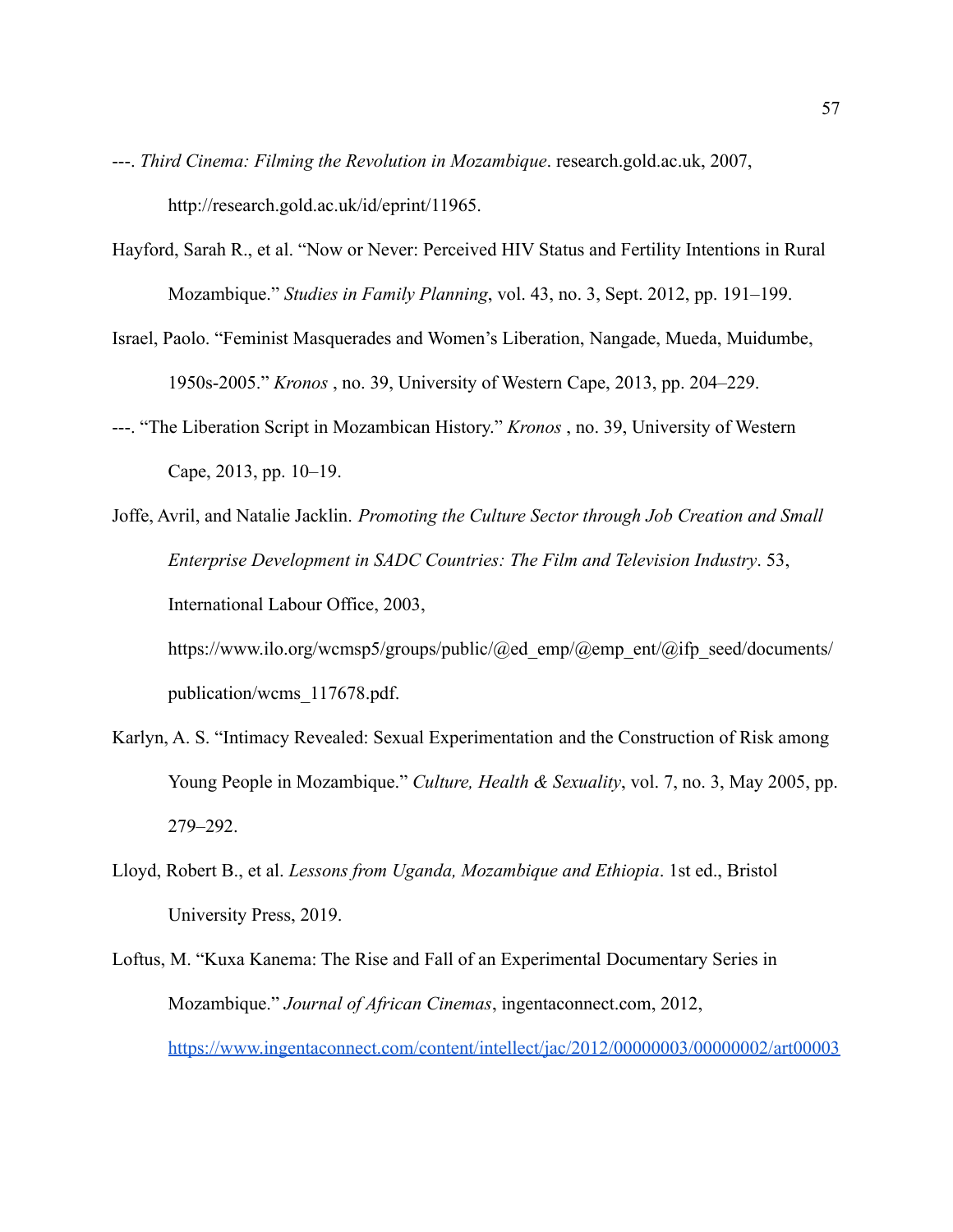- Manuel, Sandra. "Obstacles to Condom Use among Secondary School Students in Maputo City, Mozambique." *Culture, Health & Sexuality*, vol. 7, no. 3, May 2005, pp. 293–302.
- McGuffie, Allison Doris. *African Educational Film and Video*. The University of Iowa, 2018, doi:10.17077/etd.9v8xzqkz.
- Meleiro, Alessandra. "Luso-African Cinema: Nation and Cinema." *Journal of African Cinemas*, vol. 3, no. 2, africabib.org, 2011, pp. 133–249.
- Moszynski, Peter. "Donor Fatigue Is Slashing Access to AIDS Care in Africa, Warns Charity." *BMJ* , vol. 340, May 2010, p. c2844.
- "Mozambique." *UNAIDS*, https://www.unaids.org/en/regionscountries/countries/mozambique. Accessed 19 May 2021.
- Oliveira, Esmael Alves de. *Qualquer semelhança não é mera coincidência: uma análise do HIV/AIDS no cinema moçambicano*. 2014,

https://repositorio.ufsc.br/handle/123456789/128871.

- Pasley, Victoria. "Kuxa Kanema. Third Cinema and Its Transatlantic Crossings." *Rethinking Third Cinema. The Role of Anti-Colonial Media and Aesthetics in Postmodernity*, 2009, pp. 107–123.
- Pereira, Cristiana. "A função provocadora do artista, entrevista a Sol de Carvalho." *Buala.org*, Buala, 28 Jan. 2011,

https://www.buala.org/pt/cara-a-cara/a-funcao-provocadora-do-artista-entrevista-a-sol-decarvalho.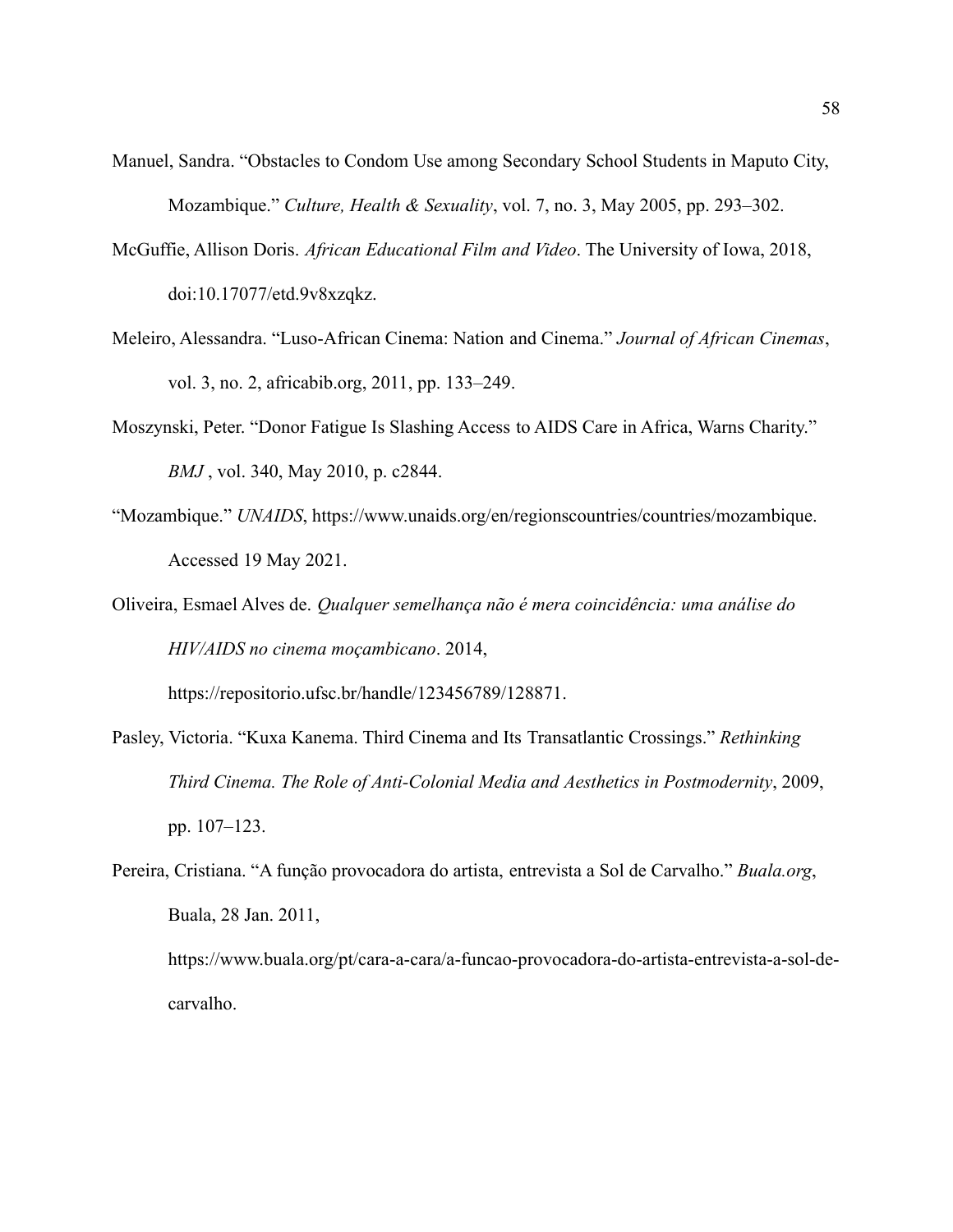Power, Marcus. "Post-Colonial Cinema and the Reconfiguration of Moçambicanidade." *Médias, Pouvoir et Identités*, vol. 26, no. 3, KARTHALA Editions, 2005, p. 261.

RayRay-Ntsane, Alosha, and Simon Chislet. *Steps for the Future - Facilitator's Guide*. 2nd Edition, Social Transformation and Empowerment Projects (STEPS), 2007, [http://steps.co.za/wp-content/uploads/2017/08/STFT-Guides.pdf.](http://steps.co.za/wp-content/uploads/2017/08/STFT-Guides.pdf)

Rolletta, Paola. "Filme Sobre Sida (Aids) Marca Volta Do Cinema Moçambicano às Salas." *Swissinfo.ch*, 27 Feb. 2007,

https://www.swissinfo.ch/por/filme-sobre-sida--aids--marca-volta-do-cinema-mo%C3%A 7ambicano-%C3%A0s-salas/5708308.

Scranton, Jessica. *INTEGRATING GENDER AND GBV INTO HIV PREVENTION*

*PROGRAMMING IN MOZAMBIQUE*. Family Health International 360 (FHI 360), 2016, https://www.fhi360.org/sites/default/files/media/documents/resource-spt-cap-mozambiqu e-gbv-integration.pdf.

- Seabra, Jorge (coord ). "Cinemas Em Português: Moçambique, Auto E Heteroperceções." *Imprensa Da Universidade de Coimbra*, 2018.
- Signe Arnfred. "Women in Mozambique: Gender Struggle and Gender Politics." *Review of African Political Economy*, no. 41, [ROAPE Publications Ltd, Taylor & Francis, Ltd.], 1988, pp. 5–16.
- Solanas, Fernando, and Octavio Getino. "TOWARD A THIRD CINEMA." *Cinéaste*, vol. 4, no. 3, Cineaste Publishers, Inc, 1970, pp. 1–10.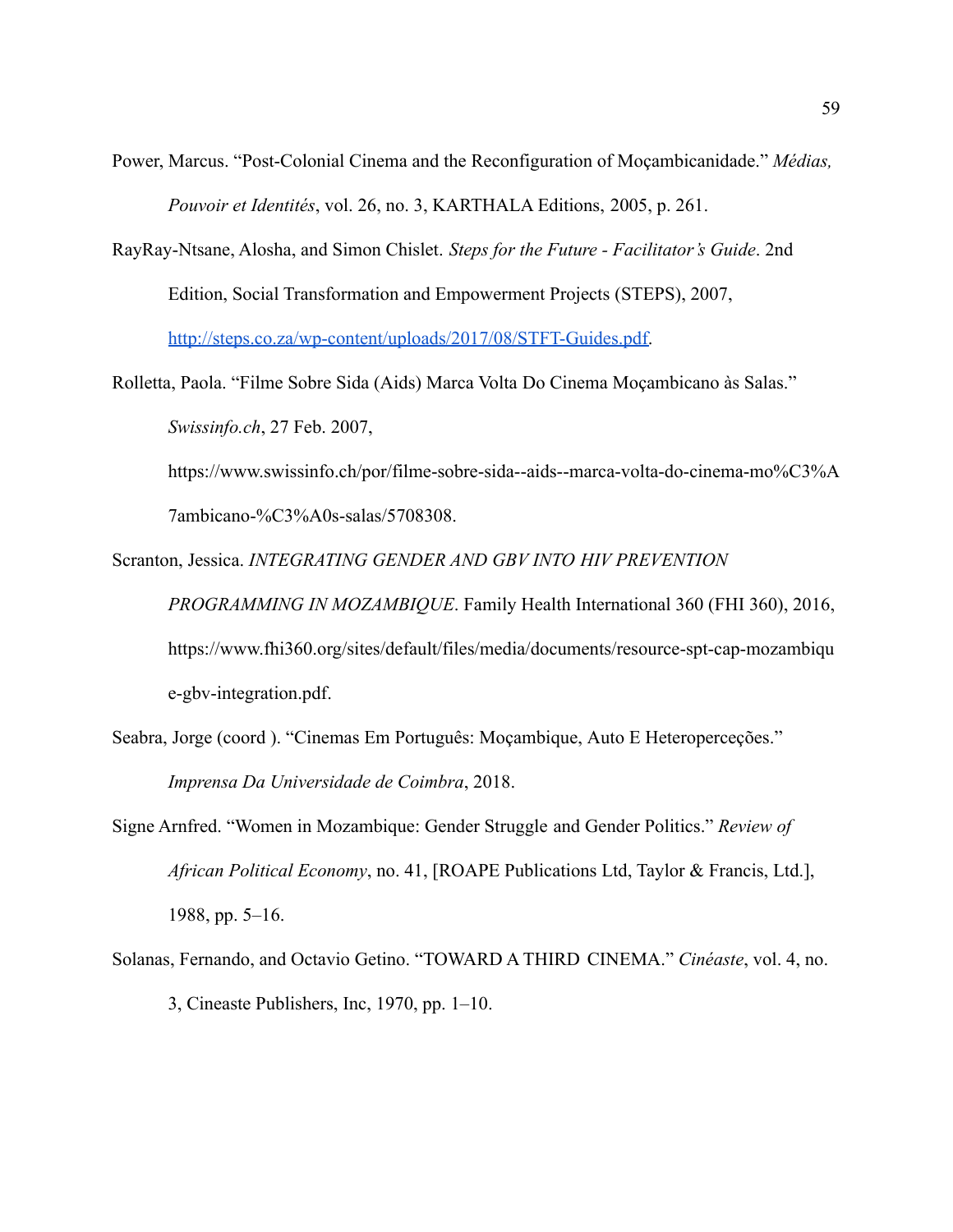Sousa, Helena. *The Mobilization of the "Lusophony" Concept : The Case of RTP International Channels*. unknown, July 2005, http://dx.doi.org/.

*STEPS For The Future :* 21 Apr. 2013,

[https://archive.ph/20130421225127/http://www.stepsforthefuture.co.za/films\\_more.php?i](https://archive.ph/20130421225127/http://www.stepsforthefuture.co.za/films_more.php?id=273)  $d=273$ .

Stollery, Martin, and Peter Lev. "College Course File: THE QUESTION OF THIRD CINEMA: AFRICAN AND MIDDLE EASTERN CINEMAS." *Journal of Film and Video*, vol. 52, no. 4, University of Illinois Press, 2001, pp. 44–55.

Ukadike, Nwachukwu Frank. *Black African Cinema*. University of California Press, 1994.

- Vieira, Marco Antonio. "Southern Africa's Response(s) to International HIV/AIDS Norms: The Politics of Assimilation." *Kokusaigaku Revyu = Obirin Review of International Studies*, vol. 37, no. 1, Cambridge University Press, 2011, pp. 3–28.
- *WHO | Definitions: Emergencies*. World Health Organization, Nov. 2014,

[https://www.who.int/hac/about/definitions/en/.](https://www.who.int/hac/about/definitions/en/)

#### FILMOGRAPHY

- *25* (1975). Direction: José Celso and Celso Lucas, colour, SNS, Mozambique
- *Behind the Lines* (1971). Direction: Margaret Dickinson, 50 mins, colour 35mm, Company

Films, United Kingdom, Mozambique.

*Dancing on the Edge* (2001). Direction: Karen Boswall, 42 mins, colour video, Steps for the Future, Mozambique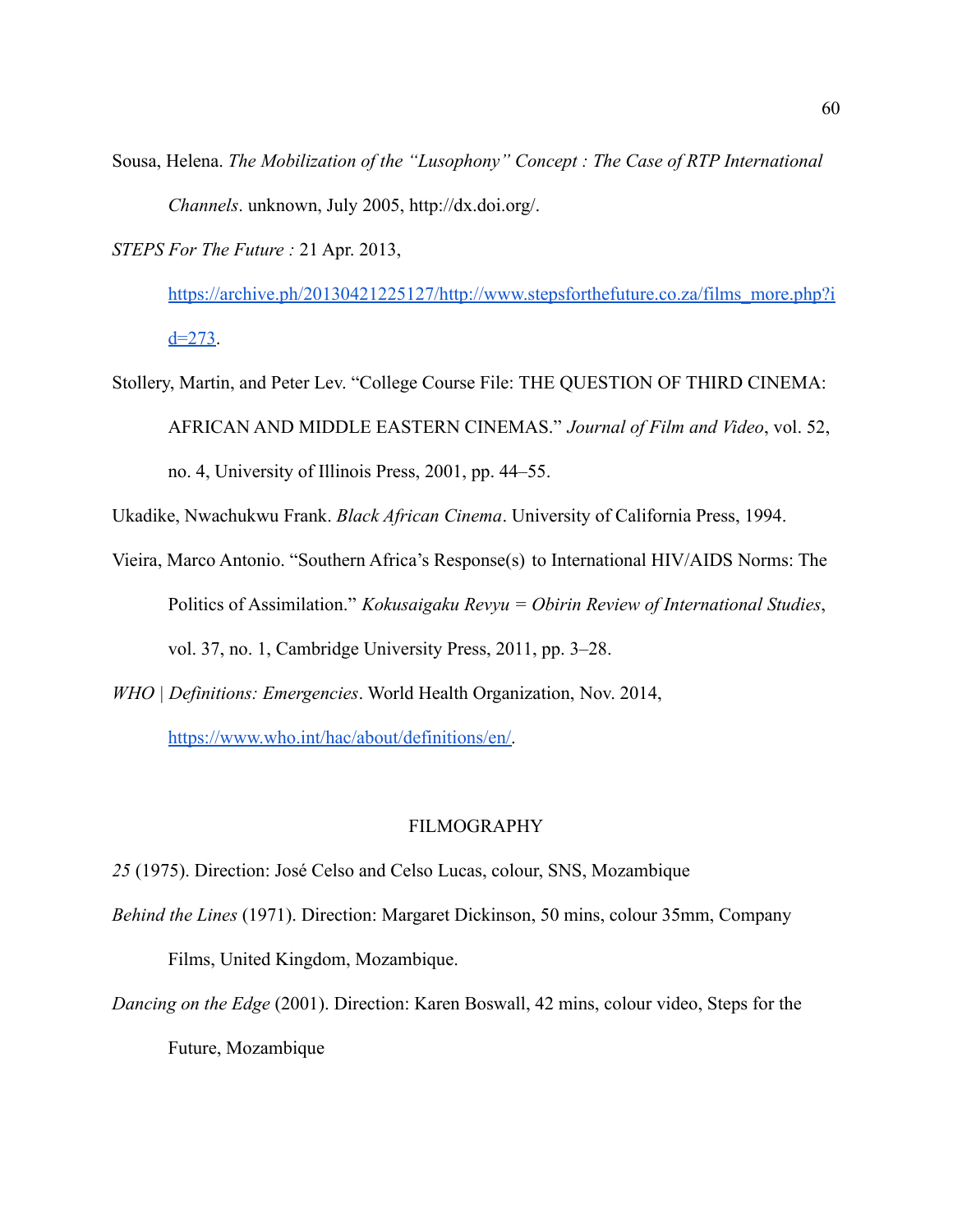- *Do Rovuma ao Maputo* (1975). Direction: Dragutin Popović, black and white 35mm, Filmske Novosti, Yugoslavia/SNC, Mozambique.
- *A História de um Mineiro* (2001). Direction: Gabriel Mondlane and Nic Hofmeyer, video, South Africa/Mozambique.
- *Hóspedes da Noite* (2007). Direction: Licínio Azevedo, 57 mins, colour, Ébano Films, Mozambique
- *I vårt land börjar kulorna blomma* (1971). Direction: Lennart Malmer and Ingela Romane, colour, Sveriges Radio AB, Sweden.

*Kuxa Kanema* (1978-1985). Direction: various, approx. 10 mins, black and white 16mm.

- *A Luta Continua* (1972). Direction: Robert Van Lierop, 36 mins, 16mm, African Information Unit, USA/Mozambique
- *Moçambique em progresso sob a direcção do Presidente Samora Moisés Machel* (1981).

Direction: unknown. North Korea/Mozambique

- *Mueda, Memória e Massacre* (1979). Direction: Ruy Guerra, 80 mins, black and white, 16mm, INC, Mozambique
- *Nachingwea: a intelligência e a māo* (1975). Direction: Dragutin Popović. Black and white, Filmske Novosti, Yugoslavia/CNS, Mozambique
- *No Jardim do Outro Homem* (2006). Direction: Sol de Carvalho, colour 35mm, Fado Films, Portugal/Films du Mai, France/Promarte, Mozambique
- *The People of Mozambique are Fighting On* (1971) Direction: Tan Qi. China/Frelimo, Mozambique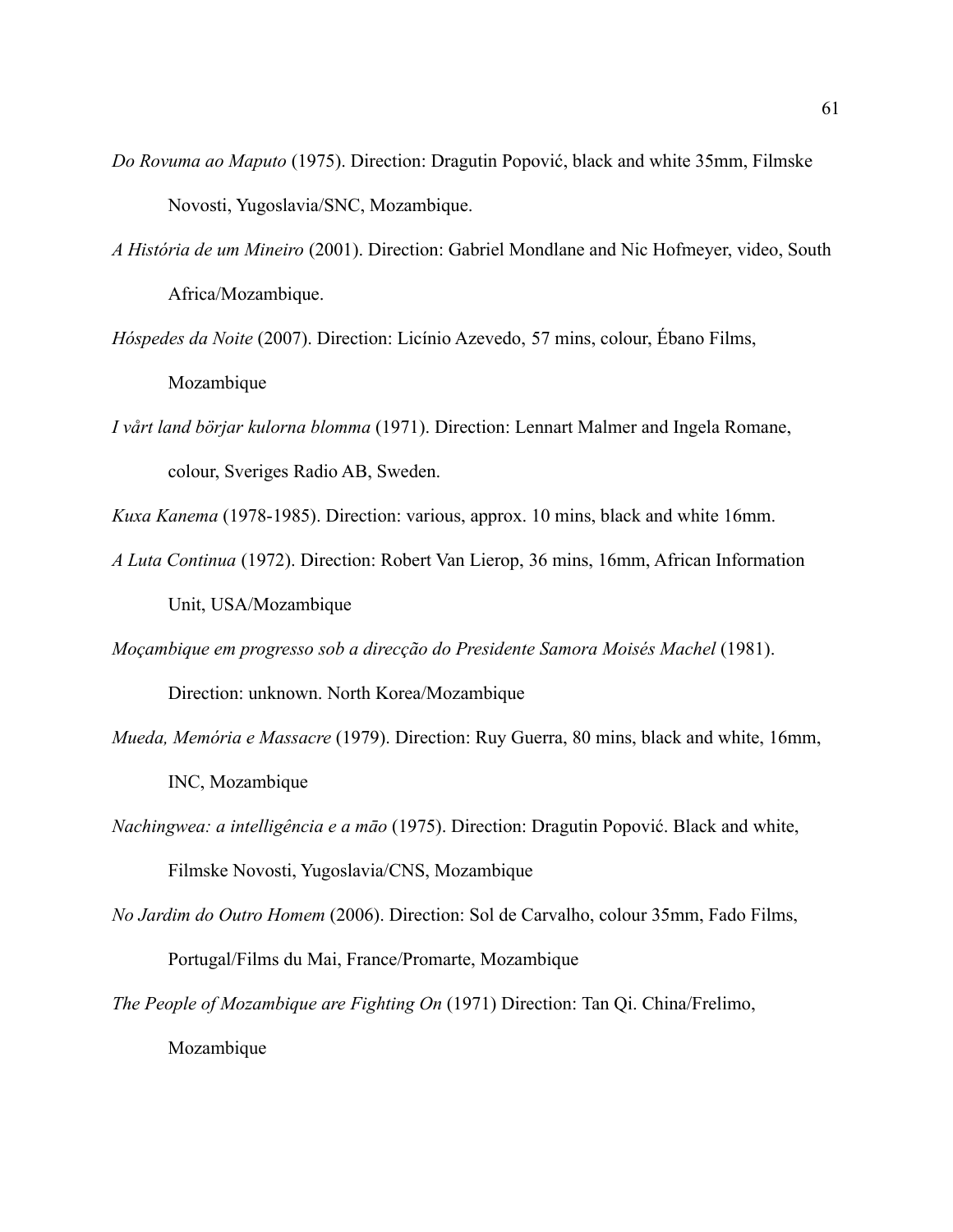*Televisão nos bairros* (1981). Direction: Moira Forjaz and Licinio Azevedo, TVE, Mozambique.

- *True Friends* (2002). Direction: Bert Sonnenschein, 21 minutes, colour video, Steps for the Future, Mozambique
- *O Tempo dos Leopardos* (1985). Direction: Zdravko Velimirović, 91 mins, colour 35mm, Avala Films, Yugoslavia/INC, Mozambique
- *Venceremos* (1968). Direction: Dragutin Popović, 30 mins, black and white, Filmske Novosti, Yugoslavia/Frelimo, Mozambique
- *Viva Frelimo!* (1971), Direction: Yuri Egorov and Leonid Maksimov, 17 mins, colour 35mm, USSR/Frelimo, Mozambique
- *O Vento Sopra do Norte* (1985), Direction: José Cardoso, 100 mins, black and white 16mm, INC, Mozambique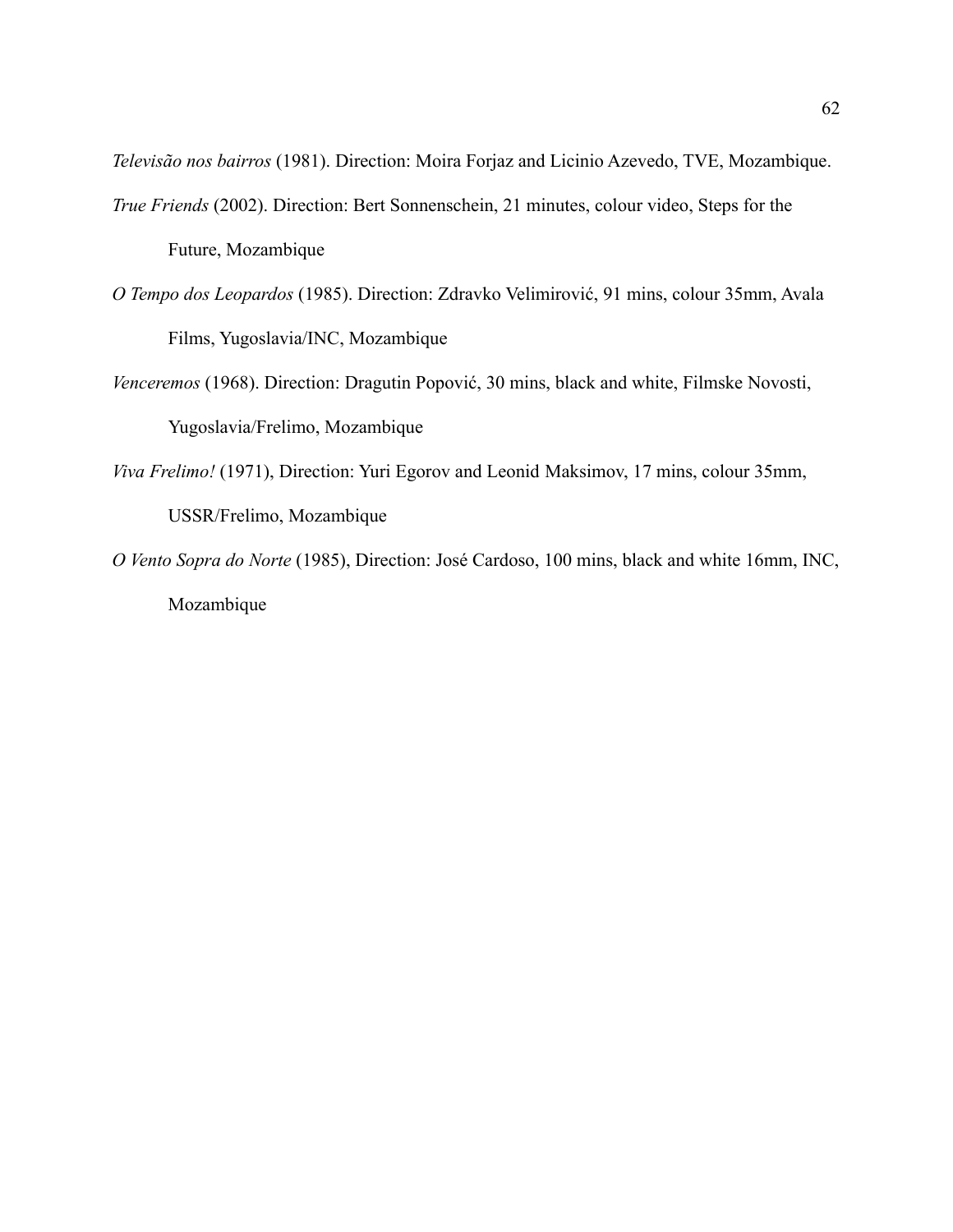#### Bibliography

- Ayisi, Florence, and Catalin Brylla. "The Politics of Representation and Audience Reception: Alternative Visions of Africa." *Research in African Literatures*, vol. 44, no. 2, Indiana University Press, 2013, pp. 125–141, doi:10.2979/reseafrilite.44.2.125.
- Bleiker, Roland, and Amy Kay. "Representing HIV/AIDS in Africa: Pluralist Photography and Local Empowerment." *International Studies Quarterly: A Publication of the International Studies Association*, vol. 51, no. 1, [International Studies Association, Wiley], 2007, pp. 139–163, http://www.jstor.org/stable/4621705.
- Davis, Julia. *Evolution of an Epidemic: 25 Years of HIV/AIDS Media Campaigns in the U.S. - Report*. Kaiser Family Organization, June 2006, https://www.kff.org/wp-content/uploads/2013/01/7515.pdf.
- Ellerson, Beti. "Teaching African Women in Cinema: Part Two." *Black Camera*, vol. 7, no. 2, Indiana University Press, 2016, pp. 217–233, doi:10.2979/blackcamera.7.2.217.
- Foreit, K. F., et al. "Population Movements and the Spread of HIV/AIDS in Mozambique." *Journal of Health and Human Services Administration*, vol. 24, no. 3, Winter 2001, pp. 279–294, https://www.ncbi.nlm.nih.gov/pubmed/14998285.
- Gerhart, Gail. "Independence Comes to Mozambique." *Africa Today*, vol. 22, no. 3, Indiana University Press, 1975, pp. 11–14, http://www.jstor.org/stable/4185517.
- Gupta, Pamila, and Estienne Rodary. "Opening-up Mozambique: Histories of the Present." *African Studies*, vol. 76, no. 2, Routledge, Apr. 2017, pp. 179–187, doi:10.1080/00020184.2017.1322865.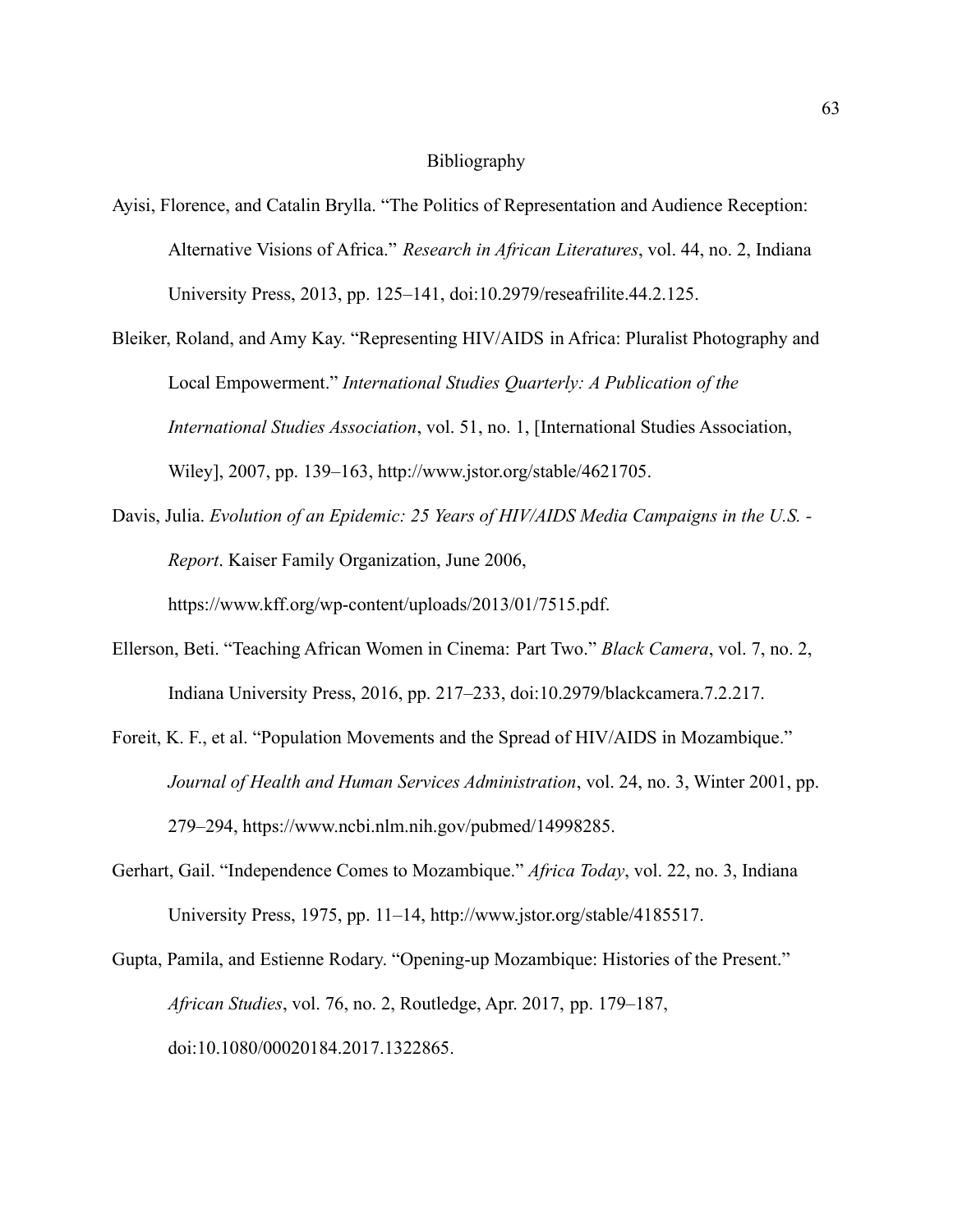- Haacker, Markus. "Framing AIDS as an Economic Development Challenge." *The Brown Journal of World Affairs*, vol. 17, no. 2, Brown Journal of World Affairs, 2011, pp. 65–76, http://www.jstor.org/stable/24590795.
- Haugen, Caitlin S., et al. "Increasing the Number of Female Primary School Teachers in African Countries: Effects, Barriers and Policies." *International Review of Education / Internationale Zeitschrift Für Erziehungswissenschaft / Revue Internationale de l'Education*, vol. 60, no. 6, Springer, 2014, pp. 753–776, http://www.jstor.org/stable/24637078.
- Jamieson, Jeremy P., and Stephen G. Harkins. "The Effect of Stereotype Threat on the Solving of Quantitative GRE Problems: A Mere Effort Interpretation." *Personality & Social Psychology Bulletin*, vol. 35, no. 10, Oct. 2009, pp. 1301–1314, doi:10.1177/0146167209335165.
- Levi, Pavle. "Aesthetics of Nationalist Pleasure." *Disintegration in Frames: Aesthetics and Ideology in the Yugoslav and Post-Yugoslav Cinema*, edited by Stanford University Press, Stanford University Press, 2007, pp. 87–108.
- Mckay, Ramah. "Documentary Disorders: Managing Medical Multiplicity in Maputo, Mozambique." *American Ethnologist*, vol. 39, no. 3, Wiley, 2012, pp. 545–561, http://www.jstor.org/stable/23250784.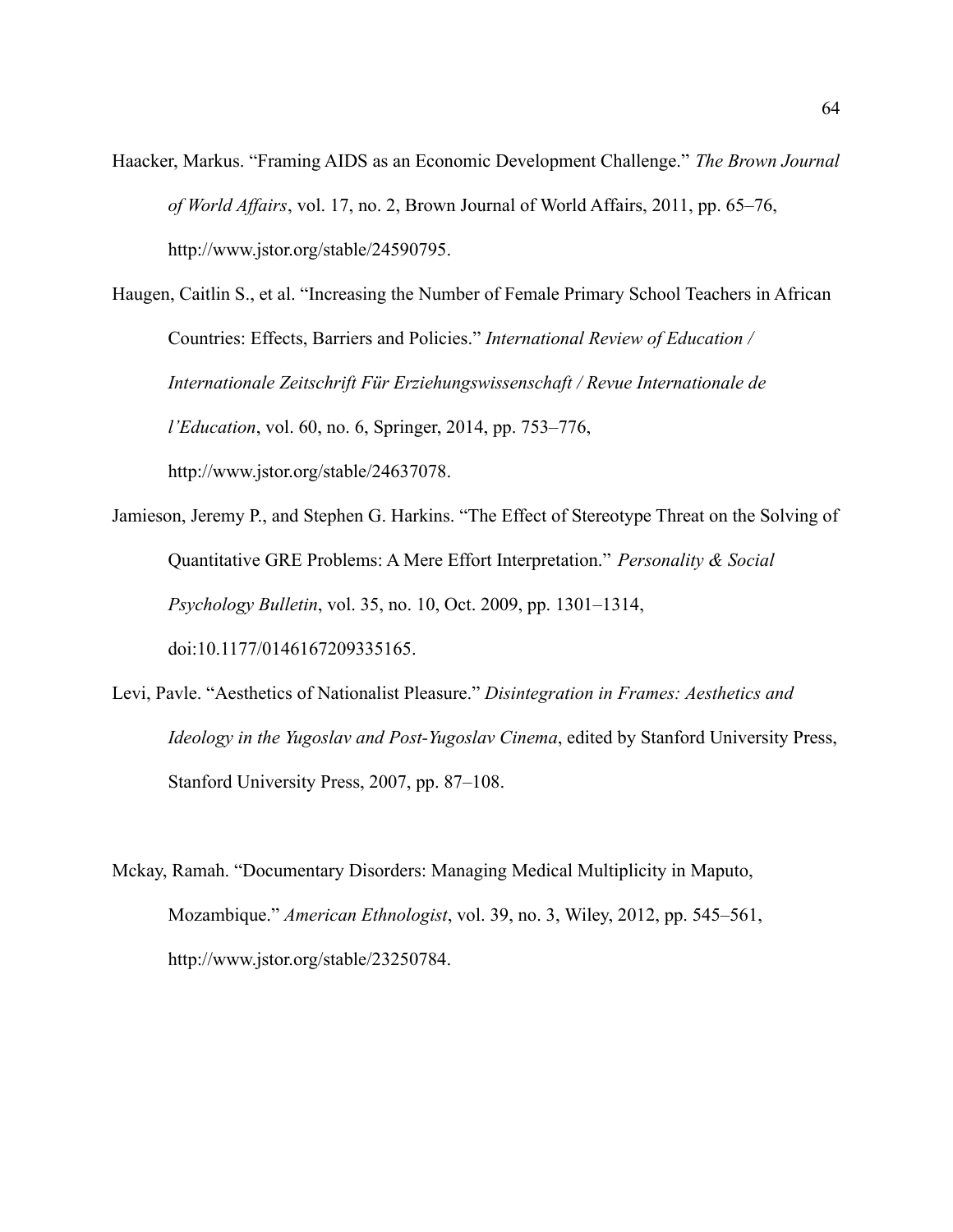- Med Hondo, Scott Mckenzie. "WHAT IS THE CINEMA FOR US? (Mauritania, 1979)." *FILM MANIFESTOS AND GLOBAL CINEMA CULTURES A Critical Anthology* , 2014, doi:978-0-520-27674-1 (.
- Murphy, David. "Africans Filming Africa: Questioning Theories of an Authentic African Cinema." *Journal of African Cultural Studies*, vol. 13, no. 2, Routledge, Dec. 2000, pp. 239–249, doi:10.1080/713674315.
- Naficy, Hamid. "Under Cover, on Screen: Women's Representation and Women's Cinema." *A Social History of Iranian Cinema, Volume 4: The Globalizing Era, 1984–2010*, Duke University Press, 2012, pp. 93–175.
- O'Donnell, Thomas J. "Salazar and the New State of Portugal." *Studies: An Irish Quarterly Review*, vol. 25, no. 97, Irish Province of the Society of Jesus, 1936, pp. 131–144, http://www.jstor.org/stable/30097310.
- Parks, Thomas. "The Rise and Fall of Donor Funding for Advocacy NGOs: Understanding the Impact." *Development in Practice*, vol. 18, no. 2, [Taylor & Francis, Ltd., Oxfam GB], 2008, pp. 213–222, http://www.jstor.org/stable/27751904.
- Schneider, Kammerle, and Laurie A. Garrett. *The Evolution and Future of Donor Assistance for HIV/AIDS*. Council on Foreign Relations, 2009, doi:10.2307/resrep24167.

Seckinelgin, Hakan. "Who Can Help People With HIV/AIDS in Africa? Governance of HIV/AIDS and Civil Society." *Voluntas: International Journal of Voluntary and*